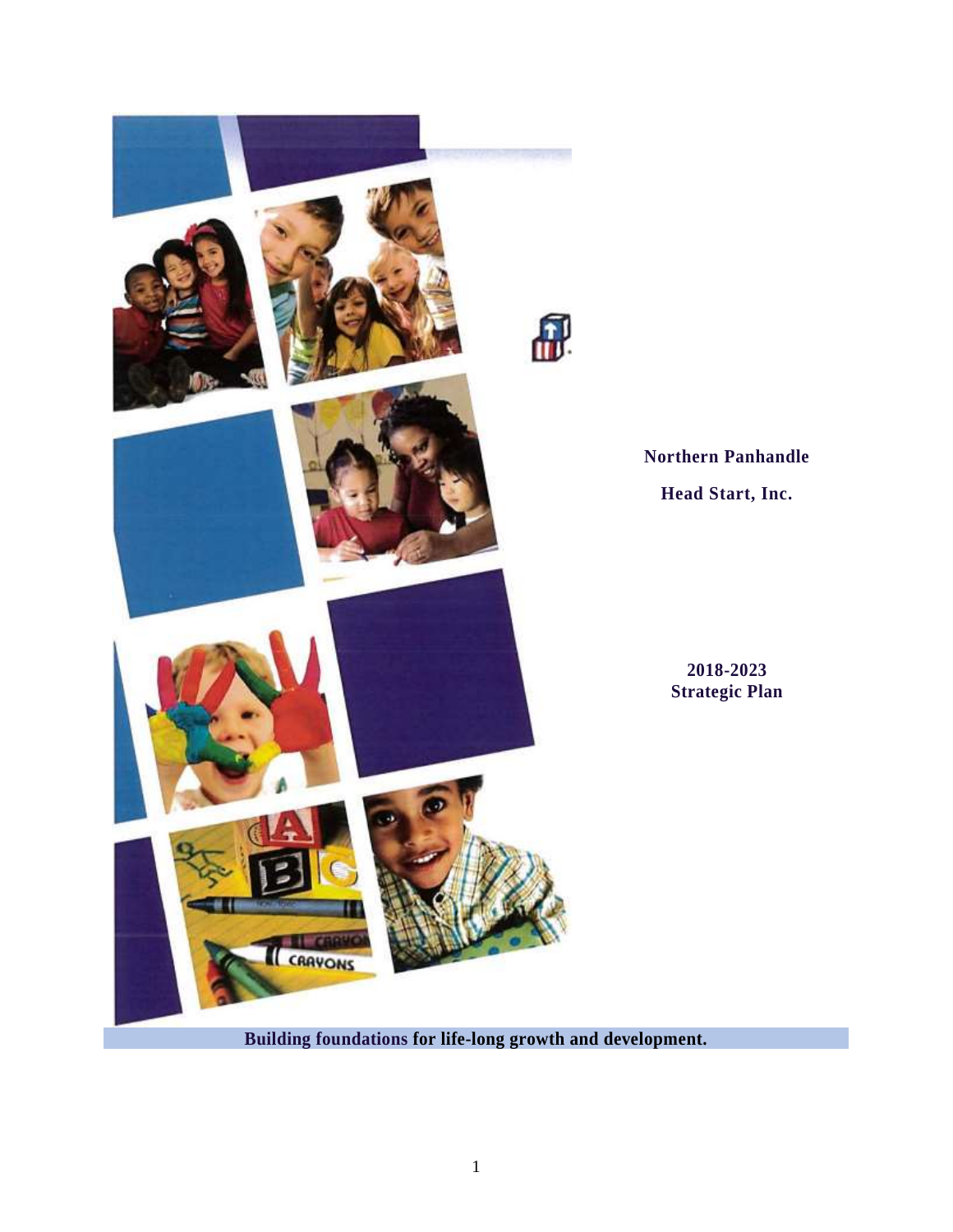#### **Executive Summary**

Those in attendance included: Cathy Williams, Executive Director, NPHS Jackie Bell, Assistant Director, NPHS Jessica Harr, Human Resources Manager, NPHS Marcy Evans, Head Start Manager, NPHS Beth Prettyman, Early Head Start Program Manager, NPHS Janel Armstrong, Family & Community Partnerships Manager, NPHS Cheche Price, Education, Training and Health Services Manager, NPHS Ashley Benson, Administrative Assistant, NPHS

Cher McKeever, ERSEA/IT Coordinator, NPHS Tina Harman, Early Head Start Program Coordinator (Center Base), NPHS Samantha Kile, Policy Council Chairperson, NPHS Beth Fletcher, Accounting Assistant, NPHS Gina Bowman, Program Coordinator, NPHS Brandi Herceg, Program Coordinator, NPHS Peggy Miller, Human Resources Manager, NPHS (left agency before plan was finalized) Erin Roxby, Child Development/Disabilities Manager, NPHS (left agency before plan was finalized)

Strategic planning for organizations is more important today than ever before. It is an integrative process of listening to needs, developing strategies to meet those needs, conforming to policies, and managing expenses within the context of financial and operating standards. This process of establishing a planning system needs to be clear and consistent. Every effort was made to do just that — an organized yet participatory agenda with interactive small group exercises that involved staff in the process.

The goal of this plan is to provide a roadmap full of directions, suggestions, and examples that will help NPHS launch and manage a comprehensive strategic plan. The flow of the planning session included the following three phases. The report that follows is organized in these three phases as well.

#### **1. Scanning the Environment**

Understanding the history and current state of things

#### **2. Strategic Analysis**

Assessing challenges, opportunities and critical issues for the future

#### **3. Setting Goals, Determining Objectives and Developing Action Plans**

Establishing and agreeing on the results to be achieved, determining specific outcome measures and deciding on a means to achieve the results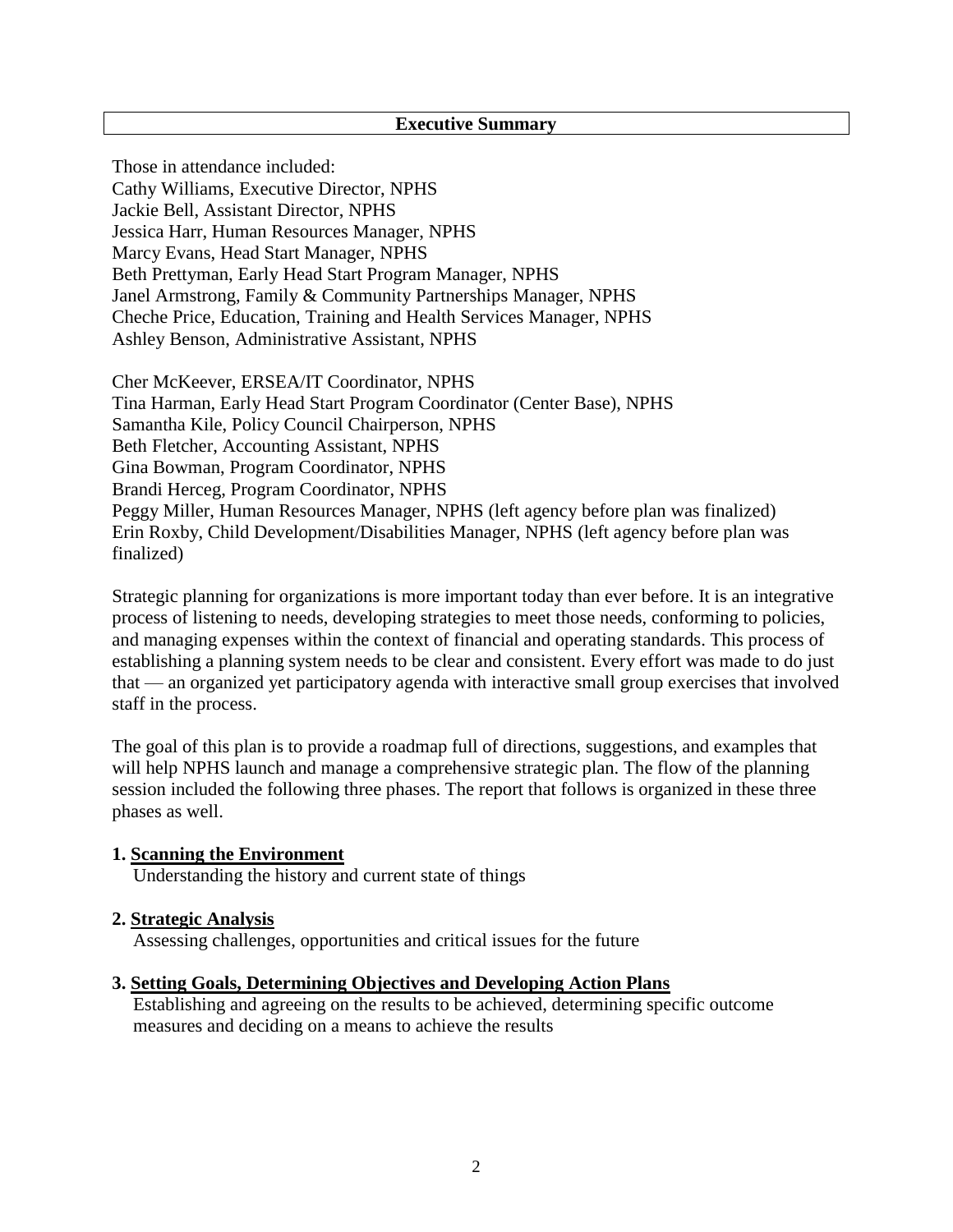### **NPHS accepted the Strategic Planning Challenge:**

- Respond intentionally to the current and future environments
- Gather new information to make decisions
- Set priorities and make decisions about direction, desired results, and what the organization will and will not focus on
- Engage appropriate stakeholders
- Determine which activities will have priority for resource allocation
- Focus on the most important issues
- Be open to questioning the status quo
- Create action plans that keep the strategic plan alive!

To make the most of our time together, participants identified the following **expectations and ground rules:**

#### **Great Expectations!**

- Action Plan
- Identify responsible persons
- Sense of understanding
- Be productive
- Assess where we are
- Clear expectations
- Better planning

#### **Ground Rules:**

- Respect everyone's opinion
- No sidebars
- Appreciate brainstorming
- Be open
- Practice active listening
- Don't take anything personal
- Cell phones on vibrate
- Confidentiality
- Stay positive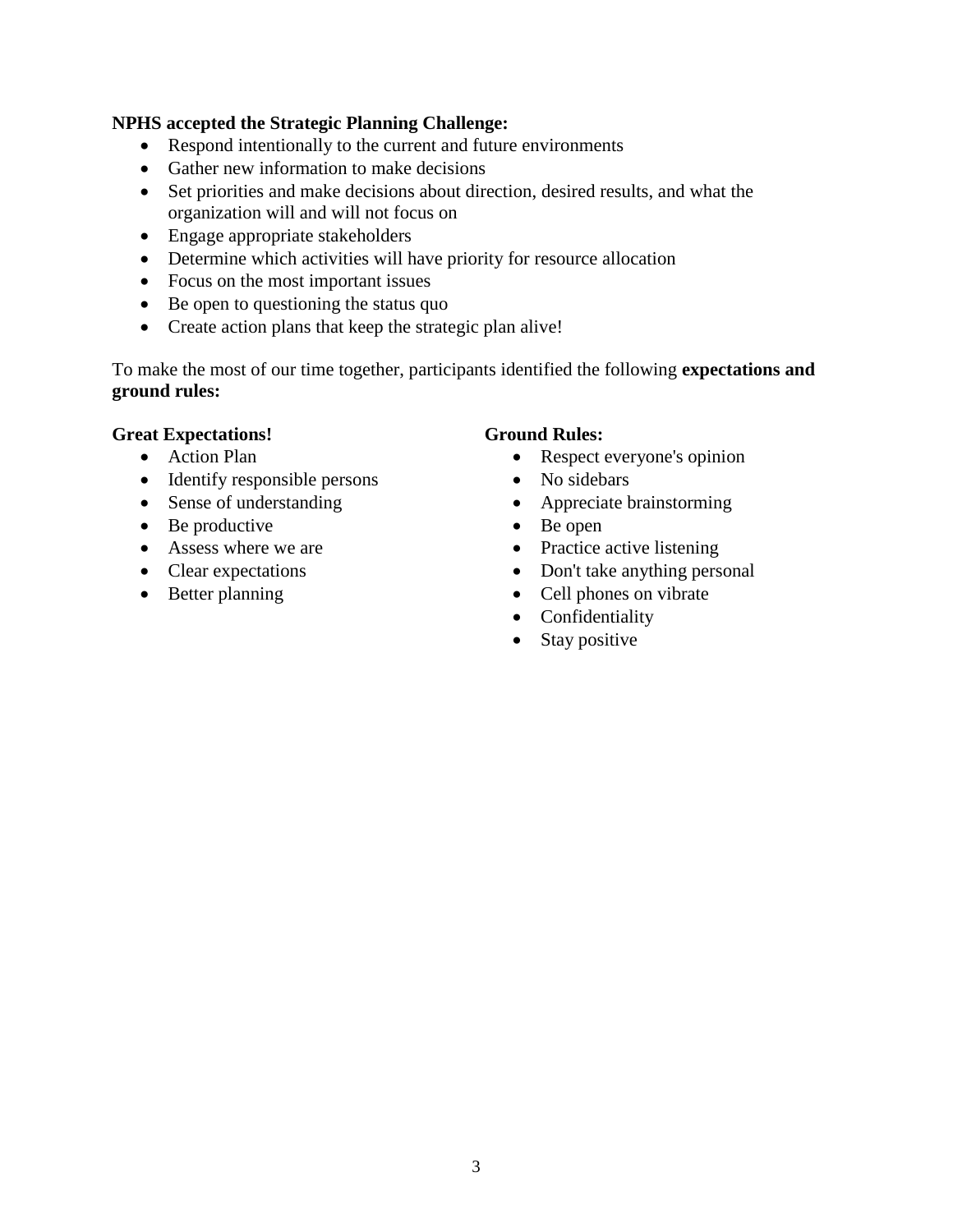## **Phase One: Scanning the Environment**

Scanning the Environment included a review of key history and present situation information and reports.

#### **History and Present Situation Topics:**

| • Vision and Mission            | <b>Community Needs Assessment</b>    |
|---------------------------------|--------------------------------------|
| • Program Matrix Review         | • Issues on the Horizon              |
| • Current Strategic Plan Review | <b>• Taking Stock Survey Results</b> |

## **Vision and Mission Review**

Vision and mission statements are fundamental to strategic planning and good management. Reviewing major decisions against these yardsticks is a powerful governance and management tool. Reviews allow those involved to truly understand the objectives of the organization, make everyday decisions that are consistent, and buy into new directions. The organization is able to evolve without experiencing chaos because its overall direction and intent are clear. The staff and board members gain a sense of pride in working in support of an organization that stands for something and are united by a common sense of purpose. These are compelling reasons to create meaningful, reflective statements that shine beyond an organization's annual report and web page, bringing guidance and motivation to all initiatives.

### **Vision Statements**

Vision statements describe an ideal future. They reflect the essence of an organization's mission and values while answering the question, what impact do we want to have on society? Vision statements unite an organization in a common, coherent strategic direction. They serve to convey a larger sense of organizational purpose so that employees see themselves as "building a cathedral" rather than "laying stones".

## **NPHS Current Vision Statement:**

Building foundations for life-long growth and development.

## **Mission Statements**

A mission review gets an organization back to basics. The essential activity of determining whom you serve can be a wake-up call for organizations that have started to skew their activities to meet the needs of other stakeholders (such as their funders) and not their actual clients. Mission statements describe the overall purpose of an organization: what we do, who we do it for, and how and why we do it. They set the boundaries of the organization's current activities.

## **Current Mission Statement:**

Our mission is to provide a high-quality, family-focused program uniquely designed to prepare children for learning and life.

Next, a review of programs/services took place. This review can be found on the following pages.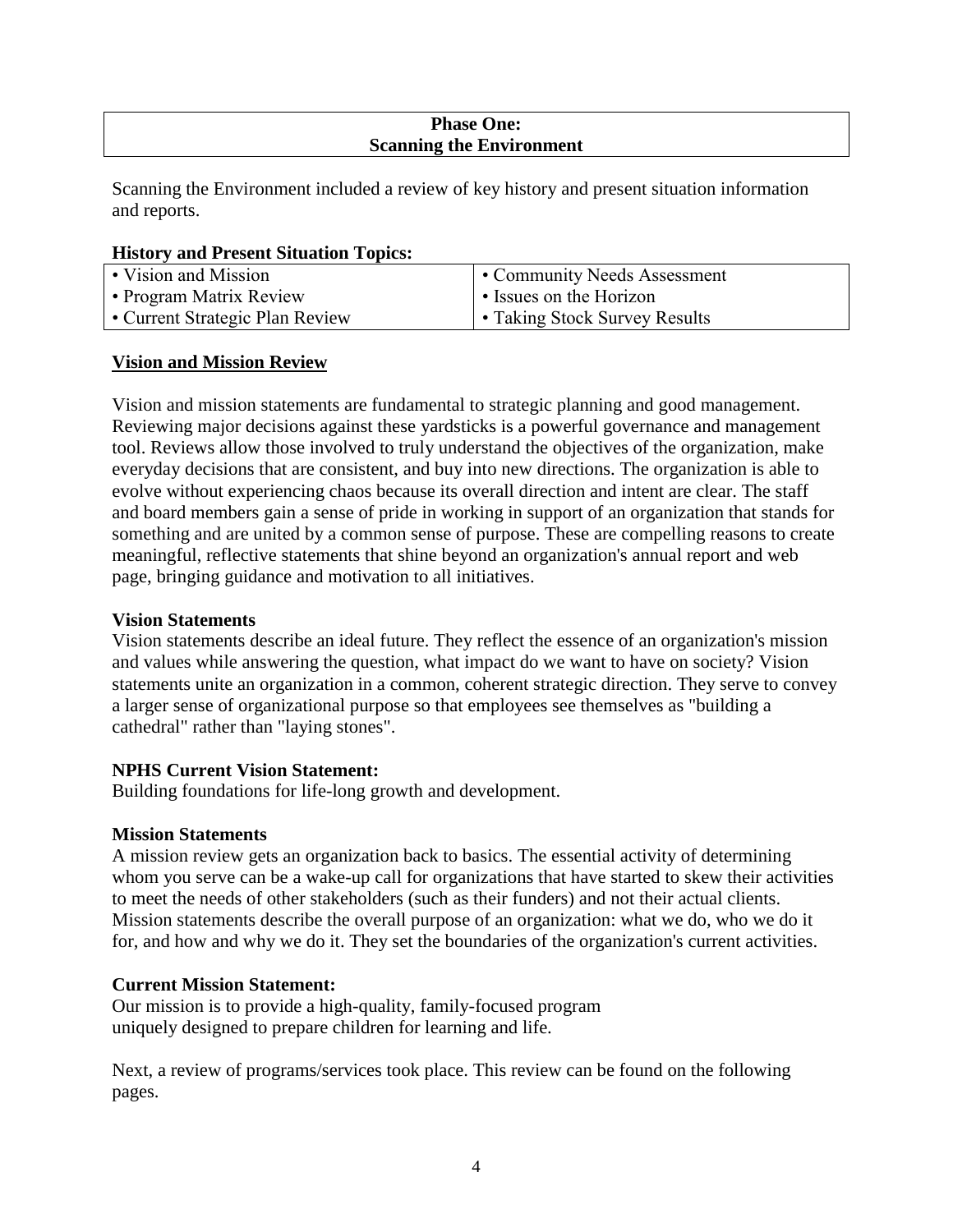| Program or<br><b>Service Name and</b><br><b>Description</b>                                                           | <b>Locations Where</b><br><b>Program/Service</b><br>is Provided                                                                                                                                                                                                                             | Eligibility<br><b>Requirements</b>                                                                                                                                                                                                                                                                         | <b>Funding Source/s</b>                | <b>Outcomes</b><br>(how this<br>program makes a<br>difference)                                                                                                                                                                                                                                                   | <b>Challenges</b>                                                                                                                                                                                                                                                                                       | <b>Future Plans</b><br>(Increase,<br>Maintain,<br><b>Phase Out)</b>                                                                                                                                                                                                    |
|-----------------------------------------------------------------------------------------------------------------------|---------------------------------------------------------------------------------------------------------------------------------------------------------------------------------------------------------------------------------------------------------------------------------------------|------------------------------------------------------------------------------------------------------------------------------------------------------------------------------------------------------------------------------------------------------------------------------------------------------------|----------------------------------------|------------------------------------------------------------------------------------------------------------------------------------------------------------------------------------------------------------------------------------------------------------------------------------------------------------------|---------------------------------------------------------------------------------------------------------------------------------------------------------------------------------------------------------------------------------------------------------------------------------------------------------|------------------------------------------------------------------------------------------------------------------------------------------------------------------------------------------------------------------------------------------------------------------------|
| Head Start, Early<br>Head Start, and<br>Child Care<br>Partnerships<br>Child<br>Development and<br><b>Disabilities</b> | Services are<br>provided in all<br>Head Start, Early<br>Head Start and<br><b>Child Care Partner</b><br>sites.<br>All of these sites<br>are located in the<br>northern panhandle<br>of West Virginia<br>and include the<br>counties of<br>Hancock, Brooke,<br>Ohio, Marshall,<br>and Wetzel. | An application<br>process is used to<br>determine which<br>families are<br>eligible for the<br>program. A point<br>system is used so<br>that each<br>application can be<br>given priority<br>based on the<br>number of points.<br>If a child has a<br>diagnosed<br>disability with an<br>IEP or IFSP prior | Federal, Pre-K,<br>and USDA<br>Funding | This program<br>makes a difference<br>by providing<br>quality education<br>and social services<br>to families who are<br>in need. We can<br>help identify the<br>needs of each child<br>and family and<br>either provide<br>services or refer to<br>services that they<br>will benefit from.<br>We work with the | The Federal<br>Budget is always a<br>major concern for<br>our program.<br>Collaborating with<br>the county schools'<br>special education<br>departments has<br>been a challenge.<br>We are working to<br>increase parental<br>knowledge of<br>special education<br>rights and laws to<br>help with this | Continue to<br>provide education<br>to staff and<br>families on the<br>importance of<br>recognizing<br>developmental<br>delays and<br>referring the<br>families for special<br>needs services.<br>We will increase<br>the amount of<br>social and<br>emotional support |
|                                                                                                                       |                                                                                                                                                                                                                                                                                             | to entry in the<br>program, the<br>document is<br>reviewed by the<br>Child<br>Development/<br><b>Disabilities</b><br>Coordinator and<br>the child will<br>receive extra<br>points.<br>All children are<br>screened within 45                                                                               |                                        | families to identify<br>children with<br>delays and make<br>referrals to provide<br>specialized mental<br>health and<br>disabilities<br>services.                                                                                                                                                                | challenge.                                                                                                                                                                                                                                                                                              | we will give to the<br>children and<br>families through<br>the use of<br>Conscious<br>Discipline.                                                                                                                                                                      |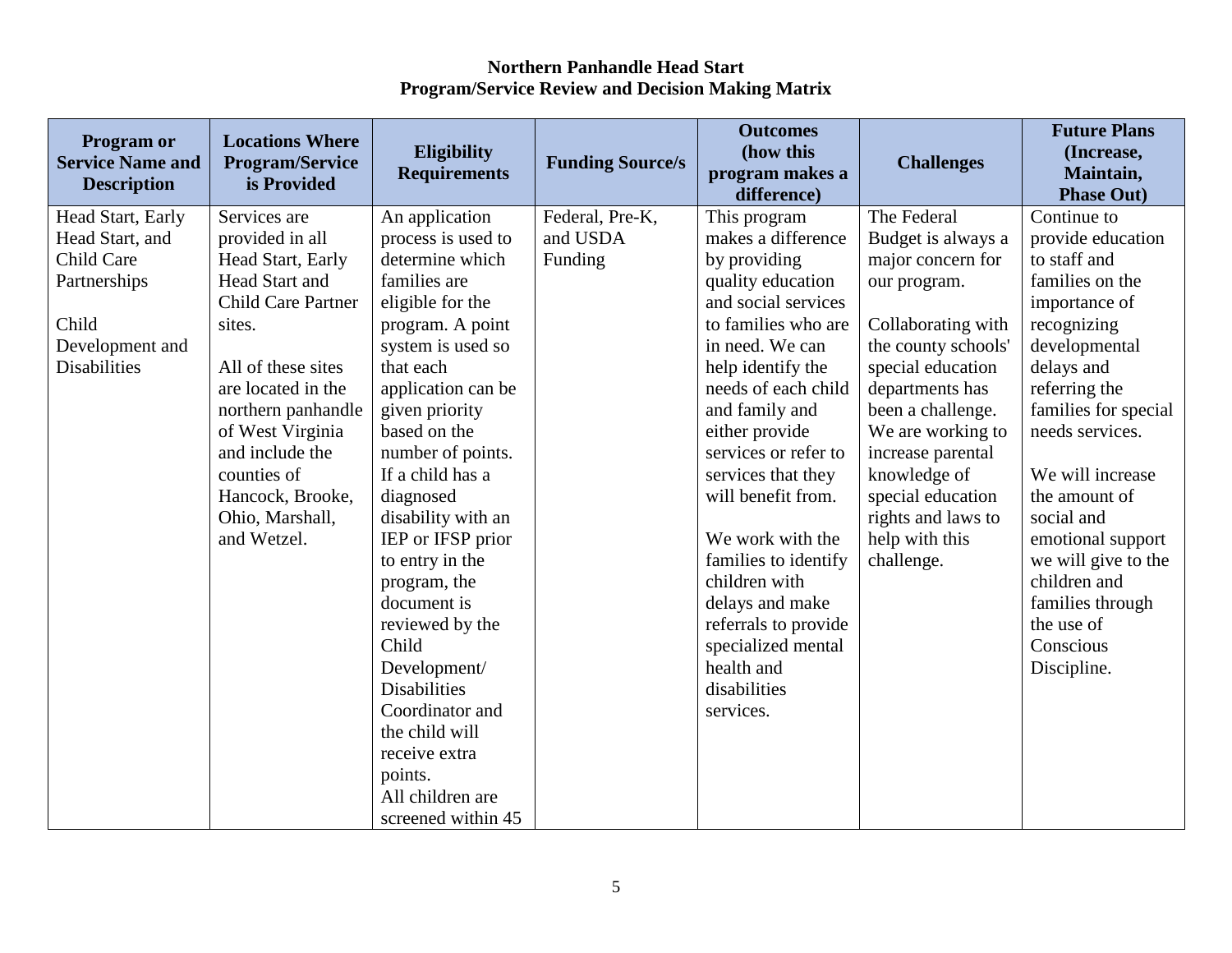| <b>Program or</b><br><b>Service Name and</b><br><b>Description</b>                              | <b>Locations Where</b><br><b>Program/Service</b><br>is Provided                                                                                                                                                                                                       | Eligibility<br><b>Requirements</b>                                                                                                                                                                                                                       | <b>Funding Source/s</b>             | <b>Outcomes</b><br>(how this<br>program makes a<br>difference)                                                                                                                                                                                 | <b>Challenges</b>                                                                                                     | <b>Future Plans</b><br>(Increase,<br>Maintain,<br><b>Phase Out)</b>                                    |
|-------------------------------------------------------------------------------------------------|-----------------------------------------------------------------------------------------------------------------------------------------------------------------------------------------------------------------------------------------------------------------------|----------------------------------------------------------------------------------------------------------------------------------------------------------------------------------------------------------------------------------------------------------|-------------------------------------|------------------------------------------------------------------------------------------------------------------------------------------------------------------------------------------------------------------------------------------------|-----------------------------------------------------------------------------------------------------------------------|--------------------------------------------------------------------------------------------------------|
|                                                                                                 |                                                                                                                                                                                                                                                                       | days of their first<br>date of enrollment<br>to determine if<br>there is a potential<br>delay and if a<br>referral for special<br>needs services is<br>needed.<br>Children are also<br>observed and<br>referred to receive<br>mental health<br>services. |                                     |                                                                                                                                                                                                                                                |                                                                                                                       |                                                                                                        |
| <b>Early Head Start</b><br>and Child Care<br>Partnerships<br><b>Early Head Start</b><br>Manager | Services are<br>provided in all<br>Early Head Start<br>and Child Care<br>Partner sites.<br>All of these sites<br>are located in the<br>northern panhandle<br>of West Virginia<br>and include the<br>counties of<br>Hancock, Brooke,<br>Ohio, Marshall,<br>and Wetzel. | An application<br>process is used to<br>determine which<br>families are<br>eligible for the<br>program. A point<br>system is used so<br>that each<br>application can be<br>given priority<br>based on the<br>number of points.                           | Federal, and<br><b>USDA</b> Funding | Prenatal health<br>services can<br>improve prenatal<br>care and birth<br>outcomes, and<br>have a lasting<br>impact on child<br>health and<br>functioning.<br>Positive outcomes<br>in the four<br>cornerstones of<br>Early Head Start:<br>Child | The Federal<br>Budget is always a<br>major concern for<br>our program.<br>Finding and<br>retaining qualified<br>staff | <b>Expand Early</b><br><b>Head Start</b><br>enrollment due to<br>the increase of<br>eligible children. |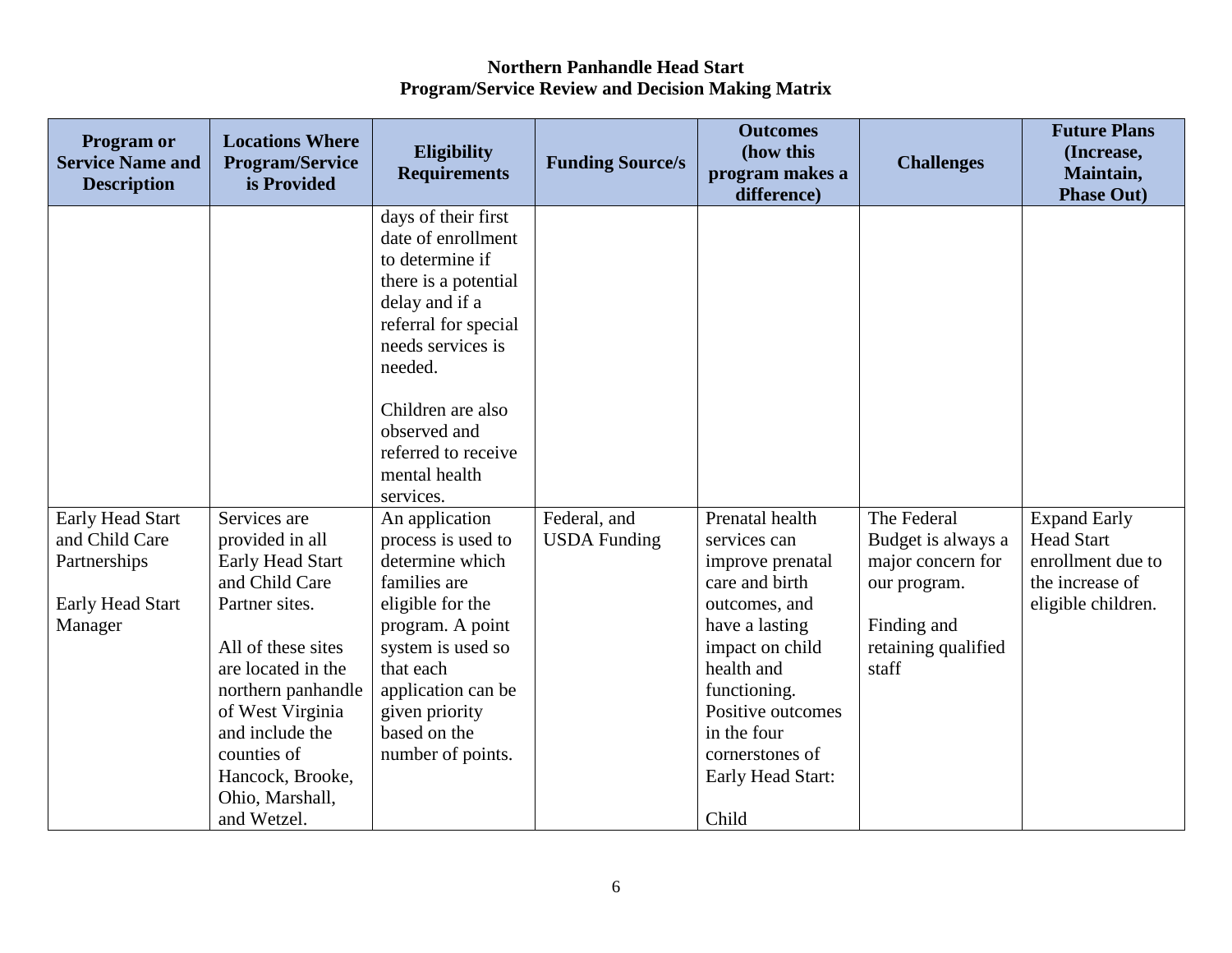| <b>Program or</b><br><b>Service Name and</b><br><b>Description</b> | <b>Locations Where</b><br><b>Program/Service</b><br>is Provided | Eligibility<br><b>Requirements</b> | <b>Funding Source/s</b> | <b>Outcomes</b><br>(how this<br>program makes a<br>difference)                                                                                                                                                                                                                                                                                                                                                                | <b>Challenges</b> | <b>Future Plans</b><br>(Increase,<br>Maintain,<br><b>Phase Out)</b> |
|--------------------------------------------------------------------|-----------------------------------------------------------------|------------------------------------|-------------------------|-------------------------------------------------------------------------------------------------------------------------------------------------------------------------------------------------------------------------------------------------------------------------------------------------------------------------------------------------------------------------------------------------------------------------------|-------------------|---------------------------------------------------------------------|
|                                                                    |                                                                 |                                    |                         | Development -<br>screenings and<br>ongoing<br>assessments<br>building on the<br>child's strengths.<br><b>Staff Development</b><br>— training staff in<br>infant/toddler<br>development,<br>prenatal<br>development and<br>best practices.<br>Community<br>Development -<br>Linking families to<br>community<br>resources.<br>Family<br>Development -<br>Empowering<br>families to set<br>goals and become<br>self-sufficient. |                   |                                                                     |
|                                                                    |                                                                 |                                    |                         |                                                                                                                                                                                                                                                                                                                                                                                                                               |                   |                                                                     |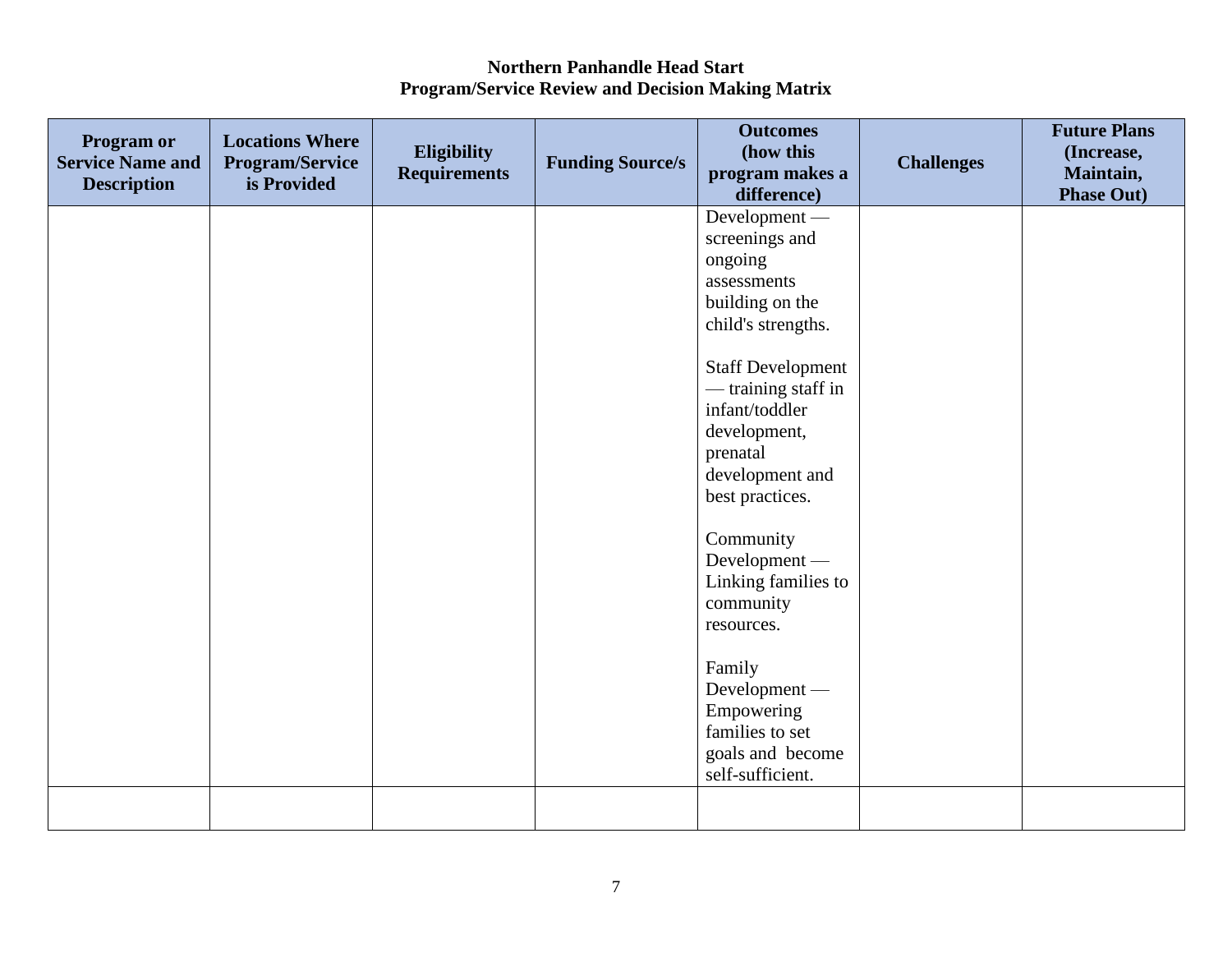| Program or<br><b>Service Name and</b><br><b>Description</b> | <b>Locations Where</b><br><b>Program/Service</b><br>is Provided | Eligibility<br><b>Requirements</b> | <b>Funding Source/s</b> | <b>Outcomes</b><br>(how this<br>program makes a<br>difference) | <b>Challenges</b>   | <b>Future Plans</b><br>(Increase,<br>Maintain,<br><b>Phase Out)</b> |
|-------------------------------------------------------------|-----------------------------------------------------------------|------------------------------------|-------------------------|----------------------------------------------------------------|---------------------|---------------------------------------------------------------------|
| <b>Head Start</b>                                           | Services are                                                    | An application                     | Federal, Pre-K,         | <b>School Readiness-</b>                                       | Training and        | Increase staff                                                      |
|                                                             | provided in all                                                 | process is used to                 | and USDA                | Preparing children                                             | implementation of   | development in                                                      |
| Education/                                                  | Head Start and                                                  | determine which                    | Funding                 | through each stage                                             | Conscious           | Conscious                                                           |
| Training and                                                | County                                                          | families are                       |                         | of development.                                                | Discipline (Self-   | Discipline,                                                         |
| <b>Health Services</b>                                      | Collaborative sites.                                            | eligible for the                   |                         | Input from the                                                 | regulation for self | CLASS, and                                                          |
| Manager                                                     |                                                                 | program. A point                   |                         | parents, board and                                             | and children).      | Creative                                                            |
|                                                             | All of these sites                                              | system is used so                  |                         | community has                                                  |                     | Curriculum                                                          |
|                                                             | are located in the                                              | that each                          |                         | helped us                                                      | Training and        | Studies.                                                            |
|                                                             | northern panhandle                                              | application can be                 |                         | determine the                                                  | implementation of   |                                                                     |
|                                                             | of West Virginia                                                | given priority                     |                         | <b>School Readiness</b>                                        | Creative            |                                                                     |
|                                                             | and include the                                                 | based on the                       |                         | Goals.                                                         | Curriculum          |                                                                     |
|                                                             | counties of                                                     | number of points.                  |                         |                                                                | including studies   |                                                                     |
|                                                             | Hancock, Brooke,                                                |                                    |                         | We utilize Data-                                               | to support child    |                                                                     |
|                                                             | Ohio, Marshall,                                                 | Pre-K child must                   |                         | driven Outcomes.                                               | outcomes.           |                                                                     |
|                                                             | and Wetzel.                                                     | be 4 prior to July                 |                         |                                                                |                     |                                                                     |
|                                                             |                                                                 | $1, 2018$ beginning                |                         | Families are                                                   | Staff turnover.     |                                                                     |
|                                                             |                                                                 | in the 2018-2019                   |                         | engaged in their                                               |                     |                                                                     |
|                                                             |                                                                 | school year.                       |                         | child's education.                                             | Low CLASS           |                                                                     |
|                                                             |                                                                 |                                    |                         |                                                                | scores in           |                                                                     |
|                                                             |                                                                 | Head Start 3-year-                 |                         | Teachers are                                                   | Instructional       |                                                                     |
|                                                             |                                                                 | old child must be 3                |                         | knowledgeable of                                               | Support.            |                                                                     |
|                                                             |                                                                 | by September 1,                    |                         | the curriculum.                                                |                     |                                                                     |
|                                                             |                                                                 | 2018.                              |                         | Teacher planning                                               |                     |                                                                     |
|                                                             |                                                                 |                                    |                         | is intentional and                                             |                     |                                                                     |
|                                                             |                                                                 | Kindergarten age                   |                         | individualized.                                                |                     |                                                                     |
|                                                             |                                                                 | attainment                         |                         |                                                                |                     |                                                                     |
|                                                             |                                                                 | requirement from                   |                         |                                                                |                     |                                                                     |
|                                                             |                                                                 | age five prior to                  |                         |                                                                |                     |                                                                     |
|                                                             |                                                                 | July 1, 2019                       |                         |                                                                |                     |                                                                     |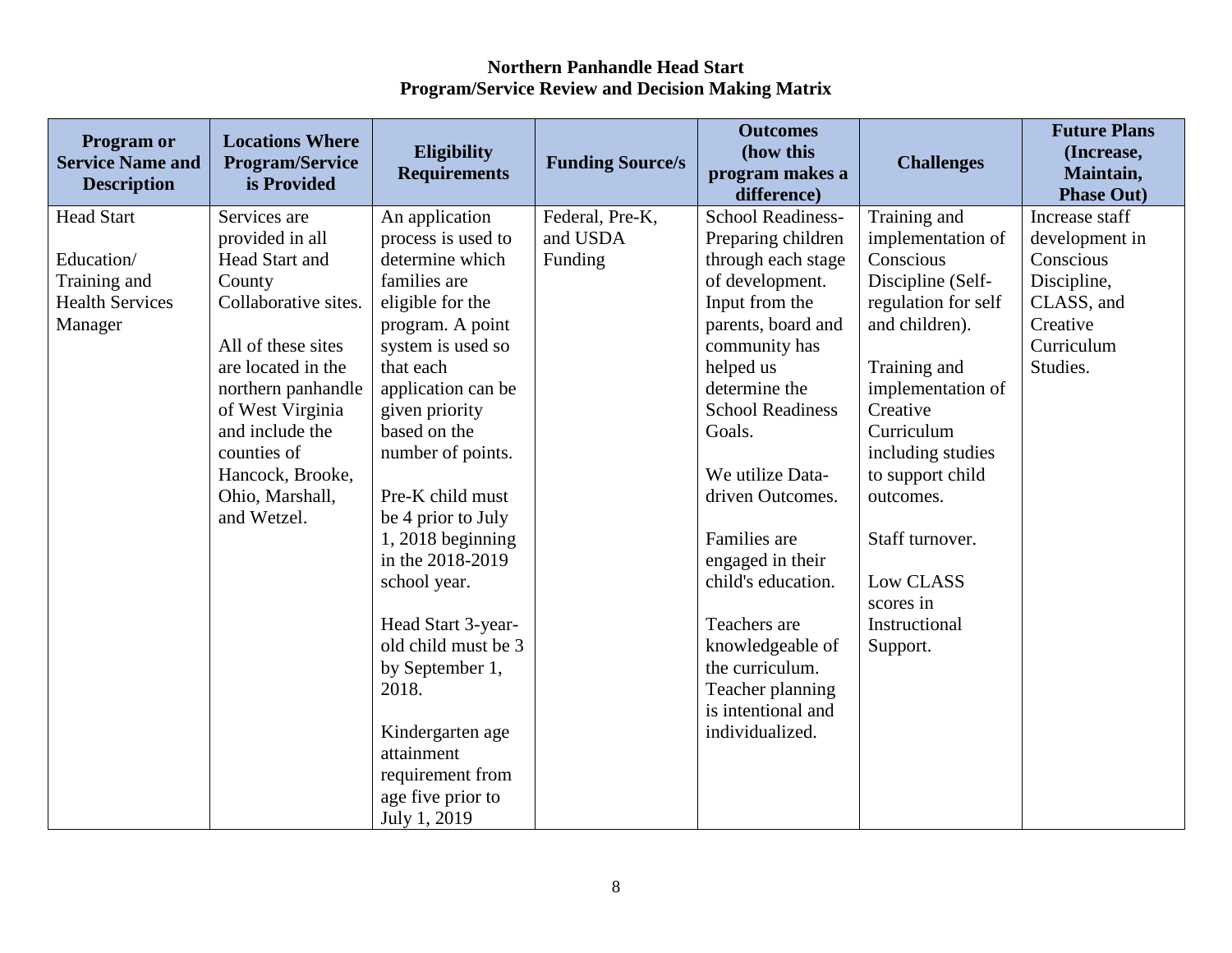| <b>Program or</b><br><b>Service Name and</b><br><b>Description</b>                                                                                                                                | <b>Locations Where</b><br><b>Program/Service</b><br>is Provided                                                                                                                                                                                                                             | Eligibility<br><b>Requirements</b>                                                                                                                                                                                                                                                                                                                                                                      | <b>Funding Source/s</b>                | <b>Outcomes</b><br>(how this<br>program makes a<br>difference)                                                                                                                                                                                                                                                           | <b>Challenges</b>                                                                                                                                                                                                                                                                            | <b>Future Plans</b><br>(Increase,<br>Maintain,<br><b>Phase Out)</b>                                          |
|---------------------------------------------------------------------------------------------------------------------------------------------------------------------------------------------------|---------------------------------------------------------------------------------------------------------------------------------------------------------------------------------------------------------------------------------------------------------------------------------------------|---------------------------------------------------------------------------------------------------------------------------------------------------------------------------------------------------------------------------------------------------------------------------------------------------------------------------------------------------------------------------------------------------------|----------------------------------------|--------------------------------------------------------------------------------------------------------------------------------------------------------------------------------------------------------------------------------------------------------------------------------------------------------------------------|----------------------------------------------------------------------------------------------------------------------------------------------------------------------------------------------------------------------------------------------------------------------------------------------|--------------------------------------------------------------------------------------------------------------|
| Head Start, Early<br>Head Start, and<br>Child Care<br>Partnerships<br><b>ERSEA</b><br>(Eligibility.<br>Recruitment.<br>Selection.<br>Enrollment and<br>Attendance)<br><b>ERSEA</b><br>Coordinator | Services are<br>provided in all<br>Head Start, Early<br>Head Start and<br><b>Child Care Partner</b><br>sites.<br>All of these sites<br>are located in the<br>northern panhandle<br>of West Virginia<br>and include the<br>counties of<br>Hancock, Brooke,<br>Ohio, Marshall,<br>and Wetzel. | beginning in the<br>2019-2020 school<br>year.<br>Head Start 3-year-<br>old children must<br>be 3 prior to July<br>$1,2019$ beginning<br>the 2019-2020<br>school year.<br>An application<br>process is used to<br>determine which<br>families are<br>eligible for the<br>program. A point<br>system is used so<br>that each<br>application can be<br>given priority<br>based on the<br>number of points. | Federal, Pre-K,<br>and USDA<br>Funding | This program<br>makes a difference<br>by providing<br>quality education<br>and social services<br>to families who are<br>in need. We can<br>help identify the<br>needs of each child<br>and family and<br>either provide<br>services or refer to<br>services that they<br>will benefit from.<br>Proper<br>prioritization | Outreach efforts<br>Maintaining Head<br>Start, Early Head<br><b>Start and Child</b><br><b>Care Partnerships</b><br>waiting lists for all<br>counties.<br>Maintaining a<br>waiting list for the<br>1-yr-old and 2-yr-<br>old center base<br>services in<br>Marshall County.<br>Monitoring and | Maintain full<br>enrollment for<br>Head Start, Early<br><b>Head Start and</b><br>Child Care<br>Partnerships. |
|                                                                                                                                                                                                   |                                                                                                                                                                                                                                                                                             |                                                                                                                                                                                                                                                                                                                                                                                                         |                                        | ensures that<br>services are                                                                                                                                                                                                                                                                                             | oversite.                                                                                                                                                                                                                                                                                    |                                                                                                              |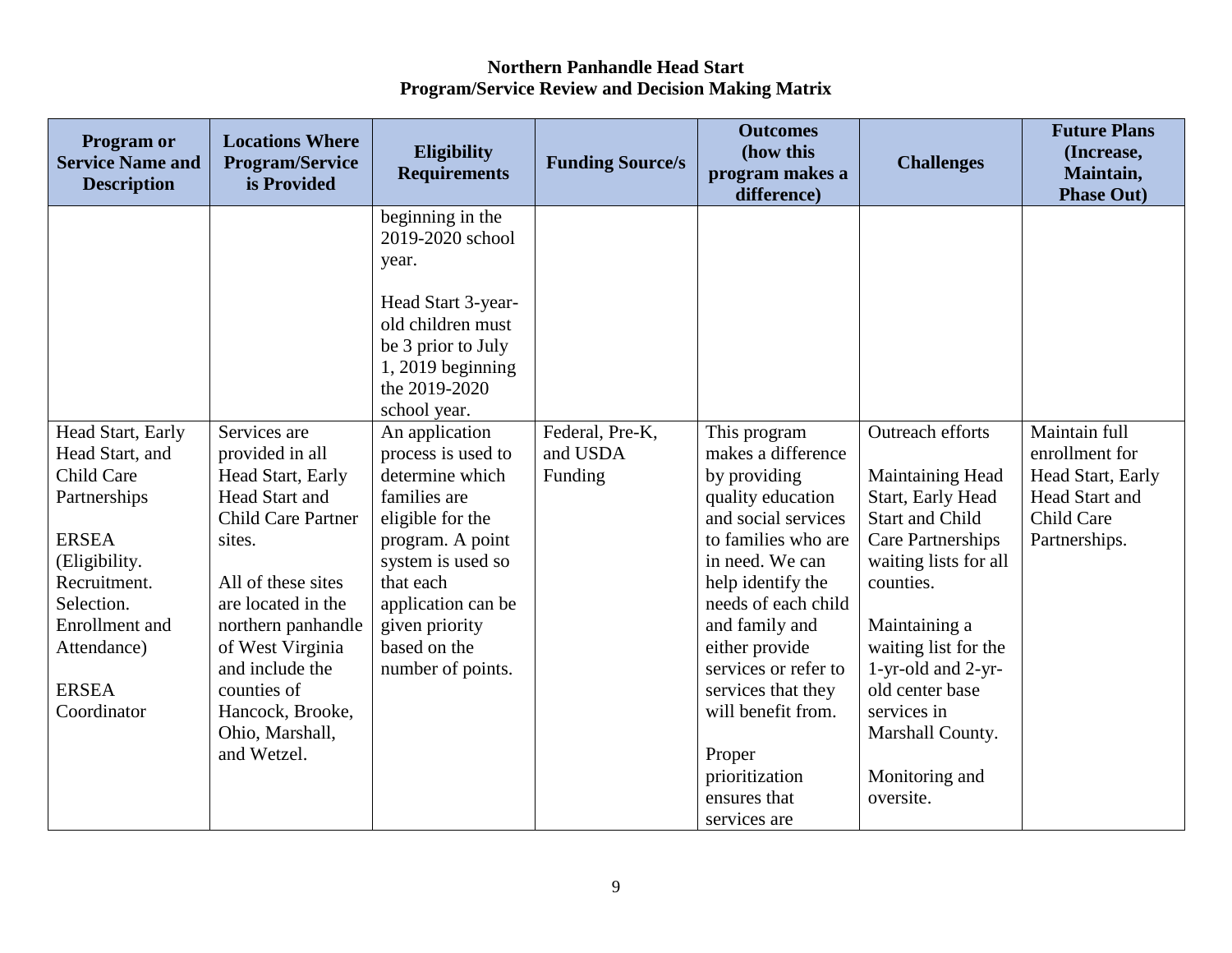| Program or<br><b>Service Name and</b><br><b>Description</b> | <b>Locations Where</b><br><b>Program/Service</b><br>is Provided | <b>Eligibility</b><br><b>Requirements</b> | <b>Funding Source/s</b> | <b>Outcomes</b><br>(how this<br>program makes a<br>difference)                                                                                                                                                                               | <b>Challenges</b>                       | <b>Future Plans</b><br>(Increase,<br>Maintain,<br><b>Phase Out)</b> |
|-------------------------------------------------------------|-----------------------------------------------------------------|-------------------------------------------|-------------------------|----------------------------------------------------------------------------------------------------------------------------------------------------------------------------------------------------------------------------------------------|-----------------------------------------|---------------------------------------------------------------------|
|                                                             |                                                                 |                                           |                         | provided to the<br>neediest families.<br>Recruitment<br>efforts find eligible<br>families to<br>participate in the<br>program.<br>All families are<br>educated on the<br>importance of<br>consistent<br>attendance and<br>how it will effect |                                         |                                                                     |
| Head Start, Early                                           | Services are                                                    | Pre-natal and                             | Federal, Pre-K,         | their child's future.<br>By providing                                                                                                                                                                                                        | Parent                                  |                                                                     |
| Head Start, and                                             | provided in all                                                 | children birth to 5                       | and USDA                | resources and                                                                                                                                                                                                                                | Involvement at                          | Increase parent<br>involvement at all                               |
| <b>Child Care</b>                                           | Head Start, Early                                               | will receive social                       | Funding                 | social services to                                                                                                                                                                                                                           | Parent Meetings,                        | <b>Head Start</b>                                                   |
| Partnerships                                                | Head Start and<br><b>Child Care Partner</b>                     | service visits.                           |                         | the families, we<br>encourage self-                                                                                                                                                                                                          | Father Activities,<br>Trainings, Policy | functions and<br>develop a plan to                                  |
| Family &                                                    | sites.                                                          |                                           |                         | sufficiency and                                                                                                                                                                                                                              | <b>Council Meetings</b>                 | provide necessary                                                   |
| Community                                                   |                                                                 |                                           |                         | sustainability.                                                                                                                                                                                                                              | and School                              | trainings for FRA's                                                 |
| Partnerships                                                | All of these sites                                              |                                           |                         |                                                                                                                                                                                                                                              | Activities (other                       | in a timely manner.                                                 |
| Manager                                                     | are located in the                                              |                                           |                         | Families become                                                                                                                                                                                                                              | than field trips.)                      |                                                                     |
|                                                             | northern panhandle                                              |                                           |                         | aware of                                                                                                                                                                                                                                     | <b>Quality Home</b>                     |                                                                     |
|                                                             | of West Virginia                                                |                                           |                         | community                                                                                                                                                                                                                                    | Visits.                                 |                                                                     |
|                                                             | and include the                                                 |                                           |                         | resources that they                                                                                                                                                                                                                          |                                         |                                                                     |
|                                                             | counties of                                                     |                                           |                         | may not have                                                                                                                                                                                                                                 | Consistent and                          |                                                                     |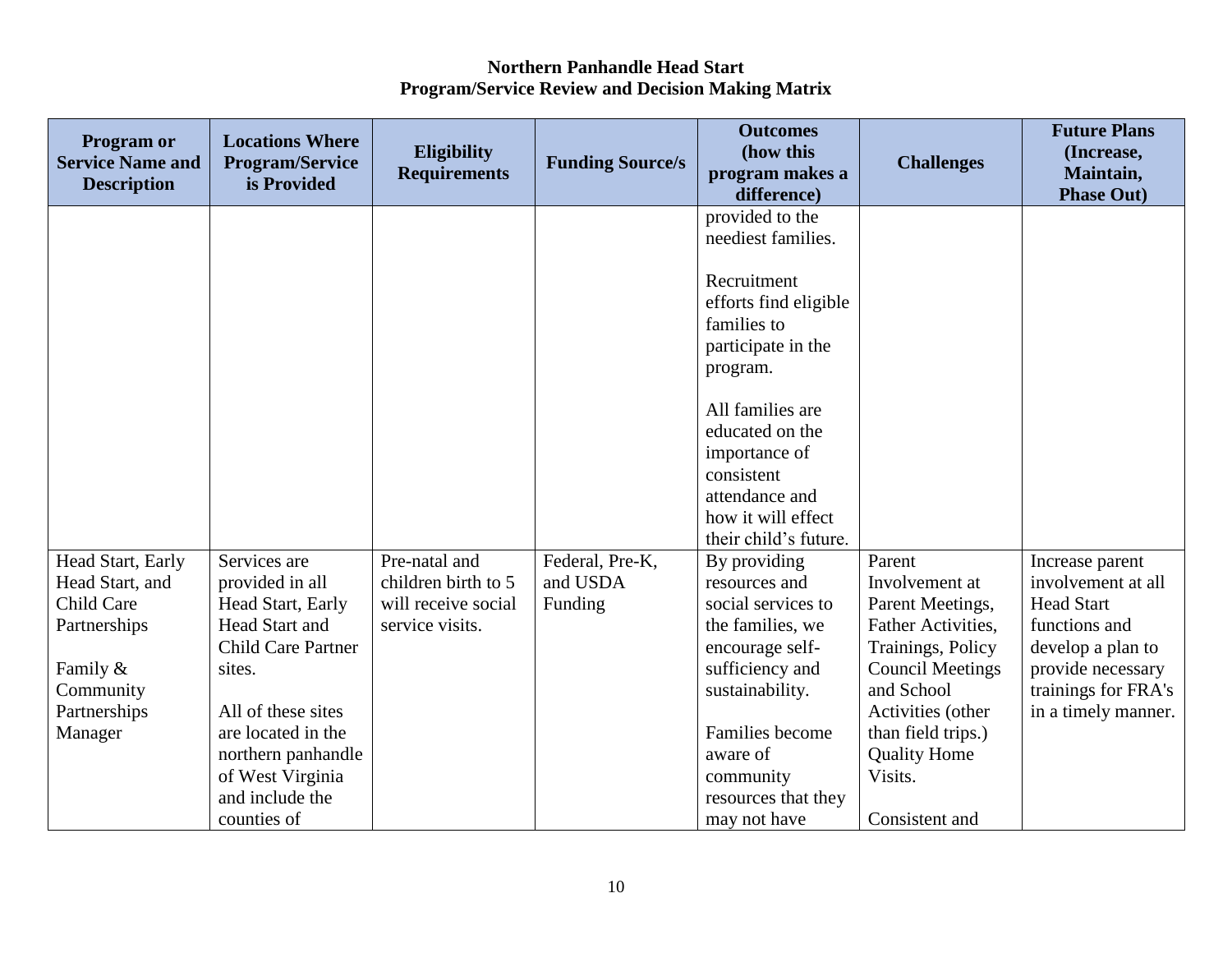| <b>Program or</b><br><b>Service Name and</b><br><b>Description</b> | <b>Locations Where</b><br><b>Program/Service</b><br>is Provided | <b>Eligibility</b><br><b>Requirements</b> | <b>Funding Source/s</b> | <b>Outcomes</b><br>(how this<br>program makes a<br>difference) | <b>Challenges</b>     | <b>Future Plans</b><br>(Increase,<br>Maintain,<br><b>Phase Out)</b> |
|--------------------------------------------------------------------|-----------------------------------------------------------------|-------------------------------------------|-------------------------|----------------------------------------------------------------|-----------------------|---------------------------------------------------------------------|
|                                                                    | Hancock, Brooke,                                                |                                           |                         | known existed                                                  | quality training for  |                                                                     |
|                                                                    | Ohio, Marshall,                                                 |                                           |                         | prior to their                                                 | new FRA's.            |                                                                     |
|                                                                    | and Wetzel.                                                     |                                           |                         | involvement in                                                 | Recruiting new        |                                                                     |
|                                                                    |                                                                 |                                           |                         | NPHS.                                                          | social service staff. |                                                                     |
|                                                                    |                                                                 |                                           |                         | Families realize                                               |                       |                                                                     |
|                                                                    |                                                                 |                                           |                         | their strengths and                                            |                       |                                                                     |
|                                                                    |                                                                 |                                           |                         | develop a better                                               |                       |                                                                     |
|                                                                    |                                                                 |                                           |                         | understanding of                                               |                       |                                                                     |
|                                                                    |                                                                 |                                           |                         | their own                                                      |                       |                                                                     |
|                                                                    |                                                                 |                                           |                         | capabilities by                                                |                       |                                                                     |
|                                                                    |                                                                 |                                           |                         | setting and                                                    |                       |                                                                     |
|                                                                    |                                                                 |                                           |                         | achieving goals.                                               |                       |                                                                     |
|                                                                    |                                                                 |                                           |                         | Through                                                        |                       |                                                                     |
|                                                                    |                                                                 |                                           |                         | Community                                                      |                       |                                                                     |
|                                                                    |                                                                 |                                           |                         | Partnerships, we                                               |                       |                                                                     |
|                                                                    |                                                                 |                                           |                         | are able to provide                                            |                       |                                                                     |
|                                                                    |                                                                 |                                           |                         | our staff with                                                 |                       |                                                                     |
|                                                                    |                                                                 |                                           |                         | valuable trainings                                             |                       |                                                                     |
|                                                                    |                                                                 |                                           |                         | and information to                                             |                       |                                                                     |
|                                                                    |                                                                 |                                           |                         | assist our families.                                           |                       |                                                                     |
|                                                                    |                                                                 |                                           |                         |                                                                |                       |                                                                     |
|                                                                    |                                                                 |                                           |                         | We are preparing                                               |                       |                                                                     |
|                                                                    |                                                                 |                                           |                         | our                                                            |                       |                                                                     |
|                                                                    |                                                                 |                                           |                         | families/children                                              |                       |                                                                     |
|                                                                    |                                                                 |                                           |                         | for school                                                     |                       |                                                                     |
|                                                                    |                                                                 |                                           |                         | readiness by                                                   |                       |                                                                     |
|                                                                    |                                                                 |                                           |                         | meeting Parent                                                 |                       |                                                                     |
|                                                                    |                                                                 |                                           |                         | Engagement goals.                                              |                       |                                                                     |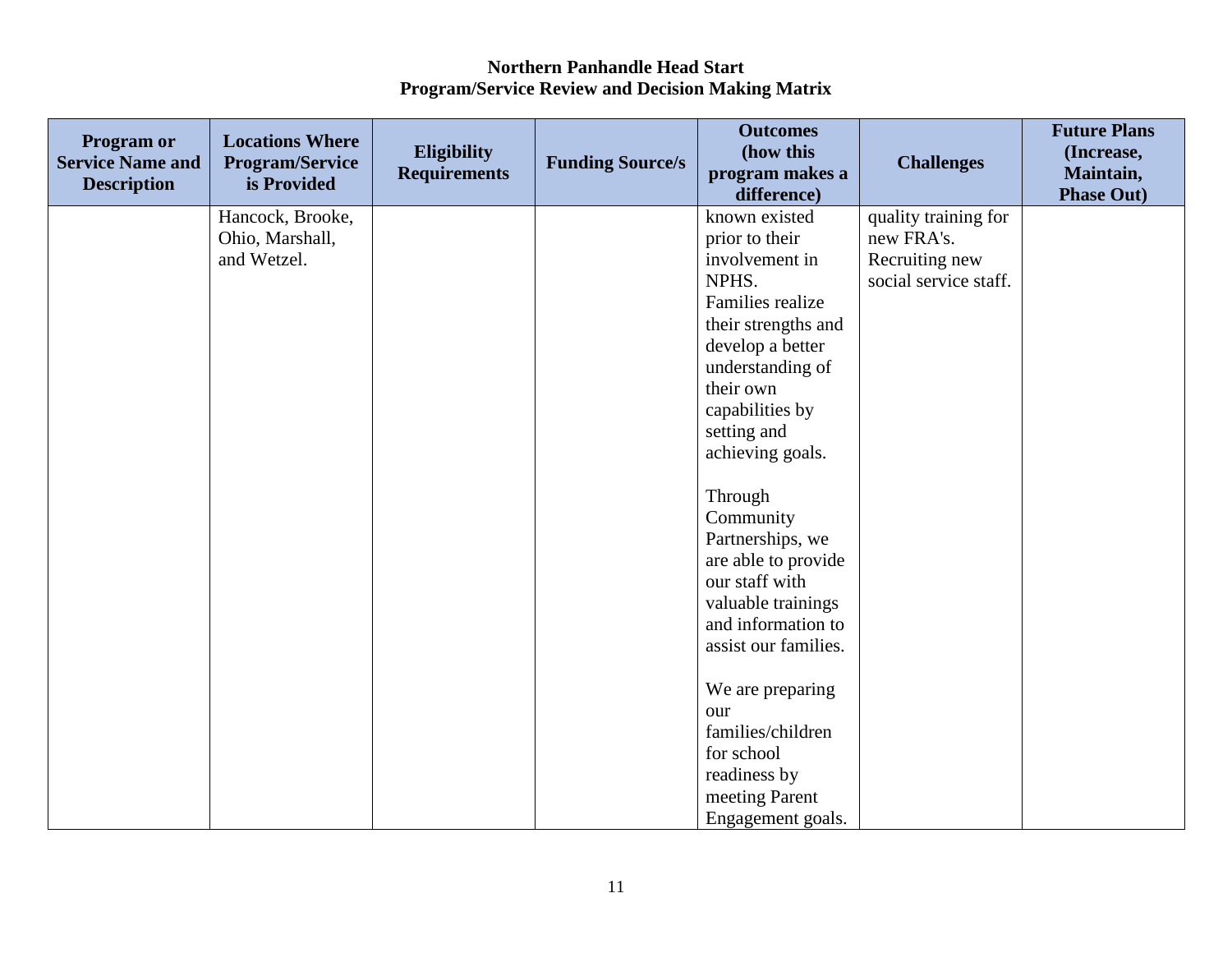| <b>Program or</b><br><b>Service Name and</b><br><b>Description</b> | <b>Locations Where</b><br><b>Program/Service</b><br>is Provided | Eligibility<br><b>Requirements</b> | <b>Funding Source/s</b> | <b>Outcomes</b><br>(how this<br>program makes a<br>difference) | <b>Challenges</b>   | <b>Future Plans</b><br>(Increase,<br>Maintain,<br><b>Phase Out)</b> |
|--------------------------------------------------------------------|-----------------------------------------------------------------|------------------------------------|-------------------------|----------------------------------------------------------------|---------------------|---------------------------------------------------------------------|
| Head Start, Early                                                  | Services are                                                    | An application                     | Federal, Pre-K,         | Educate the                                                    | Parents making      | Education will be                                                   |
| Head Start, and                                                    | provided in all                                                 | process is used to                 | and USDA                | families on the                                                | and keeping         | provided for staff                                                  |
| <b>Child Care</b>                                                  | Head Start, Early                                               | determine which                    | Funding                 | importance of up                                               | appointments and    | and families about                                                  |
| Partnerships                                                       | Head Start and                                                  | families are                       |                         | to date health                                                 | obtaining current   | the need to keep all                                                |
|                                                                    | <b>Child Care Partner</b>                                       | eligible for the                   |                         | needs.                                                         | medical/dental      | follow up                                                           |
| <b>Nurses</b>                                                      | sites.                                                          | program. A point                   |                         |                                                                | records.            | appointments,                                                       |
|                                                                    |                                                                 | system is used so                  |                         | We provide meals                                               |                     | making healthy                                                      |
|                                                                    | All of these sites                                              | that each                          |                         | according to                                                   | Some physicians     | food choices and                                                    |
|                                                                    | are located in the                                              | application can be                 |                         | <b>USDA</b> guidelines                                         | do not provide 15-  | exercising.                                                         |
|                                                                    | northern panhandle                                              | given priority                     |                         | to ensure that                                                 | and 30-month        |                                                                     |
|                                                                    | of West Virginia                                                | based on the                       |                         | children are able                                              | physicals as        | Continue to                                                         |
|                                                                    | and include the                                                 | number of points.                  |                         | and ready to learn.                                            | required by the     | empower parents                                                     |
|                                                                    | counties of                                                     |                                    |                         |                                                                | EPSDT schedule.     | to obtain their                                                     |
|                                                                    | Hancock, Brooke,                                                |                                    |                         | We implement                                                   |                     | health needs                                                        |
|                                                                    | Ohio, Marshall,                                                 |                                    |                         | IMIL in all                                                    | Obtaining lead and  | through education                                                   |
|                                                                    | and Wetzel.                                                     |                                    |                         | classrooms.                                                    | hemoglobin.         | and awareness.                                                      |
| Head Start, and                                                    | Services are                                                    | Transportation is                  | Federal, Pre-K,         | When                                                           | Hiring and keeping  | Maintain                                                            |
| Early Head Start -                                                 | provided in all                                                 | offered to most                    | and USDA                | transportation is                                              | qualified staff.    | transportation                                                      |
| <b>Home Base</b>                                                   | Head Start, Early                                               | families enrolled                  | Funding                 | provided it helps                                              |                     | services                                                            |
|                                                                    | <b>Head Start Home</b>                                          | based on program                   |                         | with attendance.                                               | Maintaining a       |                                                                     |
| Transportation                                                     | Base sites.                                                     | option.                            |                         |                                                                | quality fleet with  |                                                                     |
| Coordinator                                                        |                                                                 |                                    |                         | Providing                                                      | the added costs for |                                                                     |
|                                                                    | All of these sites                                              |                                    |                         | transportation                                                 | repairs.            |                                                                     |
|                                                                    | are located in the                                              |                                    |                         | increases parent                                               |                     |                                                                     |
|                                                                    | northern panhandle                                              |                                    |                         | involvement in                                                 | Attendance is       |                                                                     |
|                                                                    | of West Virginia                                                |                                    |                         | program activities.                                            | generally low       |                                                                     |
|                                                                    | and include the                                                 |                                    |                         |                                                                | when                |                                                                     |
|                                                                    | counties of                                                     |                                    |                         | When the agency                                                | transportation has  |                                                                     |
|                                                                    | Hancock, Brooke,                                                |                                    |                         | provides                                                       | been cancelled or   |                                                                     |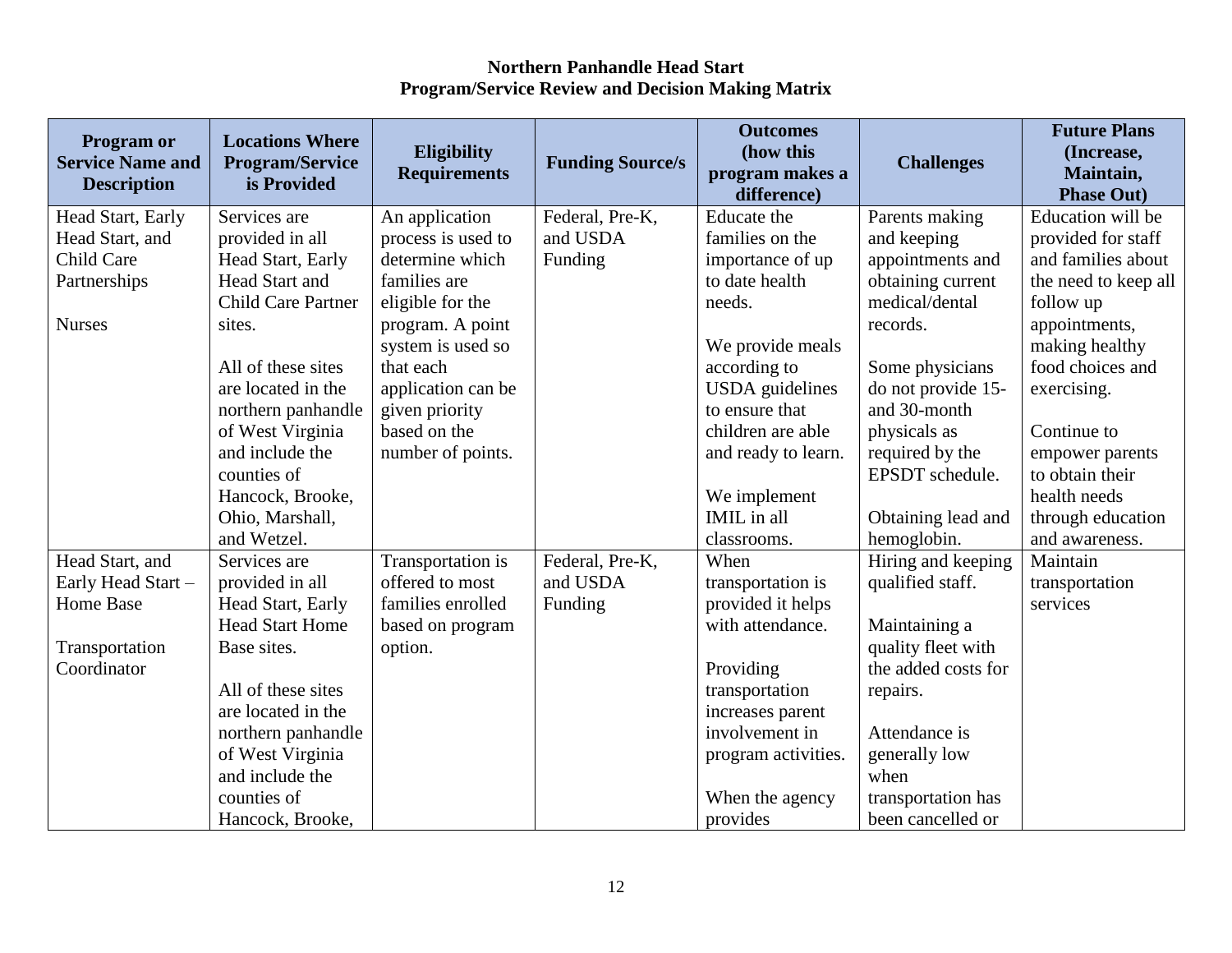| <b>Program or</b><br><b>Service Name and</b><br><b>Description</b> | <b>Locations Where</b><br><b>Program/Service</b><br>is Provided | <b>Eligibility</b><br><b>Requirements</b> | <b>Funding Source/s</b> | <b>Outcomes</b><br>(how this<br>program makes a<br>difference) | <b>Challenges</b>  | <b>Future Plans</b><br>(Increase,<br>Maintain,<br><b>Phase Out)</b> |
|--------------------------------------------------------------------|-----------------------------------------------------------------|-------------------------------------------|-------------------------|----------------------------------------------------------------|--------------------|---------------------------------------------------------------------|
|                                                                    | Ohio, Marshall,                                                 |                                           |                         | transportation it                                              | discontinued due   |                                                                     |
|                                                                    | and Wetzel.                                                     |                                           |                         | reduces the cost of                                            | to staff turnover. |                                                                     |
|                                                                    |                                                                 |                                           |                         | maintaining their                                              |                    |                                                                     |
|                                                                    |                                                                 |                                           |                         | own vehicles and                                               |                    |                                                                     |
|                                                                    |                                                                 |                                           |                         | enables the family                                             |                    |                                                                     |
|                                                                    |                                                                 |                                           |                         | to utilize their                                               |                    |                                                                     |
|                                                                    |                                                                 |                                           |                         | income for their                                               |                    |                                                                     |
|                                                                    |                                                                 |                                           |                         | basic needs.                                                   |                    |                                                                     |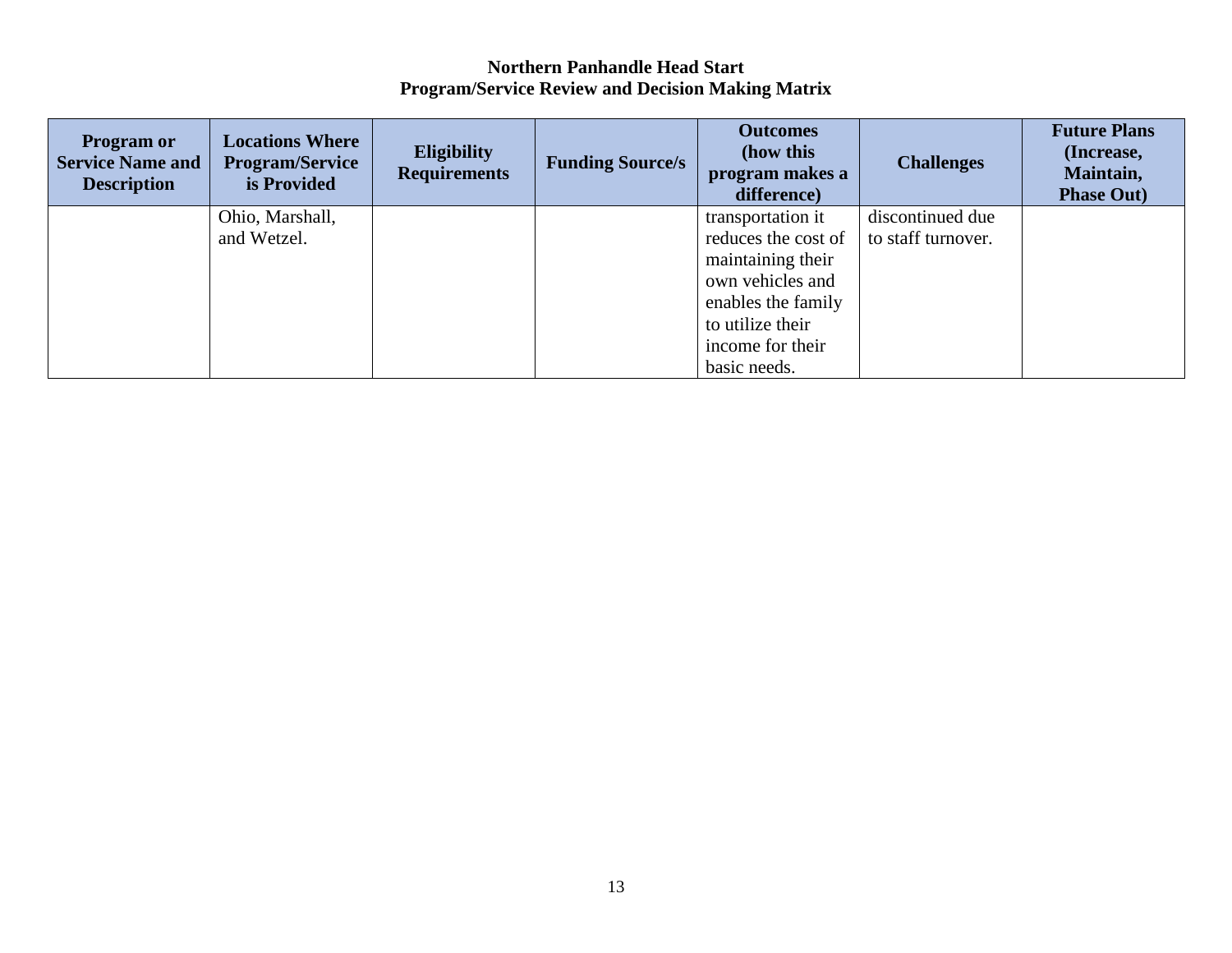## **Previous Strategic Plan Goal and Objectives Review**

An important part of the strategic planning process includes a review of the previous strategic plan goals and objectives for two reasons. One, to celebrate successes; and two, to identify potential carry-overs.

**Re-competition Goal:** Achieve standards of excellence for continuation of our comprehensive services. **Objective #1 Indicator Training**: Have all staff trained on re-competition indicators by March 2012. Completed

**Objective #2 Self-Assessment:** Assure self-assessment and the monitoring systems are aligned by June 2012. Completed

**Objective #3 Monitoring:** Review all components of the monitoring process at Administrative Planning in January 2012 with follow up in June 2012. Completed

**Enrollment Goal:** NP Head Start will maintain full enrollment.

**Objective #1 Conversion of Slots:** Secure approval from board of directors, policy council and regional office to allow us to convert Head Start slots to Early Head Start slots. Completed twice

**Objective #2 Recruitment of Children:** Revise recruitment plan and activate revitalized recruitment efforts that result in increased applications and waiting lists. Completed

**Objective #3 Retention of Children:** NPHS will increase retention of children to 80% of all enrolled children. Completed

**Communication Goal:** NP Head Start will assure that all staff have knowledge of the established communication plan.

**Objective #1 Mentoring:** Enhance the new staff mentor program by June 2012 to ensure follow through and effectiveness. In progress (carry over issue)

**Objective #2 Technology:** 100% of all sites will have access to dependable equipment and adequate supplies, staff will report problems to designated contact within 24 hours and will have a satisfactory solution established within 48 hours. Completed

**Objective #3 Information Sharing:** Utilize the communication plan to ensure information is shared throughout the organization in a timely manner. In progress (carry over issue)

**Development Goal:** Provide opportunity for future growth within the agency.

**Objective #1 Grants:** Secure \$100,000 in external grant funds by December 2014. Completed

**Objective #2 Fundraising:** Board membership embraces fundraising through an annual fundraising event by June 2013. In progress (carry over issue)

**Objective #3 Marketing:** Increase program awareness through documented outreach efforts by 50% by June 2013. Completed

## **COMMUNITY-WIDE STRATEGIC PLANNING NEEDS ASSESSMENT UPDATE for 2018-2019 Grant:**

**The current population** in **Hancock County:** 29,590 with 51.10% being female and 4.80% being under the age of five. 95.20% report their race as White alone; 2.60% Black or African American; .20% American Indian & Alaskan Native; .40% Asian; 1.60% two or more races; 1.60% Hispanic or Latino. 2.10% report that a language other than English is spoken at home. 13.90% of the population under 65 reports having a disability. 86.90% have graduated High school with 17.80% having at least a Bachelor's Degree. **Brooke County:** 22,977 with 50.90% being female and 4.20% being under the age of five. 96.60% report their race as White alone; 1.50% Black or African American; .10% American Indian & Alaskan Native; .40% Asian; 1.30% two or more races; .90% Hispanic or Latino. 1.30% report that a language other than English is spoken at home. 10.70% of the population under 65 reports having a disability. 90.80% have graduated High school with 18.50% having at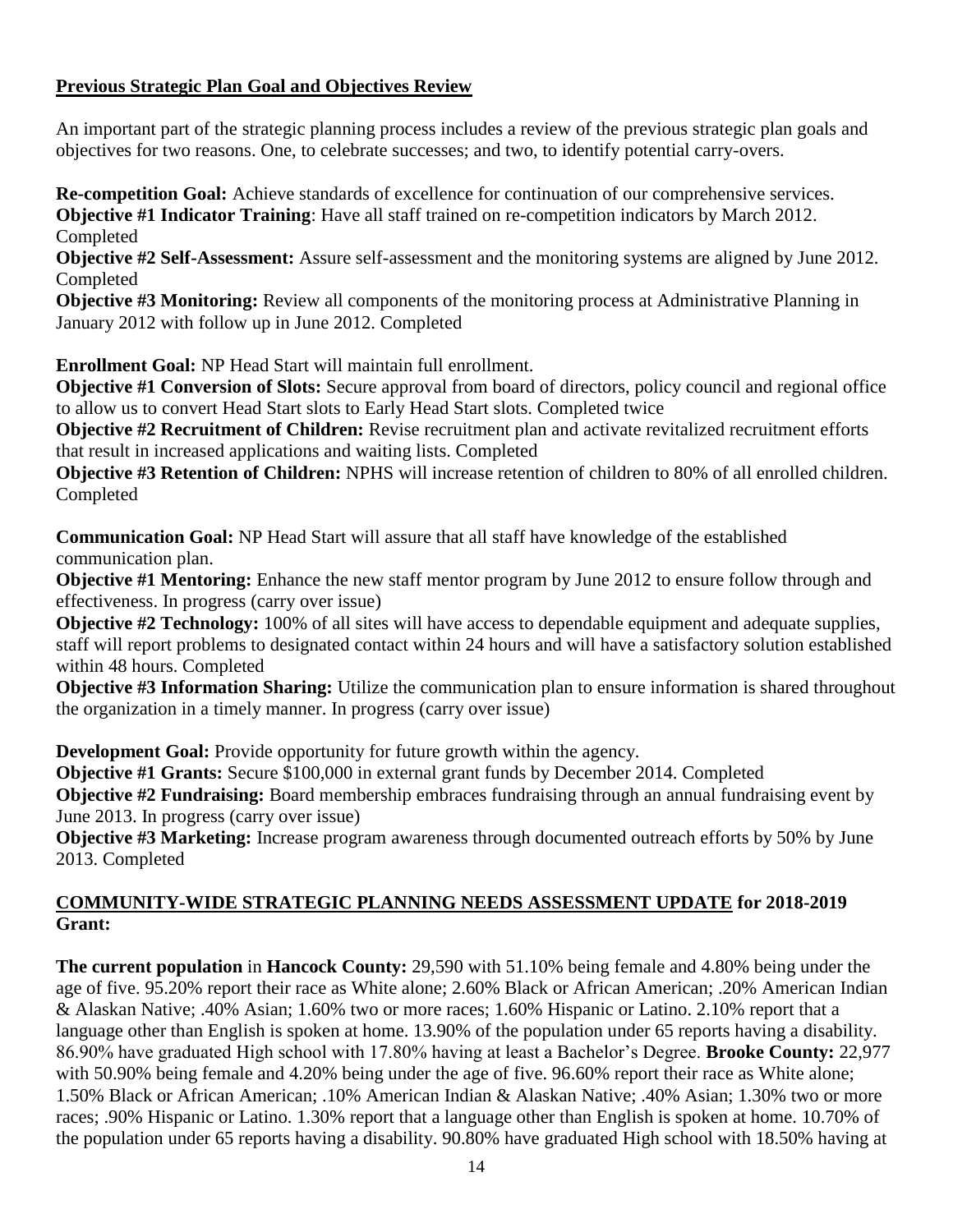least a Bachelor's Degree. **Ohio County:** 42,516 with 51.70% being female and 5.30% being under the age of five. 93.10% report their race as White alone; 3.60% Black or African American; .20% American Indian & Alaskan Native; .90% Asian; 2.10% two or more races; 1.20% Hispanic or Latino. 2.40% report that a language other than English is spoken at home. 10.80% of the population under 65 reports having a disability. 91.00% have graduated High school with 29.80% having at least a Bachelor's Degree. **Marshall County:** 31,793 with 50.50% being female and 5.30% being under the age of five. 97.50% report their race as White alone; .80% Black or African American; .20% American Indian & Alaskan Native; .30% Asian; 1.10% two or more races; 1.00% Hispanic or Latino. 1.80% report that a language other than English is spoken at home. 11.00% of the population under 65 reports having a disability. 89.20% have graduated High school with 16.80% having at least a Bachelor's Degree. **Wetzel Count**y**:** 15,640 with 50.60% being female and 5.40% being under the age of five. 98.10% report their race as White alone; .50% Black or African American; .10% American Indian & Alaskan Native; .40% Asian; 1.00% two or more races; .90% Hispanic or Latino. 1.10% report that a language other than English is spoken at home. 11.90% of the population under 65 reports having a disability. 83.90% have graduated High school with 10.40% having at least a Bachelor's Degree.

Families with modest incomes continue to have **difficulties finding affordable housing** based on the increased rental fees as a direct result of the high number of out of town workers for gas and oil drilling and the lack of low income housing in all five counties.

**Enrollment of children placed in foster care** within each county – both EHS and HS eligible. Head Start has seen an 11% decrease of children enrolled being in foster care as compared to January 2017. Early Head Start has seen a 17% increase of children enrolled being in foster care as compared to January 2016. The Child Care Partnership currently has seen a 12% decrease of children enrolled in foster care.

**Child Abuse and Neglect Reports** for HS & EHS have seen increases in the number of reports with the exceptions of a **decrease in Hancock County** from 9 in the 2015-2016 program year to 7 in the 2016-2017 program year and **Brooke County** from 3 in the 2015-2016 program year to 0 in the 2016-2017 program year. Ohio and Marshall and Wetzel Counties have seen increases. **Ohio County** 28 in 2016-2017 compared to 20 in 2015-2016; **Marshall County** 14 in 2016-2017 compared to 13 in 2015-2016; **Wetzel County** 4 in 2016-2017 compared to 3 in 2015-2016). **CPS** reports to have seen increases in 5 of the 5 counties in the percentage of referrals that were accepted and investigated.

More **drug raids** have occurred in the areas in which our target population resides and the number of drug related overdoses continues to climb. West Virginia continues to have one of the highest drug overdose death rates in the nation. Four of the five counties in the service area are considered high intensity drug trafficking areas with the exception of Wetzel County. Wheeling Hospital has **established new support systems** for prenatal women who are abusing substances as well as the infants born to these women. In West Virginia nearly 5 percent of babies born in 2016 were born drug-dependent. Out of every 1,000 live births in West Virginia last year 49.9 babies were born with Neonatal Abstinence Syndrome. Local, State and Federal representatives have acknowledged the issues that West Virginia including the Northern Panhandle is facing due to the current opioid crisis. Many local law enforcement agencies now carry the overdose reversal medication Naloxone. The Federal Government has named the opioid crisis an unprecedented public health crisis.

**Estimated Number of Children Eligible for Head Start and Early Head Start Services** *–* **Hancock County**: The number of children ages 3-4 that should be eligible for Head Start is 114 while it is estimated that 171 children should reasonably be eligible for Early Head Start. **Brooke County**:The number of children ages 3-4 that should be eligible for Head Start is 76 while it is estimated that 114 children should be reasonably eligible for Early Head Start. **Ohio County**:The number of children ages 3-4 that should be eligible for Head Start is 178 while it is estimated that 267 children should be reasonably eligible for Early Head Start. **Marshall County**:The number of children ages 3-4 that should be eligible for Head Start is 134 while it is estimated that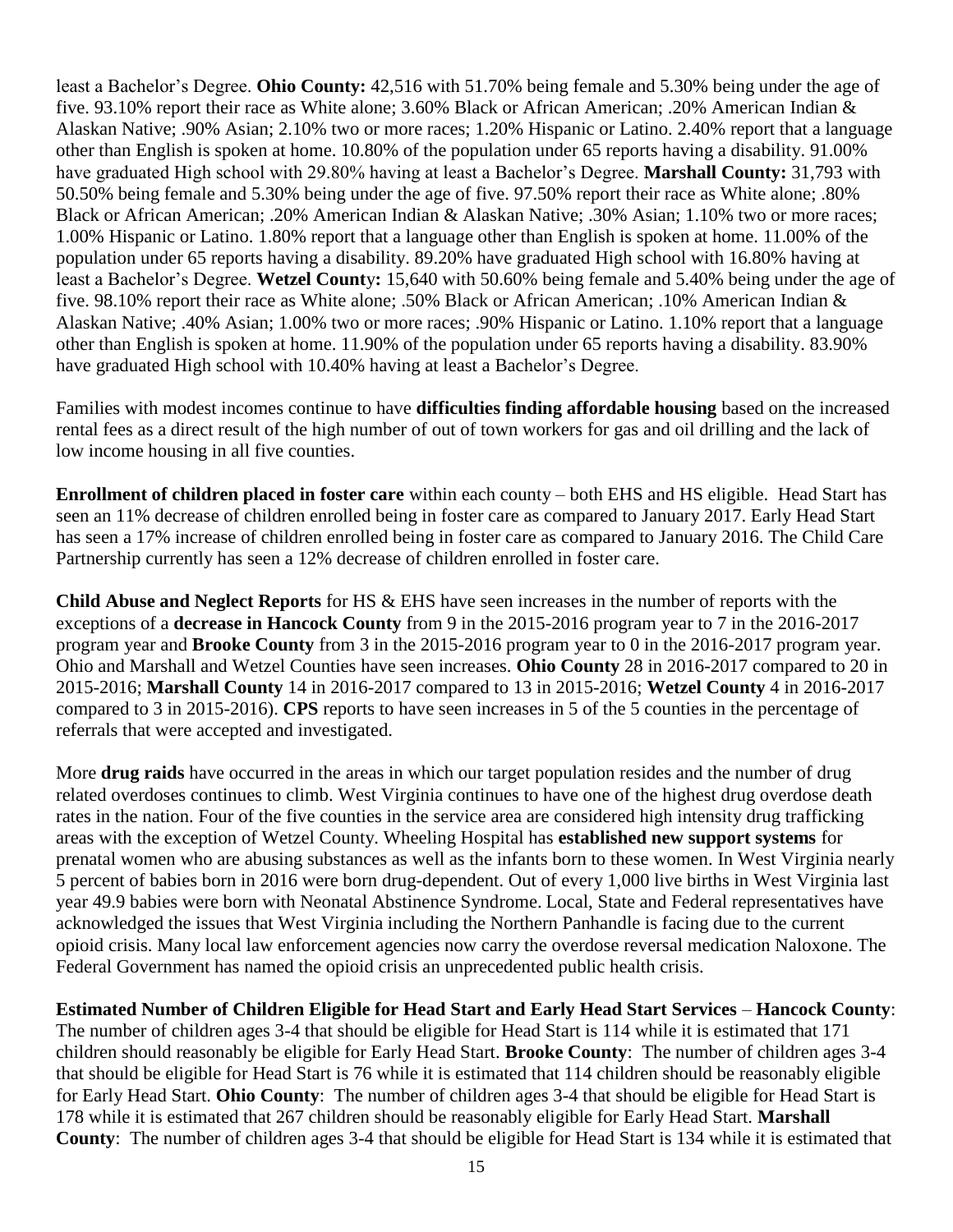201 children should be reasonably eligible for Early Head Start. **Wetzel County**:The number of children ages 3-4 years old that should be eligible for Head Start is 96 while it is estimated that 144 children should be reasonably eligible for Early Head Start.

The **number of births** dropped in 5 of the 5 counties (Hancock -49; Brooke -16; Ohio -51; Marshall -9 Wetzel - 11).

**The percentage of children in poverty** increased in 1 of the 5 counties by .7%. (Wetzel County .7% increase with 28.2%). Hancock County has decreased by 6.5% with 21.5%; Brooke County has decreased by 11.7% with 20.3%; Ohio County has seen a decrease of 13.3% with 19.5%; Marshall County has decreased by 17.2% with 20.6%.

**Employment** growth was realized in the service industry by the addition of retail and restaurant establishments as well as an increase of newly established hotel chains mostly in the Ohio County area. The gas and oil drilling business has brought a significant amount of out-of-town employees.

**Unemployment Rates** are better or the same in comparison to last year for four of the five counties. The ranking from highest to lowest is Wetzel (6.5%), Brooke (5.9%), Hancock (5.9%), Marshall (5.7%), and Ohio (4.6%). Four of the five counties continue to be above the statewide average with the exception of Ohio County. The statewide average is 5.0% (November 2017).

The number of enrollments of **homeless** children saw an increase to 12.92% of the overall enrollment (79 children to date 2017-2018) as compared to 12.48% this time last year. HS, EHS and CCP children are included.

**WV Birth to Three** reports an increase in program eligibility in all 5 counties. Hancock County has seen an increase of 2% with (81 in 2016 to 83 in 2017). Brooke County has seen an increase of 27% with (47 in 2016 to 60 in 2017). Ohio County has seen an increase of 18% with (142 in 2016 to 168 in 2017). Marshall County has seen an increase of 2% with (93 in 2016 to 95 in 2017). Wetzel County has seen an increase of 27% with (26 in 2016 to 33 in 2017). The current Early Head Start program records 34 children or 24.20% with an **IFSP** (IFSP – Developmental Delay – 100%). The current Child Care Partnership program records 13 or 18% of children enrolled with an **IFSP** (IFSP – Developmental Delay – 100%).

The WV District **Special Education Data** for 2017-2018 reports the following: **Hancock County** serves 66 children with disabilities defined as developmental delay through special needs preschool settings and speech and language therapy. 98% of the students receive at least 10 hours a week and the majority of the hours of special education and related services in the regular early childhood program, 2% are in some other location. **Ohio County** serves 110 children with disabilities defined as autism, speech, hearing impaired and preschool special needs served through preschool special needs settings and speech and language therapy. **Marshall County** serves 72 children with disabilities defined as autism, speech, hearing impaired, preschool special needs and vision impaired served through preschool special needs settings and speech and language therapy. 36.36% receive these related services in some other location with 31.82% receiving services in the regular early childhood program. **Wetzel County** serves 56 children with disabilities defined as autism, hard of hearing, developmental delay and speech/language impairment served through special needs preschool settings and speech and language therapy. 57% receive these related services in some other location with 21% receiving services in the regular early childhood program.The agency made multiple attempts to get updated information from Brooke County for current Special Education Data as this report is no longer public record. The most recent data available to us is the WV District **Special Education Data reports** for 2012- 2013: **Brooke County** serves 95 children with disabilities defined as autism, behavior disorders, mental impairments; support thru special needs preschool settings and speech and language therapy. 80% of the children receive this service in some other location (outside of a school facility). The Head Start program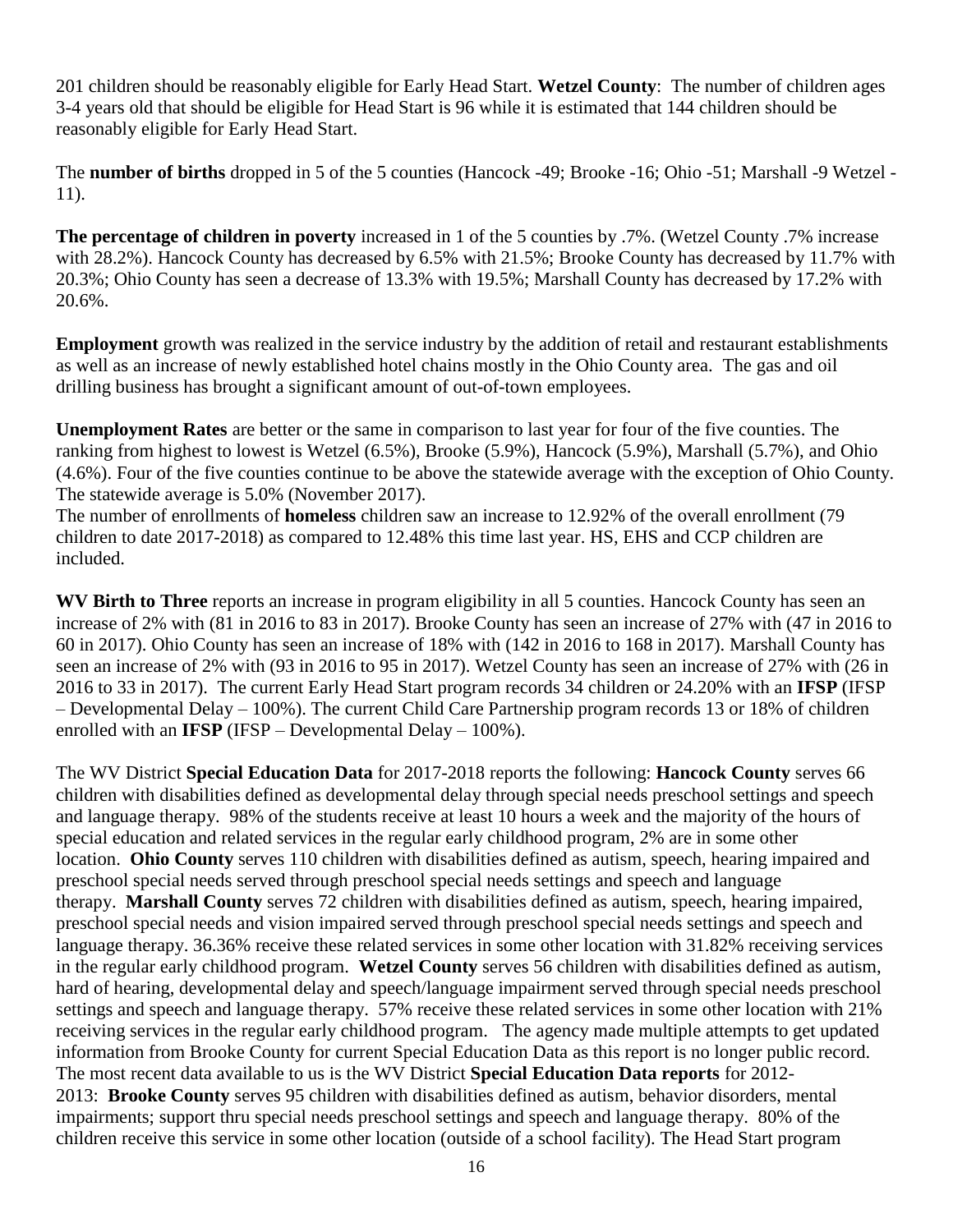records 42 or 10.70% of children with an **IEP** (Non-Categorical Developmental Delay – 31%; Speech and Language –  $67\%$ ; Autism –  $2\%$ ).

**The West Virginia Department of Education 2016-2017 Percentage of Needy and the Zoom WV Enrollment Summaries for 2017 report: Hancock County** reports a +22 student increase in the student population. The highest % of NS in this county is A. T. Allison Elementary School with 57.64% of students eligible. Four of the seven schools record % of NS above 50%. **Brooke County** reports a -30 student decrease in the student population. The highest % of NS in this county is Wellsburg Primary with 74.77% of students eligible. Five of the ten schools record % of NS above 50%. **Ohio County** reports a -98 student decrease in the student population. The highest % of NS in this county is Madison Elementary & Ritchie Elementary with 100% of students eligible. Seven of the thirteen schools record % of NS above 50%. **Marshall County** reports a +64 increase in the student population. The highest % of NS in this county is Central Elementary with 94.95% of students eligible. Nine of the thirteen schools record % of NS above 50%. **Wetzel County** reports a -23 student decrease in the student population. The highest % of NS in this county is Long Drain School with 77.71% of students eligible. Seven of the eight schools record % of NS above 50%. The counties % of needy students from highest to lowest is (Wetzel County 65.45%; Marshall County 58.65%; Ohio County 53.88%; Brooke County 50.57%; Hancock County 49.53%).

**Health and Wellness** - The State of Obesity: Better Policies for a Healthier America released in August 2017 reports WV as having the highest obesity rate in the nation at 37.7%. Also WV is ranked the highest on record for high blood pressure at 42.7% and the highest rate of diabetes at 15%. Additionally, WV is rated as the lowest state overall in well-being at 58.8%. Dental care and dental care follow up continues to be a critical need for younger children in WV. Those children birth to age 18 enrolled in the WV Medicaid and CHIP programs are most significant in Hancock County. Of the 6166 children birth to 18 years old, 3727 are enrolled in Medicaid/CHIP or 60.4%. The other four counties range from 27.0% to 57.0%. Ohio County has the highest percentage of homes that were built before 1980 with 88.04% this could increase the chances of children and families being exposed to lead. The other counties range from 74.77% (Wetzel) to 86.78% (Hancock) of homes built before 1980.

**The Child Care Resource Center** reports the following licensed child care facilities and in-home providers as of January 2018. **Hancock County:** 4 licensed centers and 16 in-home providers serving 120 children as compared to 3 licensed centers and 14 in-home providers serving 132 in January 2017. **Brooke County:** 2 licensed centers and 7 in-home providers serving 65 children as compared to 3 licensed centers and 6 in-home providers serving 68 children in January 2017. **Ohio County:** 8 licensed centers and 41 in-home providers serving 222 children as compared to 10 licensed centers and 30 in-home providers serving 229 children in January 2017. **Marshall County:** 5 licensed centers and 10 in-home providers serving 110 children as compared to 5 licensed centers and 9 in-home providers serving 132 children in January 2017. **Wetzel County:**  0 licensed centers are available and 11 in-home providers serving 38 children as compared to 0 licensed centers and 8 in-home providers serving 33 children in January 2017. There are a total of 555 children between ages birth through 12 years old that receive subsidized care vouchers to support payments for child care throughout the service area.

**Child Care Partnership –** NPHS has partnered with five local Day Care agencies. **Hancock County:** NPHS is partnered with one child care and provides wrap around services for 12 children. **Brooke County:** NPHS is partnered with one child care and provides wrap around services for 25 children. **Ohio County:** NPHS is partnered with one child care and provides wrap around services for 13 children. **Marshall County:** NPHS is partnered with two child cares and provides wrap around services for 21 children. NPHS is not partnered with anyone in **Wetzel County** due to the fact that there are no licensed child cares in the county. This partnership does help those working families who need additional hours of care.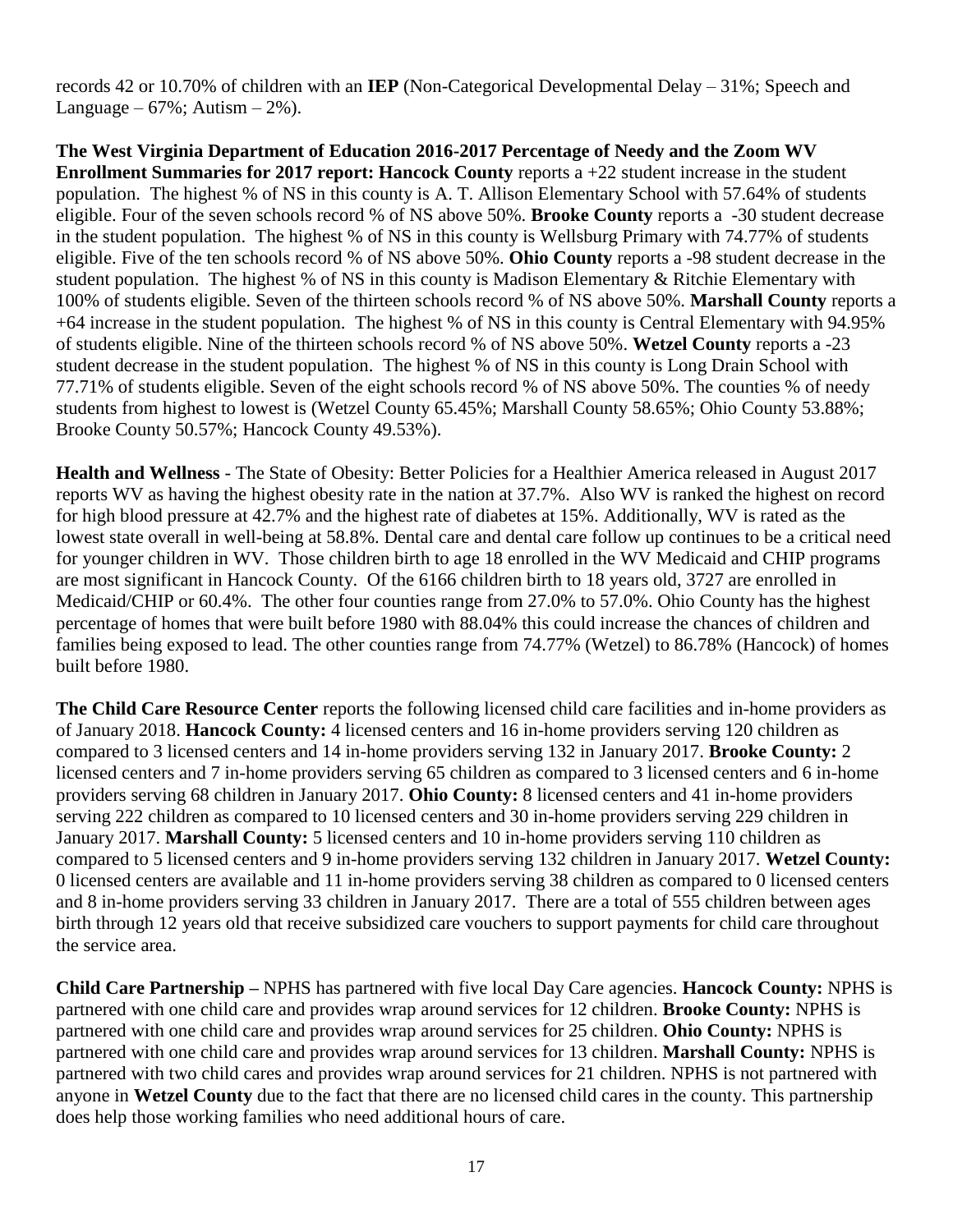**Pre-K Programs Hancock County:** currently reports 16 county Pre- K classrooms that serve 246 children. 5 of those classrooms are collaborations with NPHS in which NPHS provides wrap around services. NPHS currently has 3 standalone classrooms. The 6 classrooms provide services to 78 children. **Brooke County:** currently reports 9 county Pre- K classrooms that serve 131 children. 1 of those classrooms is considered collaboration with NPHS in which NPHS provides wrap around services. NPHS currently has 1 standalone classroom. The 2 classrooms provide services to 22 children. **Ohio County:** currently reports 17 county Pre- K classrooms that serve 302 Children. 12 of those classrooms are collaborations with NPHS in which NPHS provides wrap around services. NPHS currently has 4 standalone classrooms. The 16 classrooms provide services to 126 children. **Marshall County:** attempts were made to collect this information from the county but no information was provided. 6 of those classrooms are collaborations with NPHS in which NPHS provides wrap around services. NPHS currently has 2 standalone classrooms. The 8 classrooms provide services to 106 children. **Wetzel County:** attempts were made to collect this information from the county but no information was provided. 10 of those classrooms are collaborations with NPHS in which NPHS provides wrap around services. NPHS currently has 2 standalone classrooms. The 12 classrooms provide services to 63 children.

**Home visiting** services **Hancock and Brooke Counties:** have the Parents as Teachers program as well as Starting Points which provides in home visiting as well as 3 NPHS EHS home base programs. **Ohio County:** have the Maternal Infant Health Outreach Worker program that provides in home visiting as well as 5 NPHS EHS home base programs. **Marshall County:** have the Parents as Teachers program as well as Starting Points which provides in home visiting as well as 5 NPHS EHS home base programs. **Wetzel County:** have the Starting Points program which provides in home visiting as well as 3 NPHS EHS home base programs.

## **Issues on the Horizon — Executive Director's Perspective**

After looking to the past to gain perspective, it was necessary to look at any major issues, trends, changes or federal/state mandates that will need attention as we plan for the future. In preparation for the retreat, it was important to provide the NPHS Executive Director's perspective with an opportunity to research and prepare to present potential issues on the horizon from a 'big picture' or leadership perspective. As a result, Cathy Williams reviewed the following issues on the horizon.

- Head Start Teaching Staff, becoming employees of Local School Boards.
- Lack of qualified applicants to operate our transportation system.
- Difficulty finding qualified staff to operate education and social services.
- Maintaining our PreK enrollments with competition from the County PreKs.
- Finding appropriate space to provide services.
- Decrease in population.

# **Taking Stock Survey Results - An Internal Perspective**

A critical part to any successful strategic planning process is to gather information and prepare as much as possible prior to a retreat taking place. In addition to submitting a strategic planning proposal, conducting planning calls and exchanging emails with the Administrator, another meaningful information gathering tool used was an electronic survey of board and management staff to gain their individual perspectives on the organization. For NPHS, this information helped craft a customized retreat agenda that strived to make the most of our time together. The Taking Stock Survey covered a vast array of topics including image, relationships, challenges and future initiatives.

A summary of the results follows on the next few pages.

# **Reponses Collected:**

Web Link – 11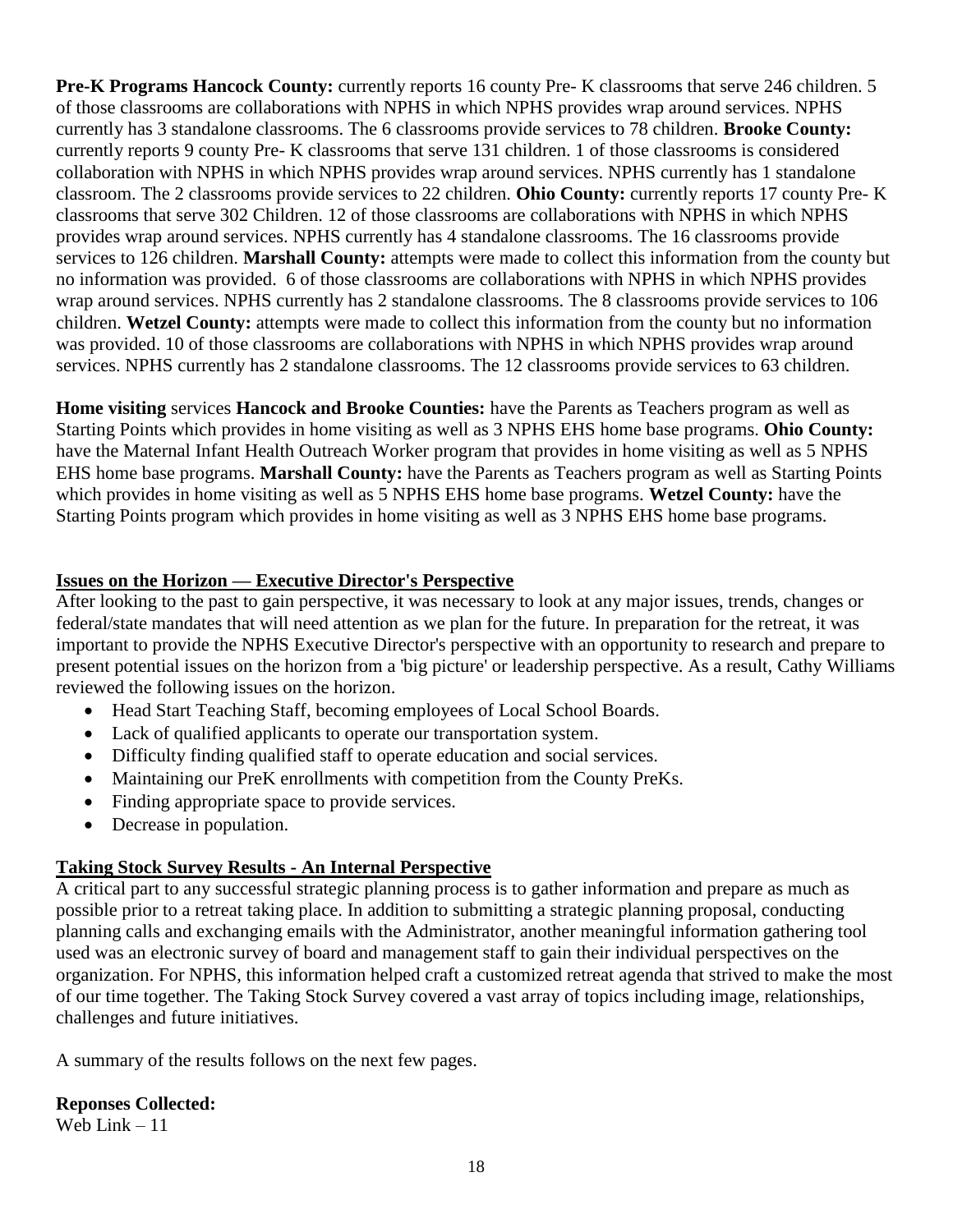Social Media – 4 Email Invitation – 52

### **1. My relationship with Northern Panhandle Head Start, Inc. can best be described as:**

- Answered: 69
- Skipped: 0

| <b>Answer Choices –</b>      | Responses $\%$ – | Responses $#$ – |
|------------------------------|------------------|-----------------|
| Parent                       | 5.80%            |                 |
| Employee                     | 85.51%           | 59              |
| <b>Board Member</b>          | 4.35%            |                 |
| <b>Collaborative Partner</b> | 4.35%            |                 |
| <b>Community Member</b>      | $0.00\%$         |                 |
| Other (please specify)       | $0.00\%$         |                 |
| <b>TOTAL</b>                 |                  | 69              |

### **2. What is your image and overall impression of Northern Panhandle Head Start, Inc.?**

- Answered: 49
- Skipped: 20

| <b>Answer Choices –</b>   | Responses $\%$ – | Responses $#$ – |
|---------------------------|------------------|-----------------|
| <b>Strongly Favorable</b> | 42.86%           | 21              |
| Favorable                 | 46.94%           | 23              |
| Neutral                   | 10.20%           |                 |
| Not Favorable             | $0.00\%$         |                 |
| Other                     | $0.00\%$         |                 |
| <b>TOTAL</b>              |                  | 49              |

#### **3. What do you believe others think about the image and overall impression of Northern Panhandle Head Start, Inc.?**

- Answered: 49
- Skipped: 20

| <b>Answer Choices –</b>        | Responses $\%$ – | Responses $#$ – |
|--------------------------------|------------------|-----------------|
| <b>Strongly Favorable</b>      | 8.16%            |                 |
| Favorable                      | 59.18%           | 29              |
| Neutral                        | 22.45%           | 11              |
| Not Favorable                  | 8.16%            | 4               |
| Other:                         | 8.04%            |                 |
| I do not think some people     |                  |                 |
| realize the importance of NPHS |                  |                 |
| <b>TOTAL</b>                   |                  | 49              |

#### **4. What do you see Northern Panhandle Head Start doing well?**

- Answered: 48
- Skipped: 21
- 1. Meeting needs of children and families.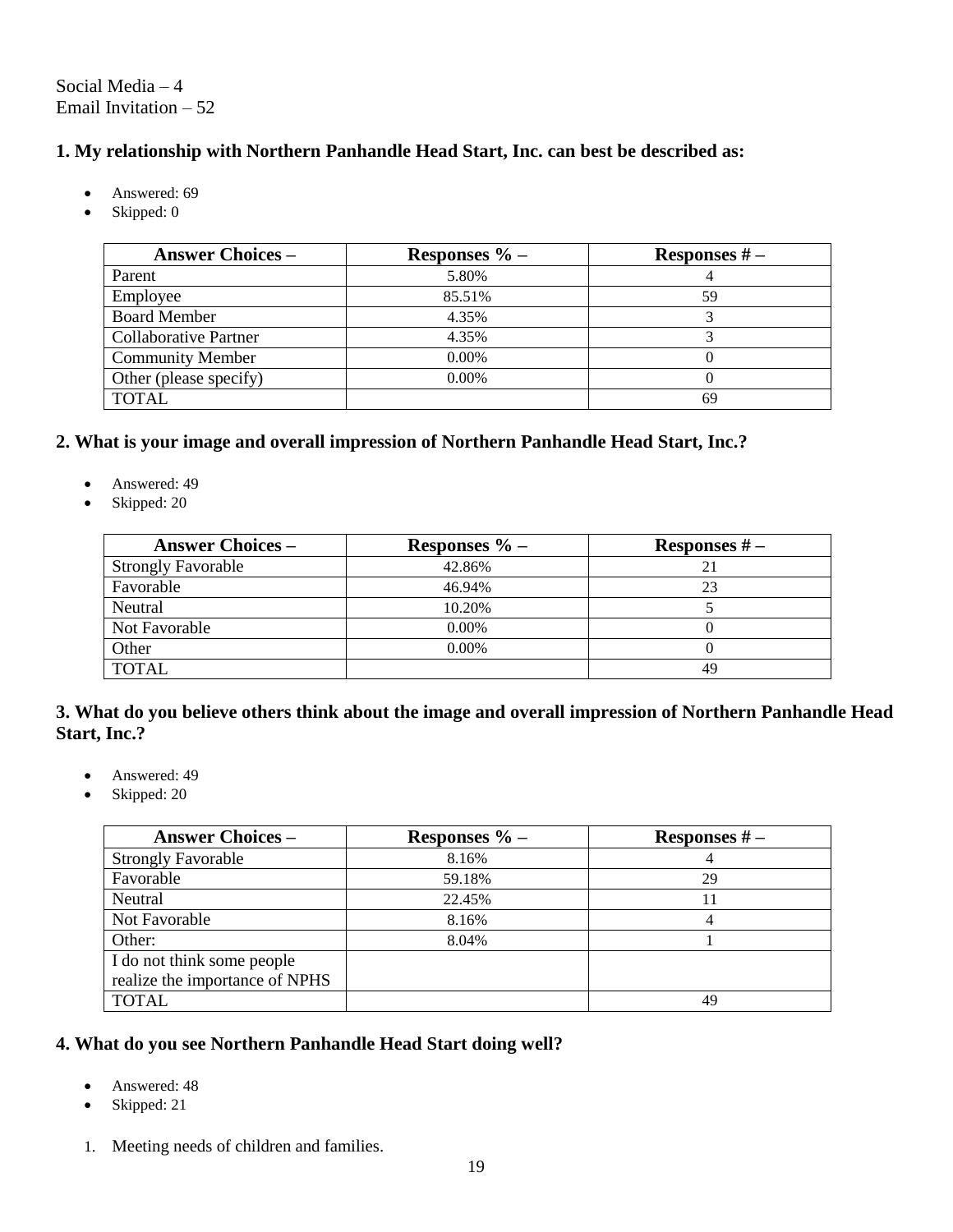- 2. Providing developmental and social/emotional need of children and families.
- 3. Providing educational, nutritional and other necessary services under its grant awards to eligible families.
- 4. Immediate response to servicing families in need!
- 5. Helping the whole family, not just the child.
- 6. Providing a head start for children and parenting skills.
- 7. Striving to ensure the safety and over all, education for the children!
- 8. Services to children and families.
- 9. Serving children and families.
- 10. Providing needed services for qualified families.
- 11. Helping children grow and learn.
- 12. Provides quality services for children and families. Children in classrooms are happy and provided a safe environment.
- 13. Really focusing on what benefit the children when they are in our program.
- 14. Caring for and preparing children for kindergarten. Teaching life skills.
- 15. They do all they can to help families.
- 16. Providing quality education skills, providing supportive services and teaching parents the importance of having children current on their health needs.
- 17. We take great care of our children and their family's needs.
- 18. Parent support that the childcare may not be able to provide.
- 19. Caring about the kids involved in the program an there families!
- 20. The help that they offer parents.
- 21. We are very passionate about our families and the services we provide.
- 22. Educating children, and providing resources for families.
- 23. Helping support families and educating children.
- 24. Helping families.
- 25. Giving families opportunities to interact with other families and giving the children a chance to play with children their age. Some children don't have opportunity to play with other children.
- 26. Bringing families more together and interacting more with their children (moms and dads). Giving the families opportunity to meet other with children the same ages as theirs. The children learn to play with others which at this age is hard. This is a program that we get to see the child grow from an infant to a child. We have the most influence on the family and their children. One they will remember.
- 27. Offering an amazing amount of services to families who otherwise would most likely fall through the cracks and not be able to move forward with their lives to make them better to give their children the best possible future.
- 28. Providing best practice services for children and families.
- 29. NPHS offers good benefits.
- 30. Health and wellness.
- 31. Everything they do for the kids.
- 32. Ensuring kids are safe and taken care of.
- 33. Providing for family's needs.
- 34. Social emotion development in children.
- 35. The safety of the kids. The kids also get fed very well here.
- 36. Socialization skills and basic education blocks are instilled.
- 37. Taking care of children and families.
- 38. Good community collaborations. Good parent involvement. Good program for kids.
- 39. Including all family members into the involvement of the child.
- 40. Services to children and families.
- 41. Preparing children for their future.
- 42. Nurturing environment for children and inclusion of the entire family.
- 43. Responding to needs of the children and families.
- 44. Helping families. Showing compassion.
- 45. Everything.
- 46. Our work with children and families.
- 47. The teacher that love the kids.
- 48. Providing quality services to the families.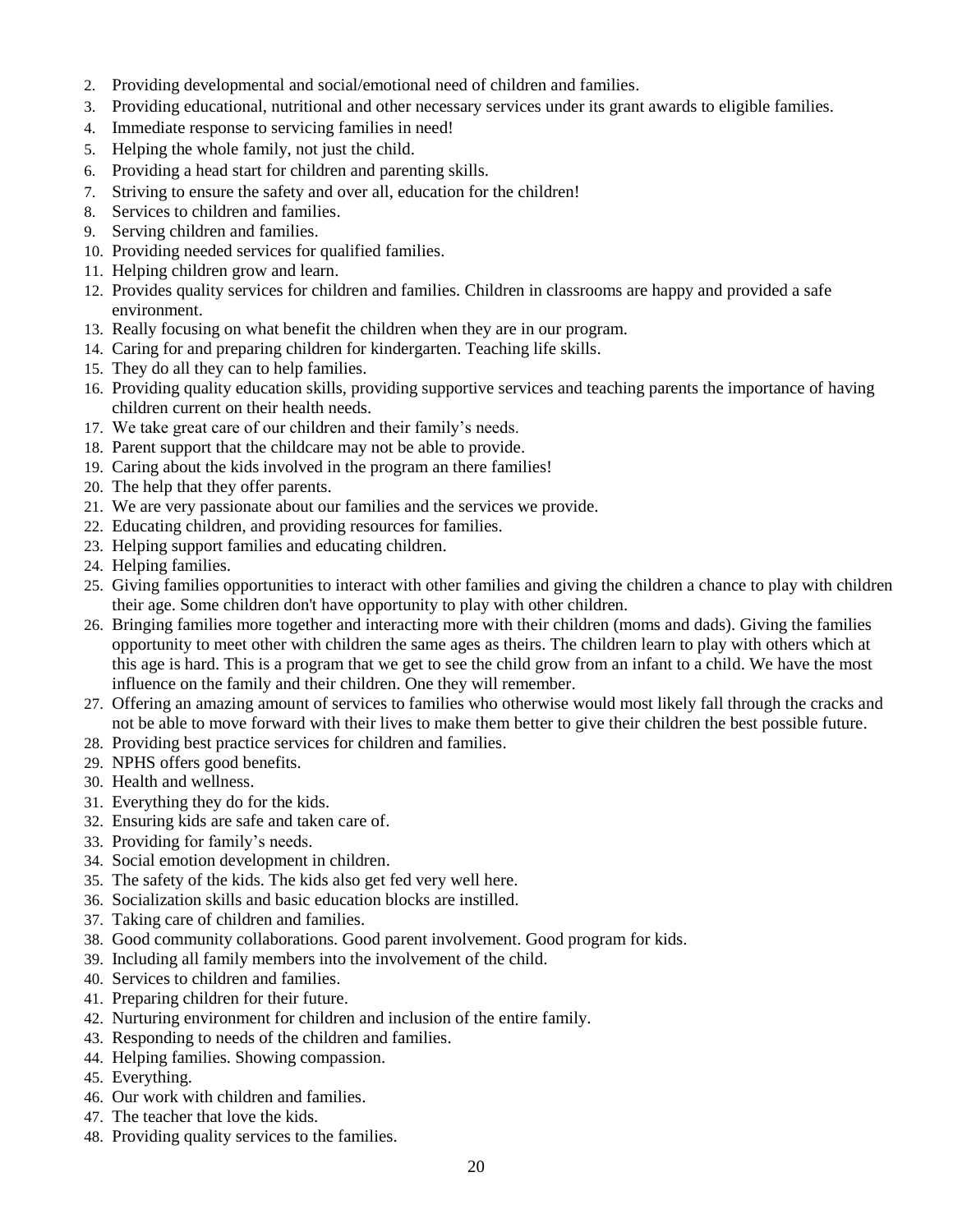| Word      | <b>Occurrences</b> |
|-----------|--------------------|
| children  | 32                 |
| families  | 28                 |
| services  | 10                 |
| providing | 10                 |
| kids      | 7                  |
| good      | 5                  |
| needs     | 5                  |
| helping   | 5                  |
| program   | 4                  |

## **5. How can Northern Panhandle Head Start improve what we do?**

- Answered: 49
- Skipped: 20
- 1. Perhaps look for new ideas to improve children's' attendance.
- 2. Provide more EHS centers in ALL counties.
- 3. N/A
- 4. COMMUNICATION, distribution of appropriate paperwork in a timely manner!
- 5. Start involving parents with social media and other outlets involving technology.
- 6. More bus drivers.
- 7. I strongly feel the system works very well as it is. All students are treated the same, they are all made to feel welcomed and cared about. Most of all I truly feel my child's safety and education is top priority with Northern Panhandle Head Start!
- 8. Train and treat staff better.
- 9. More training for teachers.
- 10. More one on one communication with the parents.
- 11. Better communication.
- 12. N/A
- 13. Focus on staff more and more communication.
- 14. Employee retention ... some classrooms go through several teachers.
- 15. Don't know.
- 16. Advertise more through social media, newspaper year round and television especially during the enrollment period.
- 17. Hire more people to lessen the extreme load on others. ALL staff should recruit even the receptionist having a wait list is everyone's paycheck!
- 18. Communication between parents and provider. Parents at times are told information without the provider fully aware which creates distrust with the parent and provider.
- 19. Better communication between staff and upper management!
- 20. They need to work on communication between staff. I think field staff could be treated a little better in order to maintain the good ones that we have.
- 21. N/A
- 22. We need to have the parents volunteer their time. People do not value things that are free.
- 23. Keep doing what we are doing.
- 24. Get out in the community more and tell the good things that we do.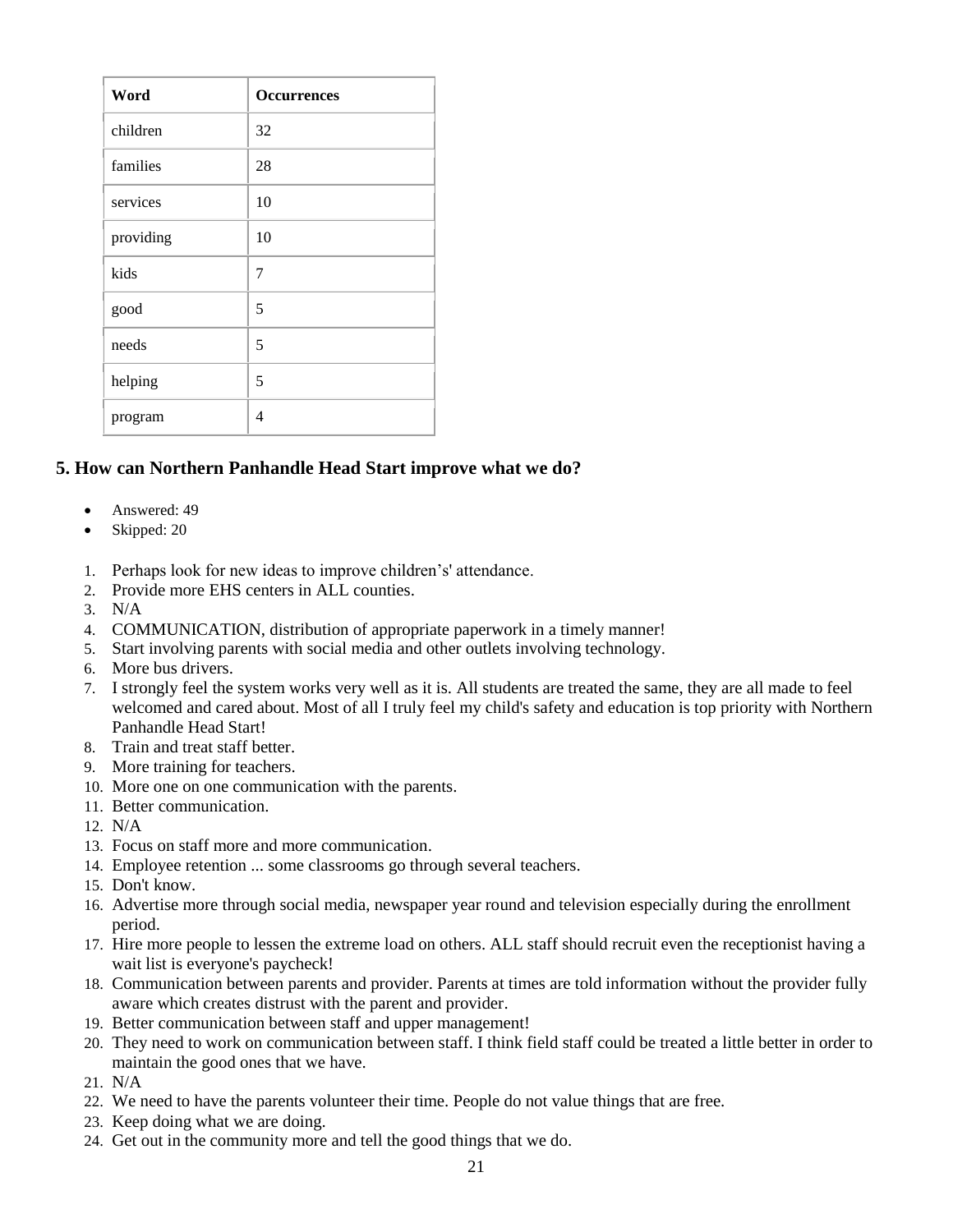- 25. Listen to what the staff has to say about the families. They know the families better then someone that has never been in the home.
- 26. Listen to what the staff has to say. They are the ones that know the families. They are the ones that know the family better then someone that has not been in the homes.
- 27. Give employees the tools they need meaning extra staff so employees can take the necessary time off to prevent burn out, having employees do only their own job so that they can excel within that job and not be stretched too thin, same with supervisors and managers - the staff under them need them for support so if the managers and supervisors are stretched too thin then their staff are also suffering because of lack of support.
- 28. Advertising, creative events, conscious discipline recaps/exercises more often for staff morale.
- 29. NPHS can improve by making employees feel that they are important to the company. I know that we are all doing more than just our job and there is no real solution because we are having a hard time keeping employees. However, I feel that the workplace would improve if employees felt that the work they are doing matters to the company. Also, I feel that supervisors need to be receptive to questions that their employees have. If we feel that our questions will not be taken seriously or that the question we have is irrelevant, it makes you not want to ask in the first place.
- 30. Better communication.
- 31. Be more understanding of the employees and don't expect so much when they pay so little.
- 32. Nothing at this time.
- 33. Better employment training in paperwork and policies-clearer understanding; better management that follows through the same-not different from different people.
- 34. Give staff more time and money.
- 35. I think letting the kids celebrate holidays would make them feel more included with the county kids.
- 36. Improve the job security financially and turn the management style from an elitist group of individuals to a committee type approach with reps from every strata and function having more than tangential input, but rather an actual vote on all matters-including personnel.
- 37. More community involvement.
- 38. Employees often talk crap about their jobs. I don't know how we can improve employee satisfaction.
- 39. Continue to strive to do better by increasing knowledge, and making sure everything is the same across the board.
- 40. Better communication across 5 counties.
- 41. More recognitions/articles in the newspapers. Facebook is now a go.
- 42. That's a hard one... we have many strengths.
- 43. Increase salaries to attract and retain employees.
- 44. Open communication. Find ways to engage families more.
- 45. Really not sure because I think they do everything well.
- 46. Better communication.
- 47. Nothing much.
- 48. Relationship building.
- 49. You're doing an amazing job.

| Word          | <b>Occurrences</b> |
|---------------|--------------------|
| staff         | 13                 |
| better        | 12                 |
| communication | 11                 |
| employees     | 10                 |
| job           | 5                  |
| feel          | 5                  |
| parents       | 5                  |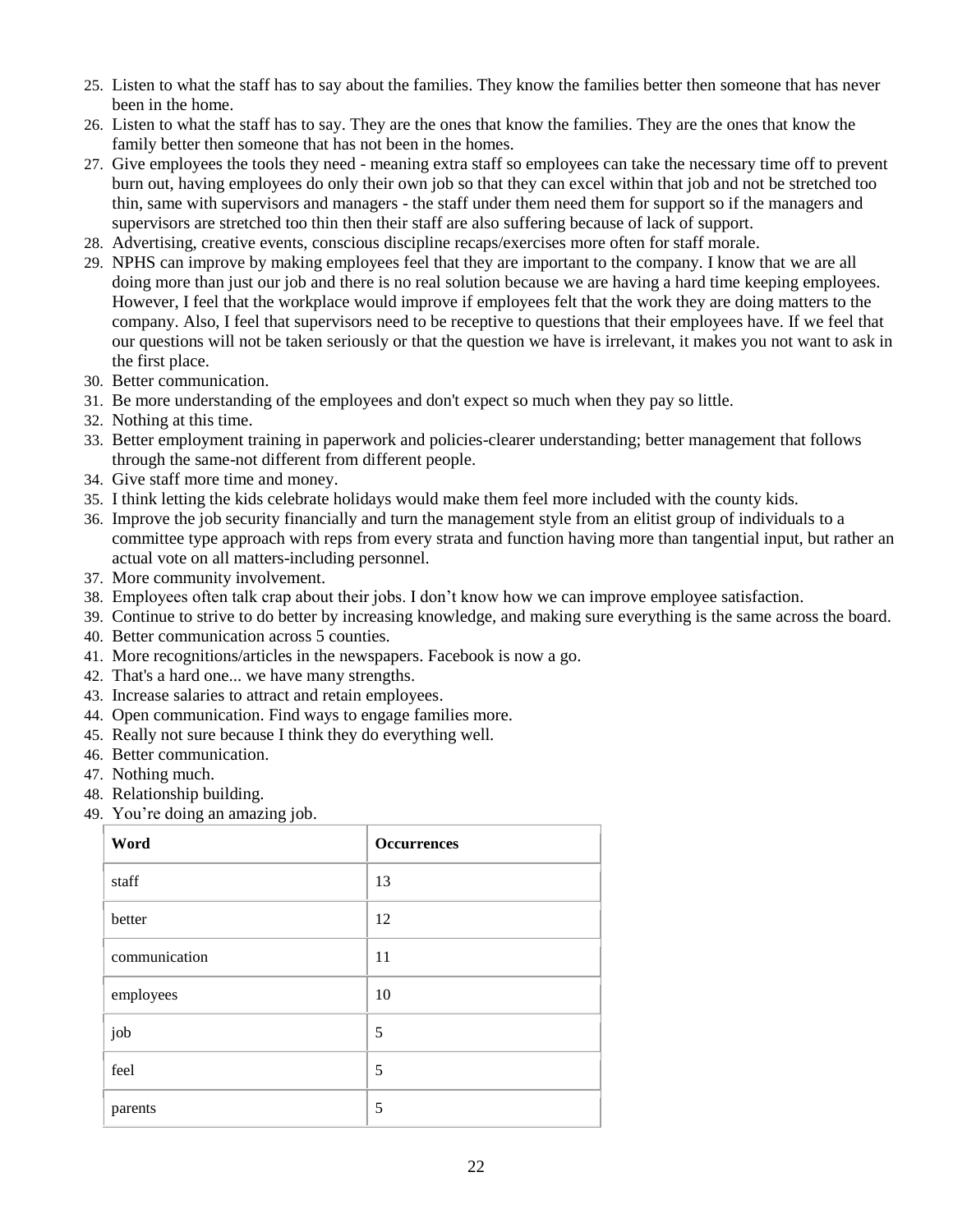| $\overline{\phantom{0}}$<br>time<br>-<br>ັ |  |
|--------------------------------------------|--|
|--------------------------------------------|--|

## **6. What challenges do you see for Northern Panhandle Head Start over the next three years?**

- Answered: 46
- Skipped: 23
- 1. Keeping enrollment in all programs.
- 2. Reducing number of 3-5 year old classrooms retaining quality employees.
- 3. Maintaining adequate enrollment numbers.
- 4. Retaining staff, competitive pay wage, enrollment and funding!
- 5. Replacing student enrollment spots that were held by 4 year olds who are moving into universal pre-k. Keeping qualified staff.
- 6. Financial.
- 7. I see no challenges NPHS can't handle appropriately!
- 8. Staff recruitment and retention Congress County Collaborations.
- 9. Finding income eligible children.
- 10. Keeping quality staff- staff turnover at all centers, parents being 100% committed to the program.
- 11. Not being able to keep pre-k's fully enrolled (4 year olds).
- 12. Staffing. There is less qualified staff to fill vacancies, currently employed staff members are required to pick up the slack of missing employees causing their performance in their position to decline.
- 13. How to keep employees to stay an employee of Northern Panhandle Head Start.
- 14. Recruiting children.
- 15. Keeping employees and staying fully enrolled.
- 16. Retention, wages and hiring. Due to the economy most of the parents are working, in school or both makes it hard for them to attend Parent Meetings. Parent Meetings are important but if families have more than one child to care for along with employment and school they don't show or lack the interest in attending and food is not the answer.
- 17. Less Head Start children = more EHS children but there is no staff.
- 18. Being able to fill the required enrollment spots.
- 19. Keeping children enrolled on a waiting list!
- 20. Changing the image of Head Start to more of a positive thing in our communities.
- 21. Staffing issues.
- 22. I think we are going to run out of children. As the child bearing aged people move away because of limited financial opportunities, Head Start will have fewer and fewer clients.
- 23. Enrollments.
- 24. Families wanting the service with more opportunities being offered.
- 25. Enrollment because Head Start is sometimes not viewed favorably in the area due to past experiences.
- 26. Enrollment because Head Start is sometimes not viewed favorably in the area because of the families past experiences. Communication between Head Start is not good with the families. Early Head Start communication is so much better with the families, because they are in the homes every week and listen to the parents.
- 27. Retaining employees to be able to meet the needs of the number of children we are funded for.
- 28. Funding, recruitment due to pipeline jobs raising family income, always turnover in staff.
- 29. I think the biggest challenge for NPHS right now is keeping kids enrolled. We are having a hard time keeping a wait list and keeping kids in our program. I think one of the reasons that we have this problem is because our staff is overworked. If a staff feels overworked and underappreciated, they are not going to put their all into their work. Therefore, parents may feel that their child isn't getting the best education or they may feel that the staff isn't genuine. I think that we should put just as much effort into recruiting staff that we do for recruiting kids for our program. Why are we not talking to the local colleges? We could go and speak with the ECE classes about our company, talk with them about benefits that we have, and about the career they can start with our company. What about job fairs? Can we say that we are really trying to fill these open positions instead of just putting more responsibilities onto the staff that are already working? I think that if we handle this problem, our company would excel.
- 30. Counties taking over all preschool ages.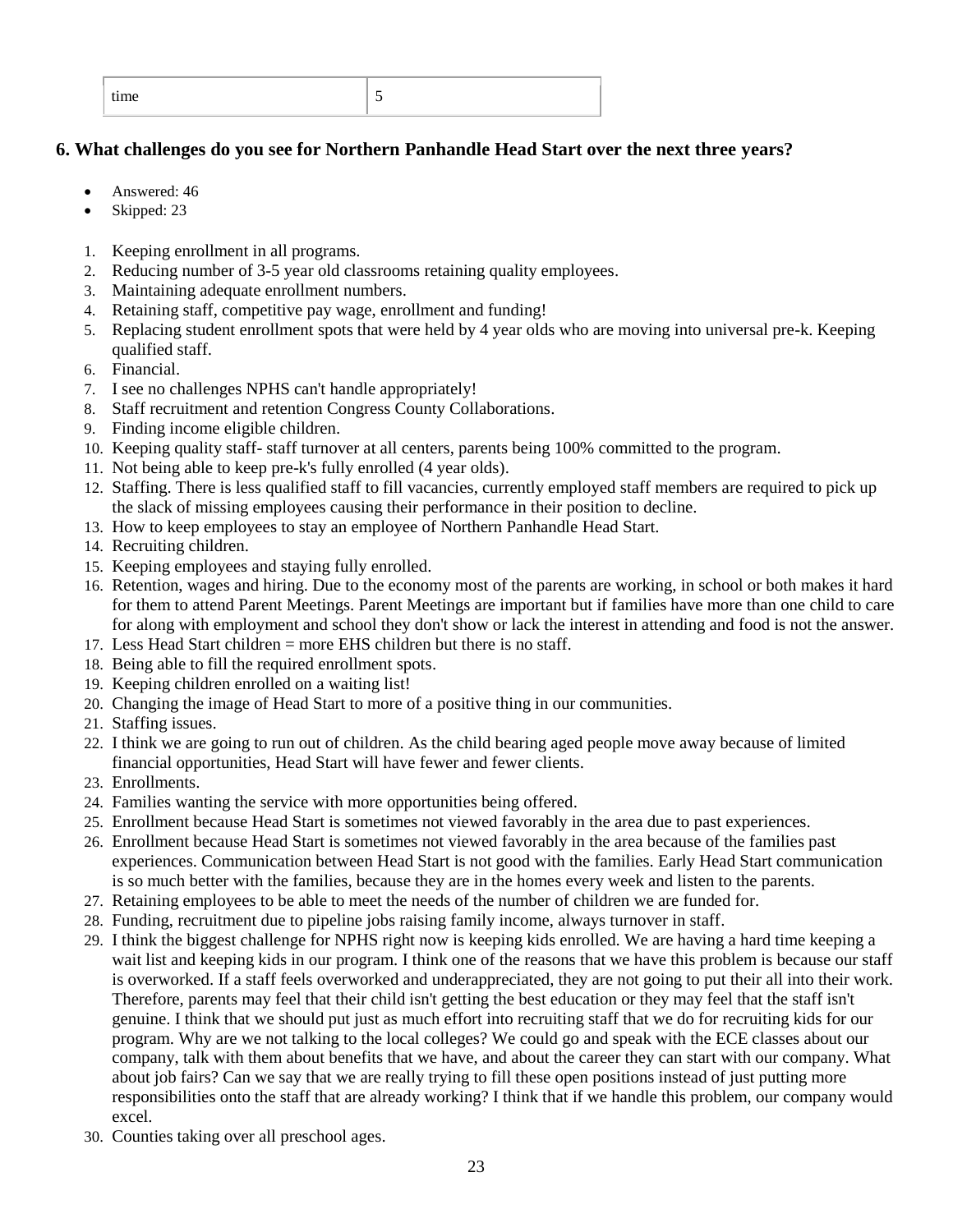- 31. People searching for 0-3 classrooms in more counties.
- 32. Employment-more than half of the people I know have had some kind of mishap.
- 33. Keeping staff.
- 34. I think the pay scale all across the board will make members of the community look for work aside from Head Start. Enrollment because kids miss too many days with.
- 35. Retention of quality staff. Improving the academic caliber of staff through comparable wage improvements.
- 36. Keeping up with enrollment Staff retention Staff satisfaction.
- 37. Retaining children with the changes in economy.
- 38. Hiring and retaining qualified staff.
- 39. Retention of staff enrollment of children.
- 40. Decrease in population.
- 41. Retaining quality employees.
- 42. Drop in population. Hiring qualified staff. Political climate is unknown.
- 43. Not sure, if anything maybe declining enrollment because of the lack of jobs in our area.
- 44. Enrollment in the 3-5 year program. Staff Retention.
- 45. Maybe need more teachers.
- 46. Finding and retaining qualified staff.

| Word       | <b>Occurrences</b> |
|------------|--------------------|
| staff      | 24                 |
| enrollment | 12                 |
| keeping    | 10                 |
| children   | 9                  |
| retaining  | 7                  |
| employees  | 6                  |
| retention  | 6                  |
| qualified  | 5                  |
| families   | 5                  |

### **7. What relationships and partnerships might Northern Panhandle Head Start need to develop and nurture?**

- Answered: 44
- Skipped: 25
- 1. Continuation of good mental health programs and the winter dinner.
- 2. Hospitals DHHR WVBTT school systems.
- 3. N/A
- 4. Banks! Maybe they can come and educate our families on managing money, balancing a checkbook! Progressive and Main Street in banks in Wellsburg already come to Beech Bottom Primary already!
- 5. I don't know.
- 6. Community awareness.
- 7. I feel as if the ones in place are already great enough.
- 8. Community organizations such as civic, church, i.e. groups that are community and charity focused
- 9. Improvement can be made with staff relationships and getting them to want to work here and to stay here.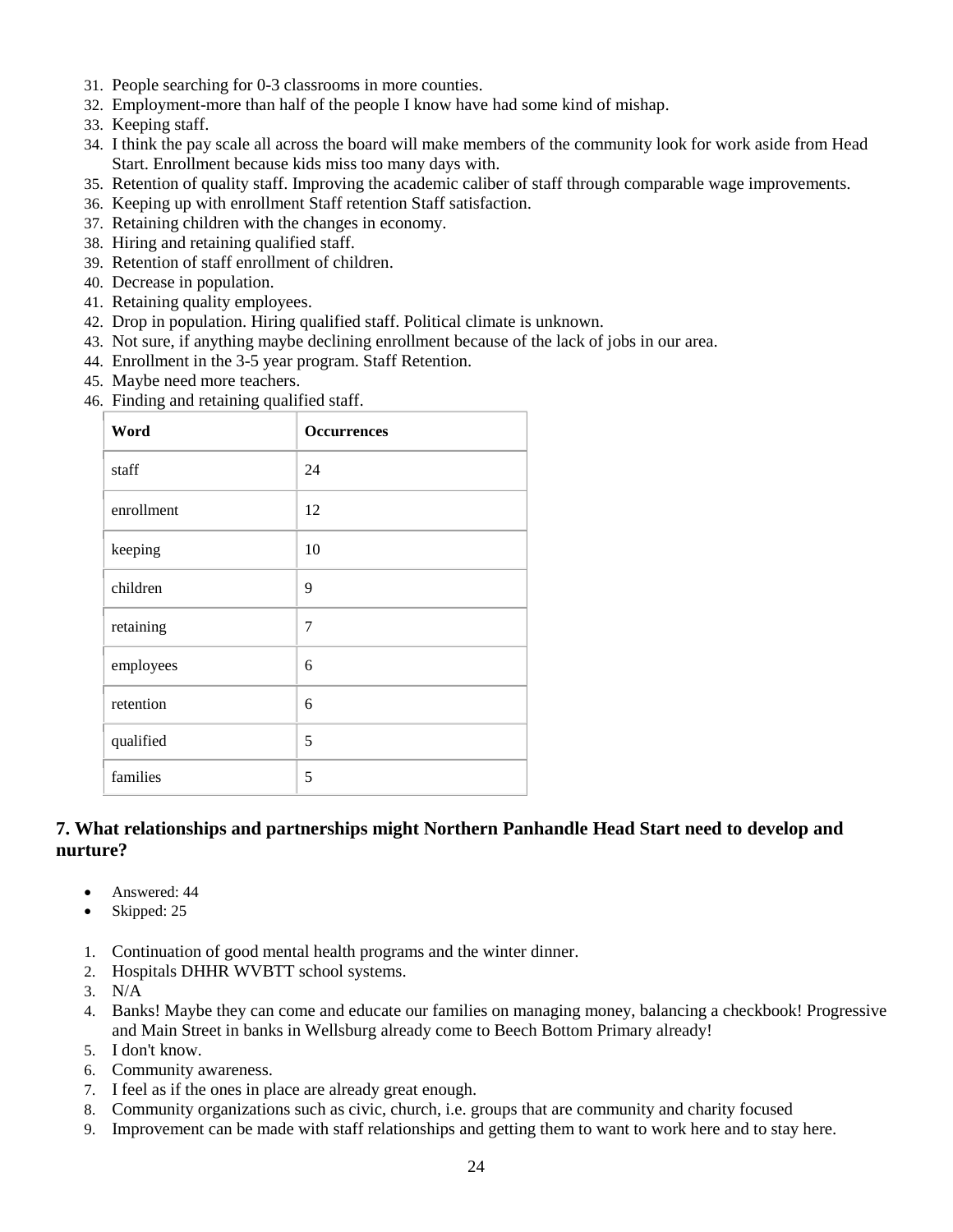- 10. Relationships between partnerships staff and Head Start program managers, trainers, social workers etc. Keep a positive line of communication opened.......
- 11. The relationship that they have with their staff.
- 12. County school systems.
- 13. Maintaining employees.
- 14. Community resources throughout all counties not just the larger counties.
- 15. Drug rehabilitation groups.
- 16. Provider and case worker need to be on the same page more. Parents have expressed confusion about what the next steps are after their child turns 3. Parents are not fully understanding the reasoning behind our partnership
- 17. IDK
- 18. The partnerships between the collaborative could use some work.
- 19. Better collaborations and partnerships with the Pre-K's offering social services, so they fully understand the organization and the requirements we need.
- 20. We may have to focus on younger children to fill our program. Head Start should employ a Psychologist who has a background in advertising and demographics who can analyze clients and staff to determine how committed each party is to Head Start's goals.
- 21. Parents and families. Our communities.
- 22. School families.
- 23. We need to communicate better with the partners we have.
- 24. We need to communicate better with the partners we have.
- 25. Field staff need good quality relationships with supervisors and managers. Field staff want to be able to ask questions to better learn and perform our jobs and not be shamed for doing so even if we ask the same questions over and over. Field staff would like to be able to give comments on the meetings that are held about what we do. Even if we cannot be present in the meetings we would like to be able to have a voice about the things that are planned for us. Could we have an open discussion board about what is being discussed in those meetings? We may have some helpful ideas that managers or supervisors do not think of.
- 26. Home visitors seem to be overlooked by staff if not in center, BTT staff/Head Start staff meetings, dinner party or luncheon.
- 27. I think we should look into forming a partnership with Marshall/Ohio county FRN and/or Wellspring Services. They may be able to refer some of the people that they help to us.
- 28. Not sure.
- 29. I'm not sure.
- 30. A more positive management group.
- 31. Not sure.
- 32. I think parents for the most part see Head Start as a daycare and have little idea what we actually do with the kids. So more parent involvement
- 33. County school system, WVDHHR, local charities.
- 34. Relationship with substance treatment since it's pretty bad now.
- 35. None at this time.
- 36. Nurture the relationships with current employees/staff.
- 37. Continue going to community meetings continue going to WVHSA.
- 38. Nurture employees... somehow someway they need to feel a deeper commitment without blaming management... this relationship needs more balanced in order that the benefits are seen in the children and families.
- 39. I don't know. I think we are pretty good with those we work with.
- 40. Relationships with our families need to be stronger make them want to show up. Colleges to promote early childhood education. Relationships with staff. Keep good staff positive.
- 41. More child care partnerships or additional opportunities for partnering at current centers.
- 42. Community collaborations
- 43. The one with the parents.
- 44. Staff relationships. Strengthening the relationships of our partners.

| Word  | <b>Occurrences</b> |
|-------|--------------------|
| staff |                    |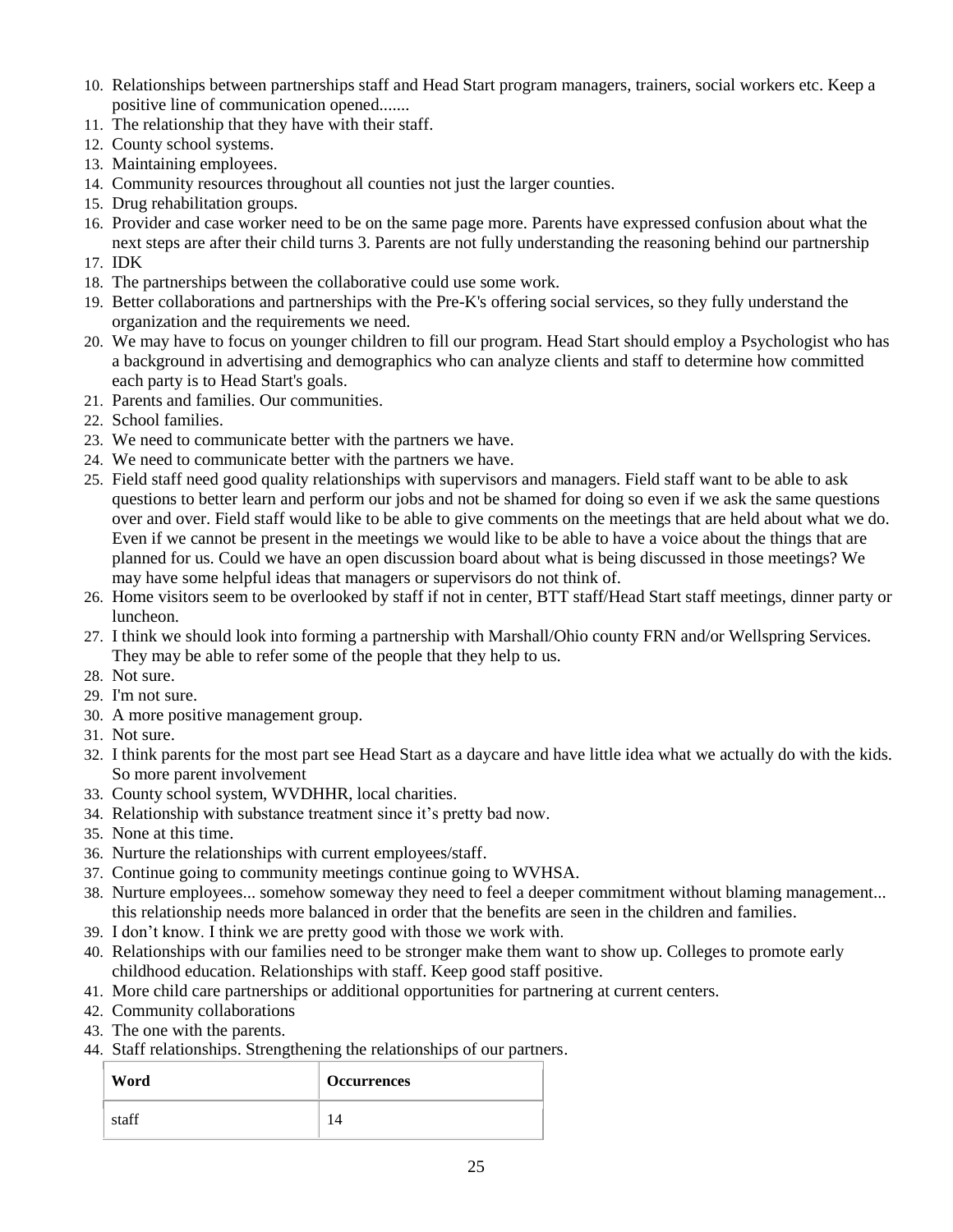| relationships | 8 |
|---------------|---|
| community     | 6 |
| families      | 5 |
| parents       | 5 |
| meetings      | 5 |

## **8. What initiatives do you believe would be important for Northern Panhandle Head Start in the next 2-3 years?**

- Answered: 40
- Skipped: 29
- 1. Further development of the early childhood program.
- 2. Drug free pregnant women, children and families nutrition in all the serviced families 0-5 assisting families in getting their health needs completed for the entire family.
- 3. Fundraising.
- 4. I think we should start a drug awareness/prevention program with the preschools with Drug Task force, DEA and other Federal agencies! Homeland security, etc. The sooner the better!
- 5. Furthering parents as teachers.
- 6. Again, I already feel as if the system is good as is.
- 7. Strengthening its internal structure and external reputation.
- 8. Getting Conscious Discipline into the school districts.
- 9. Continue staff trainings to improve quality of care being provided......
- 10. How to get enrollment up and running and get more children and families in the program.
- 11. Don't know.
- 12. Depends on if you're talking about children, parents or employees. All three are important and make up the Head Start Program and support each other. Positive Communication.
- 13. We already have great initiatives here.
- 14. Staff incentives, the teachers are responsible for a lot throughout the day. More training offered to go towards STARS hours that will also benefit the teachers in their classroom.
- 15. Building more schools for 3 yrs olds.
- 16. Trying to portray a more positive image so that families are willing to work with the program.
- 17. N/A
- 18. Head Start needs to reverse roles instead of begging clients to enroll their children they need to change the reputation and tactics so that parents are begging Head Start to enroll their children. I will use a military analogy, most soldier want to join the Marines, Rangers and Navy Seals because they are seen as an elite group and considered to be the toughest, smartest and best soldiers in the world. Head Start needs to garner a similar reputation.
- 19. More PR and opportunities for families to work together.
- 20. Make less home visits and more quality home visits. Taking all members of the family to doctor so the whole family is healthy. Mom and dad can't care for the children if they are down sick.
- 21. Make less HV and more quality home visits. Taking all members of the families to the doctors, so the whole family is healthy. Mom and Dad can't care for the children if they are sick.
- 22. Consistent reinforcement and encouragement for employees whether it be incentives or just higher ups taking the time to notice employees - all employees in all centers and positions. Just noticing us may help us feel important and like part of the group of Northern Panhandle Head Start.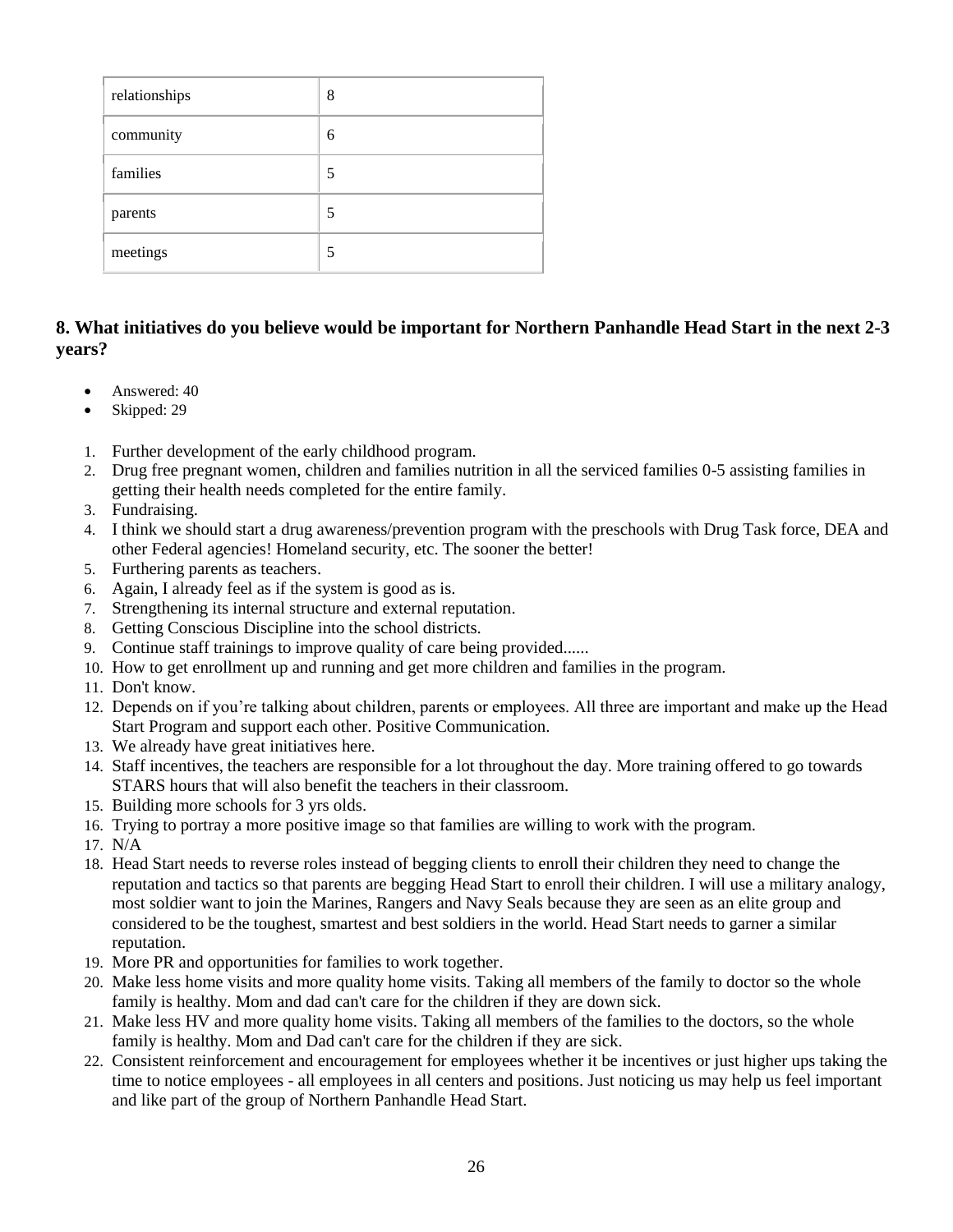- 23. I think it would be interesting to start an incentive program for employees. A little healthy competition is good and I think that if we were given the opportunity to earn extra PTO time or Gift cards, it would be a good way to increase productivity.
- 24. Keep developing Early Head Start into more classrooms.
- 25. Healthy ways for employees, like discount on gyms, or healthy snack options. It will encourage people to be more positive and want to stay at work.
- 26. Training; pay.
- 27. More social awareness.
- 28. From a workers point of view just to get a jump on a competitive pay scale so there are less jobs available and more stability for the kids we serve. Also dividing up our pays to be equal in the summertime.
- 29. Upgrades in caliber of staff, facility/educational materials and facilities upgrade, move into computerized tools for students/staff.
- 30. Trauma informed. Push more parent jobs where they can train on the job like we do now with Early Head Start.
- 31. Continuing to implement and grow what is being taught at trainings.
- 32. Forward progress in all areas that a proving difficult at this current time.
- 33. Hiring substitutes; fatherhood participation activities-more.
- 34. Ensuring children are getting proper oral health care, that families provide nutritious meals on a budget so children are eating more than McDonalds and Mac and cheese, more science and math activities.
- 35. Homelessness.
- 36. Being more present in the community. Being more present in the community recruits families and potential staff.
- 37. Including 3 year olds at collaborative sites to increase enrollment.
- 38. Full enrollment Staff Retention/Recruitment. A more 0-3 program.
- 39. The kid.
- 40. Investing in our staff through trainings.

| Word      | <b>Occurrences</b> |
|-----------|--------------------|
| children  | 9                  |
| families  | 9                  |
| program   | 5                  |
| staff     | 7                  |
| employees | 5                  |
| healthy   | 5                  |

## **9. Are there any other ideas that should be considered during the planning process?**

- Answered: 39
- Skipped: 30
- 1. None at this time.
- 2. Offering more for the prenatal to 3yr old population.
- 3. N/A
- 4. Pre-K Collaboration times and days!
- 5. I think trying to reach families and enroll at pregnancy. I think it's harder when you have to re-enroll after just having the baby.
- 6. None in mind.
- 7. How to remain competitive in the field of Child Development. How to improve parent engagement and how to retain qualified staff.
- 8. Being able to provide the same quality Early Head Start programs to all counties.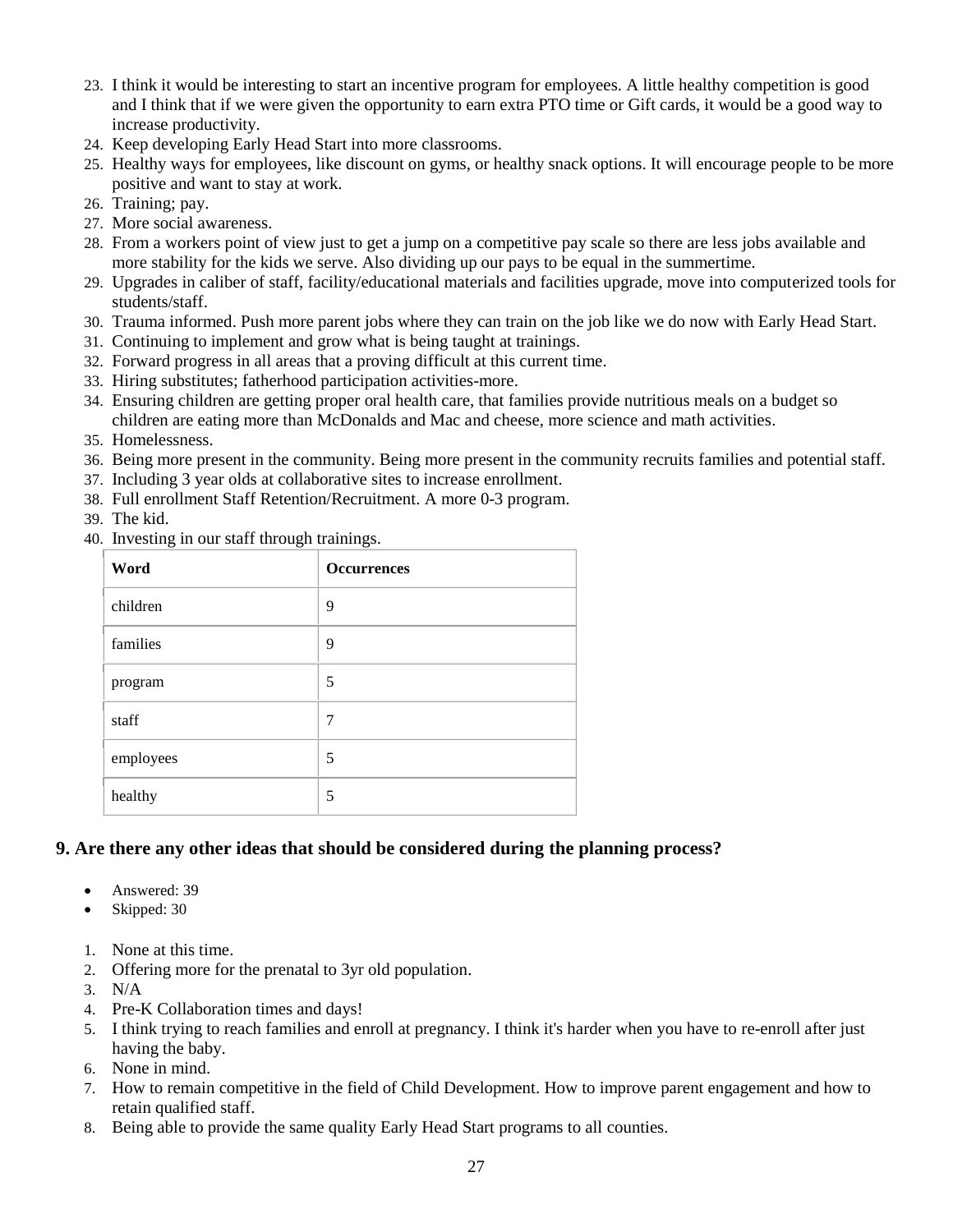- 9. Continue to make families aware of the availability of Head Start programs ......reach the unreachable families in the communities and keep them active in the program -attendance etc.
- 10. Make one program instead of two different ones. Prenatal-4.County schools cover Pre-k classes.
- 11. N/A
- 12. Don't know.
- 13. Hire a recruiting team for all counties so the workers and teachers can complete paperwork and meet deadlines according to Head Start policies without being stressed.
- 14. Stream line the hiring process. Have a mental health day added to our sick days.
- 15. N/A
- 16. The main thing that needs worked on is communication between all staff in order to have less turn over and maintain the staff that are working for children and families.
- 17. N/A
- 18. Head Start should require that their clients give back to the community, instead of just using our organization to babysit their children. They should have to volunteer with the poorest citizens in the community so that they can see how fortunate they are and so that they will appreciate Head Starts free services and not take this program for granted. These parents would not dare show private school teachers the disrespect they show to Head Start teachers. Because they see their child attending private school as a privileged and elite, of a high stature. They do not have to jump through any hoops to attend Head Start nor do they have to give anything in return so they abuse and take Head Start for granted. It's like any one sided relationship, Head Start does all the work and the parents do the minimum or do not comply, since Head Start is always begging the parent for their participation they assume they are the powerful ones, and Head Start needs them more than they need Head Start. We have given them the role of King or Queen and our organization assumes the role of a peasant. Another example to explain my point is Head Start acts like a wallflower at the Prom, when we should be adopting the attitude of the Prom Queen and King, everyone wants to be associated with these two people because they have an air of confidence, no one asks out the Wallflower because they come across as needy. Head Start is coming across as needy beggars (peasants). We need to reformulate our approach with the parents, change our attitude, it's like a business deal the person who needs the deal the most loses because they act needy and their actions are driven by fear. Banks do not lend to people that are down on their luck because they are needy and are driven by fear. They lend to confident people who present themselves as winners and as self-confident individuals. These people are able to mask their neediness. Head Start needs to present ourselves as the winners that we are by never letting the public forget who we are and what we have done for this community.
- 19. None that I can think of at this time.
- 20. Staff incentives-the extra day pay they used to give for not calling off was nice. It was an incentive not to call off.
- 21. Reward the Staff that has been with the company for years. The extra day pay or the extra PTO Day was a great incentive for not calling off. The ones that call off every week or two is getting the same as the ones that are putting their heart into their jobs and not calling off.
- 22. Look over job descriptions Are there employees that do not have enough to do? Are there employees that have way too much to do? How can we balance this difference in job descriptions? Do we need extra employees to help with this? Do we need extra training to better perform all the tasks required such as time management and organization techniques or tips to help each other? Do we need brainstorming sessions with each other to better perform our job better? Some of us really love this company and really want to make a difference here and sometimes just need a little extra help without feeling like a failure or stupid for asking for help.
- 23. I think we need to have a day that is like a "Meet the Managers" kind of day. Where we as employees get to hear the back story as to how they started in NPHS and how they worked their way to where they are now. It would give us hope that one day we could make it there too.
- 24. No.
- 25. 0-3 classroom so the kids don't have that break between EHS and the classroom.
- 26. No.
- 27. Not sure.
- 28. Once again celebrating holidays along with the kid's birthdays would make it feel more a family atmosphere.
- 29. Major aim at staff retention through comparable wages, benefits, and professional treatment.
- 30. Grant writer in staff apply for more funding through smaller places like Walmart for supplies or books.
- 31. Looking at the menus to make sure a variety of food is offered, and not some of the same food in the same day.
- 32. See projects to the finish once they are started/implemented. Don't shelf them and forget about them.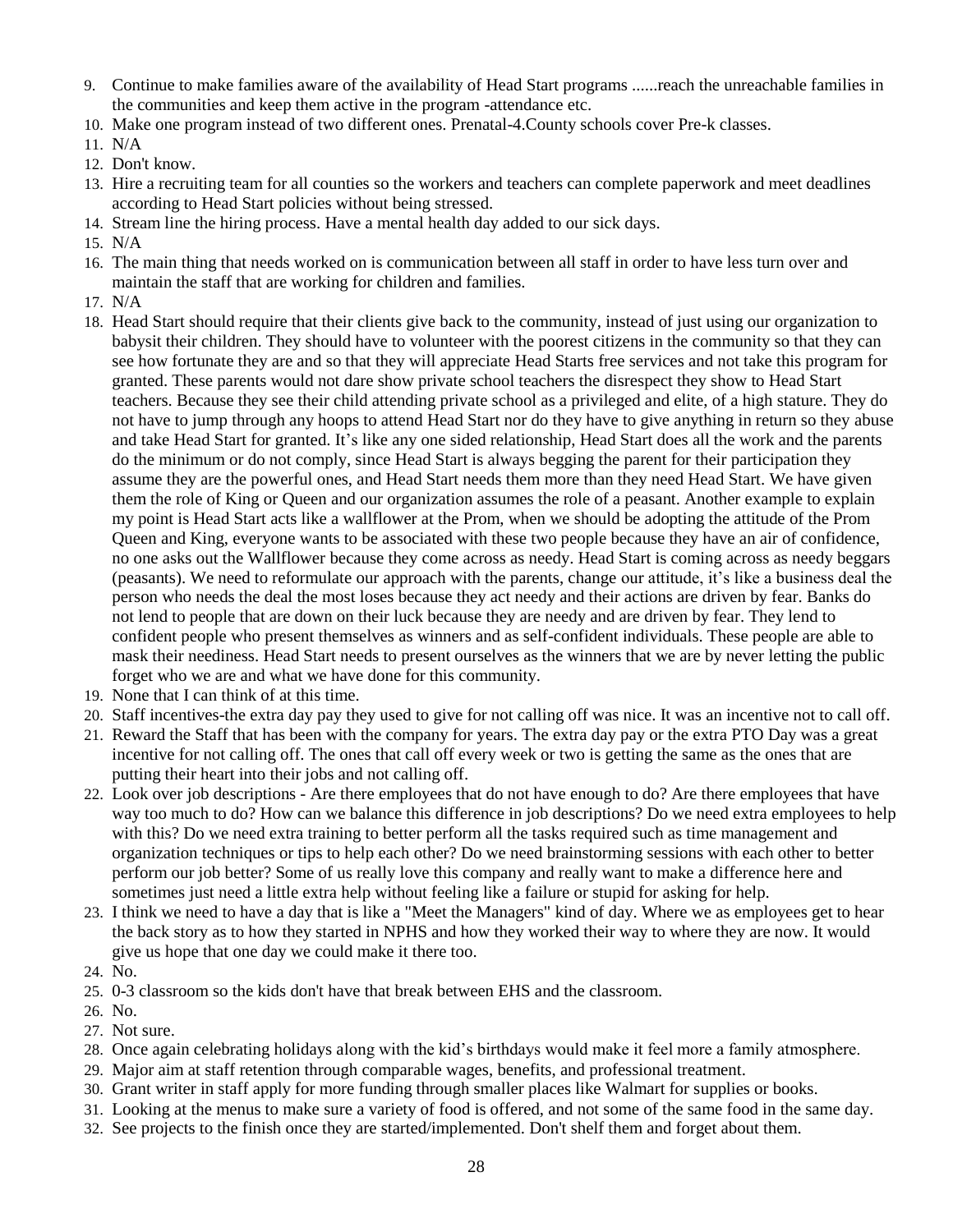- 33. Parent Mentor-keep it going once we have it.
- 34. The social service component... how can we enhance this area of our program? Change up the day to day, think outside of the box regarding the home visits...look at what they do during a month and change it up somehow.
- 35. Increase in EHS classrooms in all counties.
- 36. Creating a fun and positive work environment for all. The more people love their work the more passion they have with the clients.
- 37. Space for classrooms Transitioning from 3-5 into a 0-3 program Communication within the program/all areas really Staff retention and turn over.
- 38. No.
- 39. Building and securing relationships with staff who will then in turn provide that to the families.

| Word     | <b>Occurrences</b> |
|----------|--------------------|
| day      | 10                 |
| staff    | 9                  |
| need     | 7                  |
| extra    | 6                  |
| make     | 6                  |
| program  | 6                  |
| families | 5                  |
| people   | 5                  |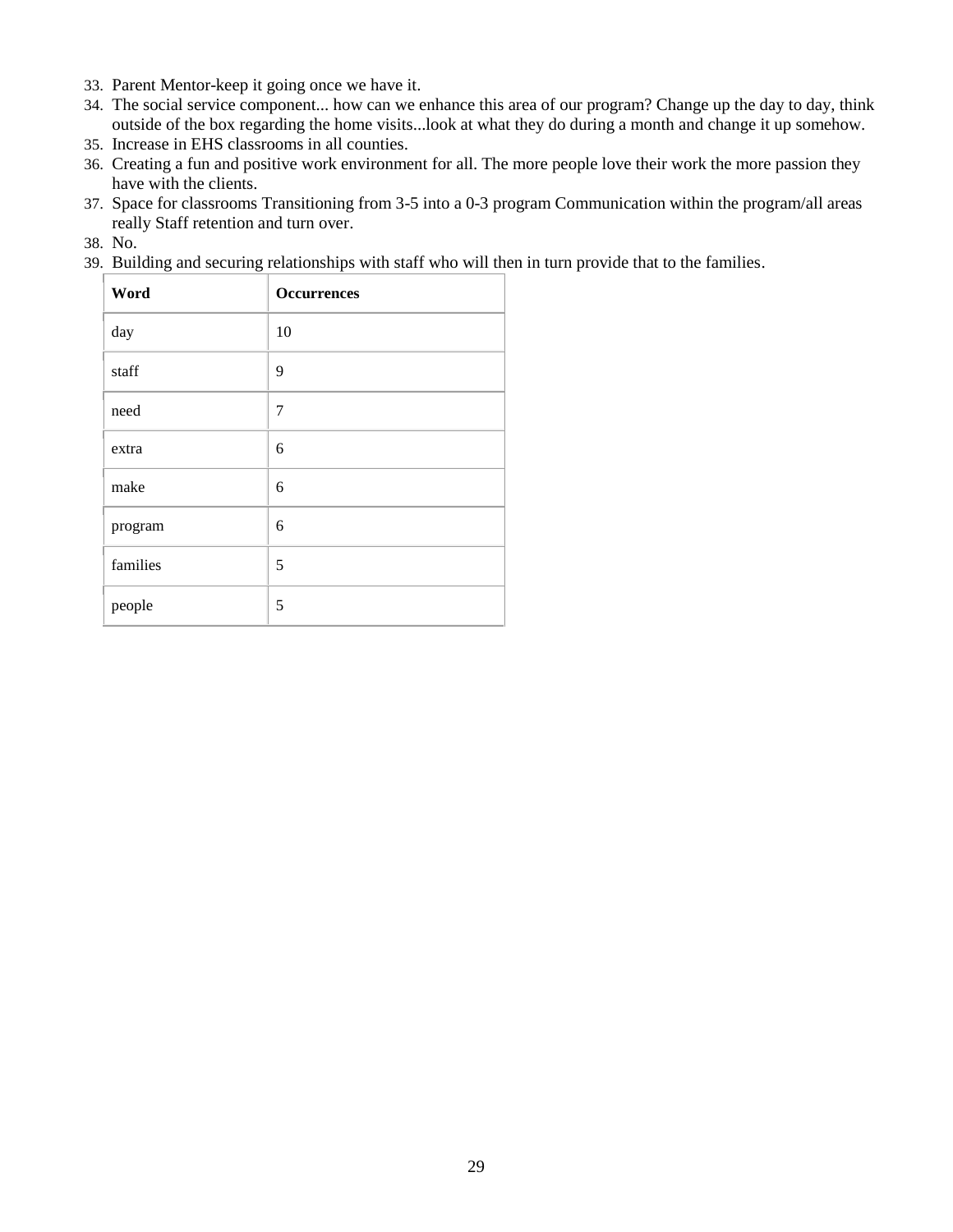## **Phase Two: Strategic Analysis**

Strategic Analysis included an examination of history, presentation and potential future issues or challenges by conducting a SWOT Analysis (strengths, weaknesses, opportunities and threats) and identifying critical issues for the future.

#### SWOT Analysis

To complete the Situational Analysis, the group identified strengths and weaknesses internal to the organization and opportunities and threats external to the organization over the next three years.

|         | <b>Strengths/Assets</b>             | <b>Weaknesses/Liabilities</b>                  |                                        |
|---------|-------------------------------------|------------------------------------------------|----------------------------------------|
|         | <b>Internal</b>                     | <b>Internal</b>                                |                                        |
| $\circ$ | Compassion                          | $\circ$                                        | Communication                          |
| $\circ$ | Commitment                          | $\circ$                                        | $Us$ – the agency                      |
| $\circ$ | Education                           | $\circ$                                        | Retention of staff                     |
| O       | Comprehensive                       | $\circ$                                        | Recruitment of staff                   |
| $\circ$ | Adaptability                        | $\circ$                                        | Female dominated workforce             |
| $\circ$ | Veteran Staff/Stability             | $\circ$                                        | Pay scale / Higher pay for credentials |
| O       | Technology                          | $\circ$                                        | Flexibility                            |
| $\circ$ | Funding                             | $\circ$                                        | Accountability                         |
| $\circ$ | <b>Benefits</b>                     | $\circ$                                        | Overwhelmed with policies              |
| $\circ$ | Training                            | $\circ$                                        | Extra duties                           |
| $\circ$ | Team Management/Crisis Management   | $\circ$                                        | Loss of veteran staff                  |
| $\circ$ | Dedicated staff                     | $\bigcirc$                                     | <b>Board Fundraiser</b>                |
| $\circ$ | Teamwork                            | $\circ$                                        | Parent Involvement                     |
| O       | Good facilities                     | $\circ$                                        | Transportation                         |
| $\circ$ | Great communication systems         | $\circ$                                        | Qualified staff                        |
| $\circ$ | Knowledgeable and experienced staff | $\circ$                                        | Partnerships (schools)                 |
| $\circ$ | Partnerships                        | Not following policy and procedures<br>$\circ$ |                                        |
| $\circ$ | Clear policies and procedures       | Professionalism<br>$\circ$                     |                                        |
| $\circ$ | Family support                      | Supportive<br>$\circ$                          |                                        |
| $\circ$ | Leaders in the industry             | $\circ$                                        | <b>Stress</b>                          |
|         | <b>Opportunities</b>                | <b>Threats</b>                                 |                                        |
|         | <b>External</b>                     |                                                | <b>External</b>                        |
| O       | Programs for teen moms              | $\circ$                                        | Funding                                |
| O       | Nurturing staff                     | $\circ$                                        | Decrease in population                 |
| $\circ$ | Training                            | Retention<br>$\circ$                           |                                        |
| $\circ$ | Community partnerships              | Pre-K<br>$\circ$                               |                                        |
| $\circ$ | Pre-K                               | Population shifts<br>$\circ$                   |                                        |
| $\circ$ | Opening new centers based on        | 5 day pre-k week<br>$\circ$                    |                                        |
|         | community needs                     | $\circ$                                        | State takes all pre-k                  |
| O       | County school boards                | Space<br>$\circ$                               |                                        |
| $\circ$ | Population increase                 | Mandates<br>$\circ$                            |                                        |
| $\circ$ | Professional development            | $\circ$                                        | Policy 2525                            |
| $\circ$ | Grants                              | $\circ$                                        | Three year old mandates                |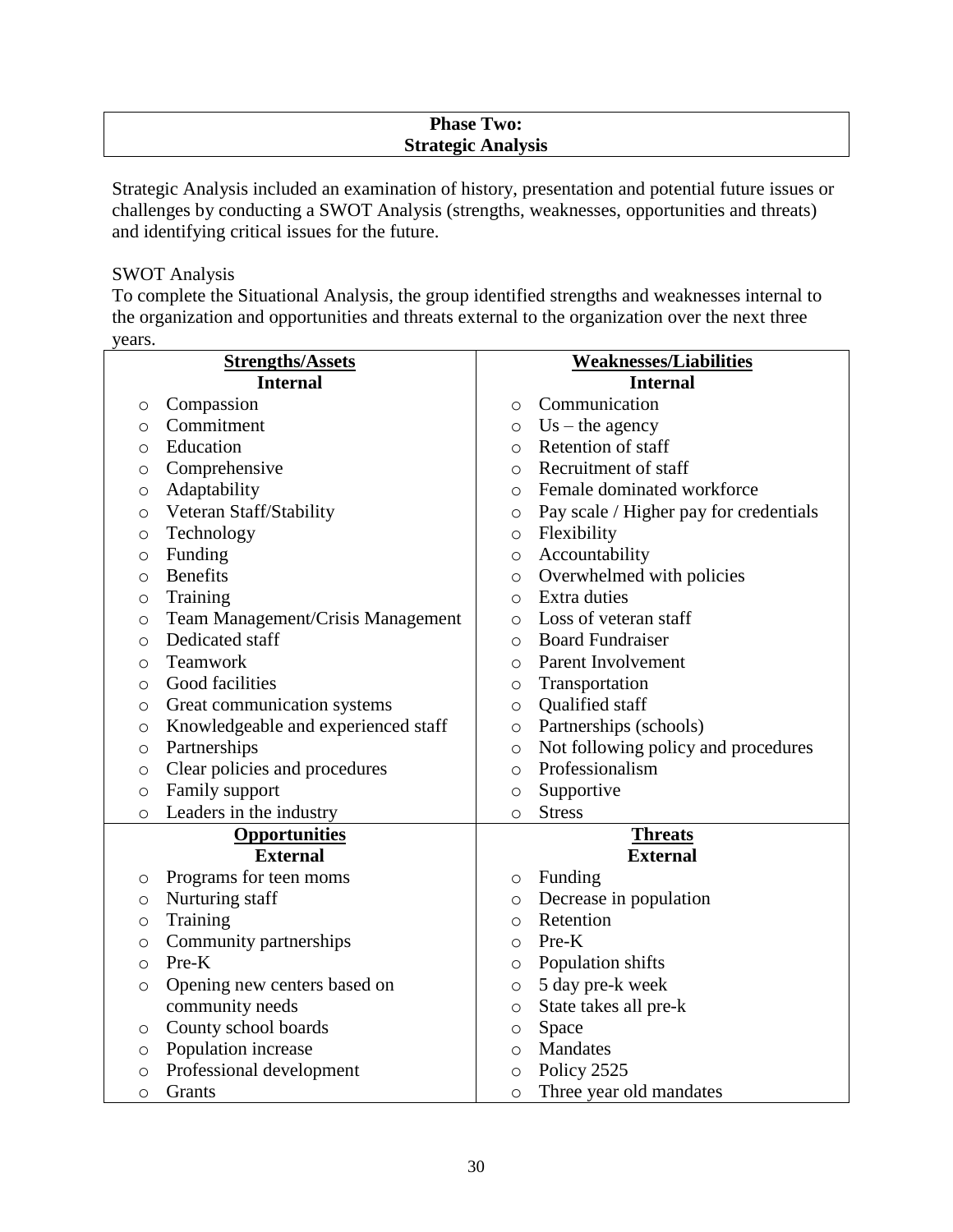- o Outside partnerships
- o Expansion
- o Conversion
- o Foster care
- o Parent ambassador
- o Changing Policy 2525
- o Local economy
- o Budget cuts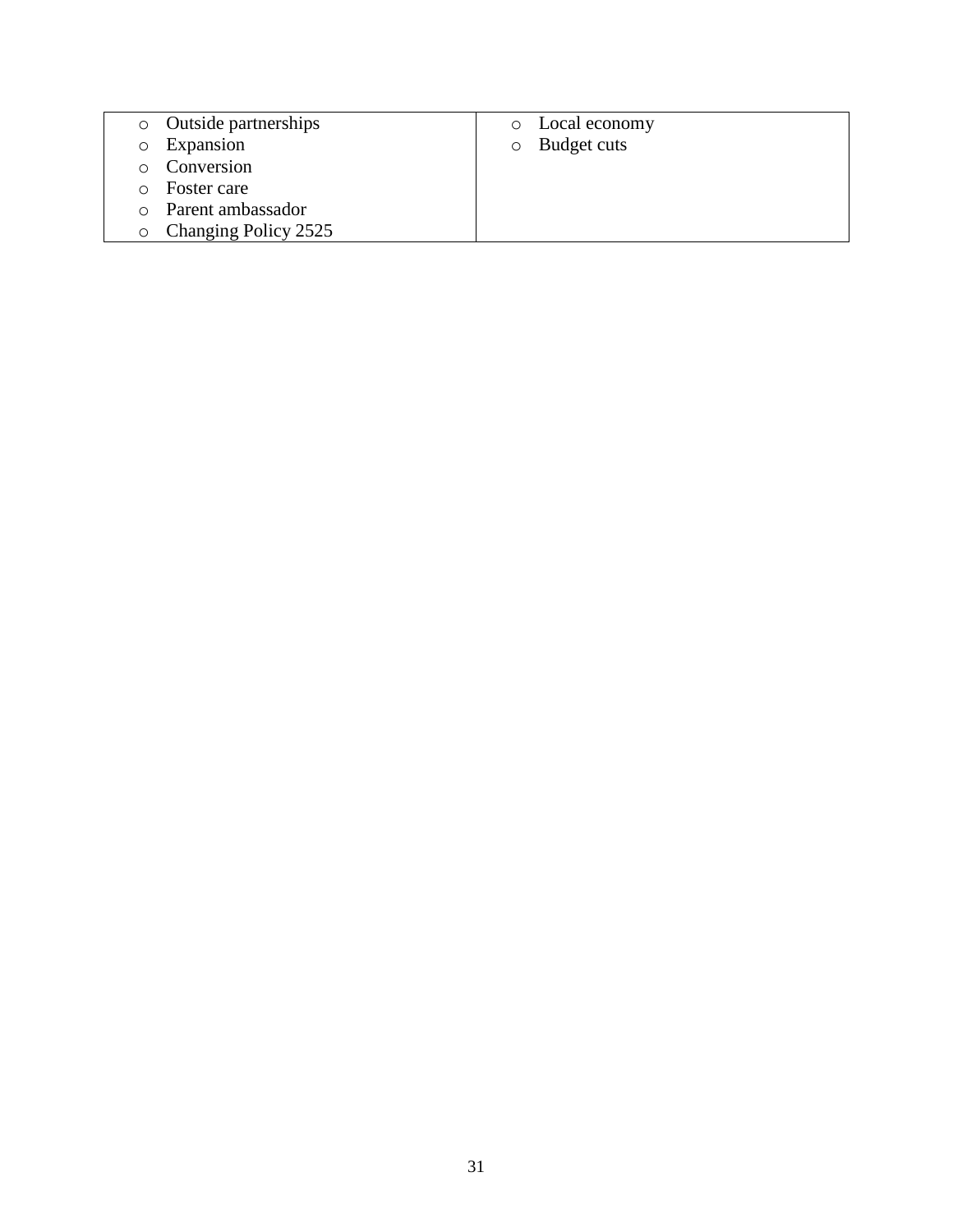### **Critical Issues**

Participants were asked to review the information presented in the History and Present Situation Reports (vision/mission, program matrix, previous strategic plan carryovers, community needs assessment data, capacity assessment, issues on the horizon and survey feedback) along with the SWOT analysis. Individually without discussion, participants were given time to reflect on the reports in an effort to determine their perspective on the most critical issues or choices NPHS faces over the next three years. Then, individual perspectives were discussed in small groups.

Through consensus, the larger group identified the top four critical issues and possible strategies that could be enlisted to make a positive impact on them.

- **#1. Staff Retention/Recruitment**
- **#2. Enrollment/Pre-k**
- **#3. Parent Involvement**
- **#4. Board of Directors**

### **#1. Staff Retention/Recruitment**

#### **Recruitment**

- o The agency currently advertises. Indeed is bringing in a lot of resumes but not everyone who applies is qualified or shows up for the interview.
- o The agency has advertised with the local newspaper but it is costly and we do not get a lot of resumes.
- o The agency has also sent flyers out to the local churches.
- o Word of mouth.
- o Community Colleges.
- o The trainee programs have been moderately successful but the trainee program only addresses EHS staff.
- o The agency has not had much success with the CDA program.
- o The team also discussed using Facebook.
- **Retention:** 
	- o The team discussed revising the retention plan. The plan was revised but needs to be fully implemented.
	- o Use the Conscious Discipline Method throughout the agency.
	- o Peggy Miller spoke about how the agency needs to adopt a "Tell me about that" concept instead of just jumping on staff.
	- o Erin Roxby spoke about the need to focus more on the staff that are doing good things within the agency.
	- o The team discussed the possibility of bringing back the employee of the month. In the past staff were very excited when they were chosen for employee of the month. Peggy believes they received a gift card and their picture was posted within the center.
	- o Peggy also spoke about the need to have more positive everyday interactions with staff. This can make a huge difference in the work environment.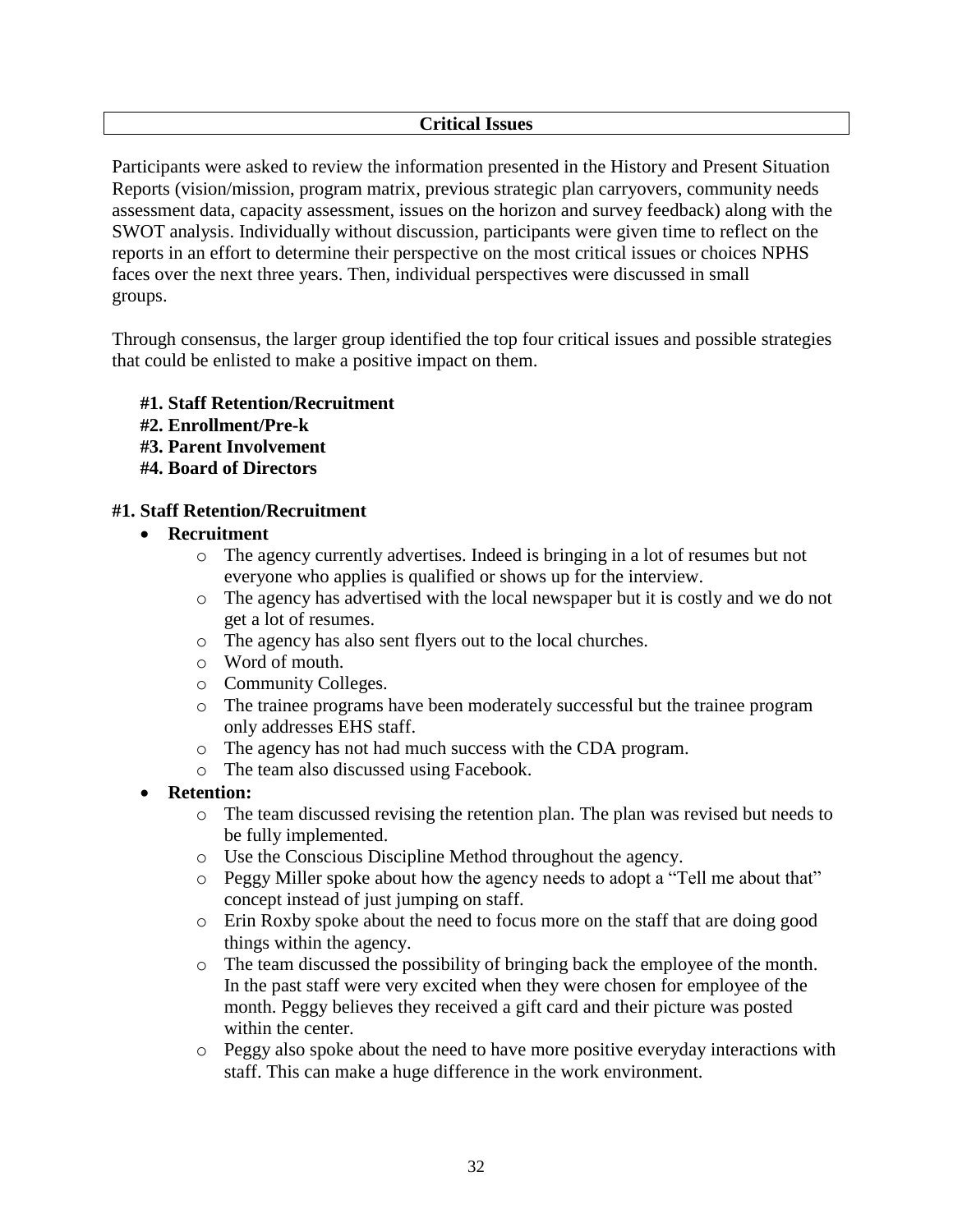- o There is a need to show appreciation for those staff members that are doing a good job.
- o The team also spoke about how sometimes our new staff fall through the cracks. They do not get that sense of a work family.
- o Ashley Benson will look into Thank You cards.

## **Accountability:**

- o Erin Roxby spoke about how she feels this leads back to Supervisory issues. Coverage issues. Things fall through the cracks with the PCs and the FRAs.
- o Peggy spoke about needing to ensure the agency has a system in place so things like this do not happen. At times we may need to shut down the classroom if we do not have the coverage. We are in rough shape when it comes to lack of coverage.
- o Peggy Miller will work on updating the coverage plan for the next meeting.

## **#2. Enrollment/Pre-k**

- o Word of mouth is one of the biggest recruitment tools and this leads back to having good relationships with our families.
- o The team also discussed implementing a more detailed recruitment plan. Having program wide recruitment plans. We would need to pull the PCs in for this.
- o The team spoke about how the Pre-Ks don't tell us anything and pick and choose the children they want.
- o All of the applications go to the counties first. The agency needs to look into keeping our own applications.
- o The agency also needs to ensure we have well trained staff at all of the county screening events.
- o The agency also needs to work on educating the county school about our program.

## **#3. Parent Involvement**

- o The team spoke about the need for staff to bond with the families they work with.
- o Early Head Start has an easier time bonding with the families because they see them more.
- o The team spoke about the Parent Mentor program. This program has not really gone anywhere but the team does not think it has been implemented. Ashley Benson will pull the Administrative Planning minutes in regards to the Parent Mentor program.
- o Jackie Bell shared how everyone was required to fill out a Parent Engagement Plan at component training.
- o Jackie Bell suggested having a large event for our families. At her old program they had a Head Start 500 and a diaper derby. The families loved it.
- o The team agreed that having a large unifying event for the families is something they would like to look into planning.

## **#4. Board of Directors**

- o Peggy Miller suggested that the team brain storm and suggest some potential board members.
- o Board Members need to live or work within the five counties we serve.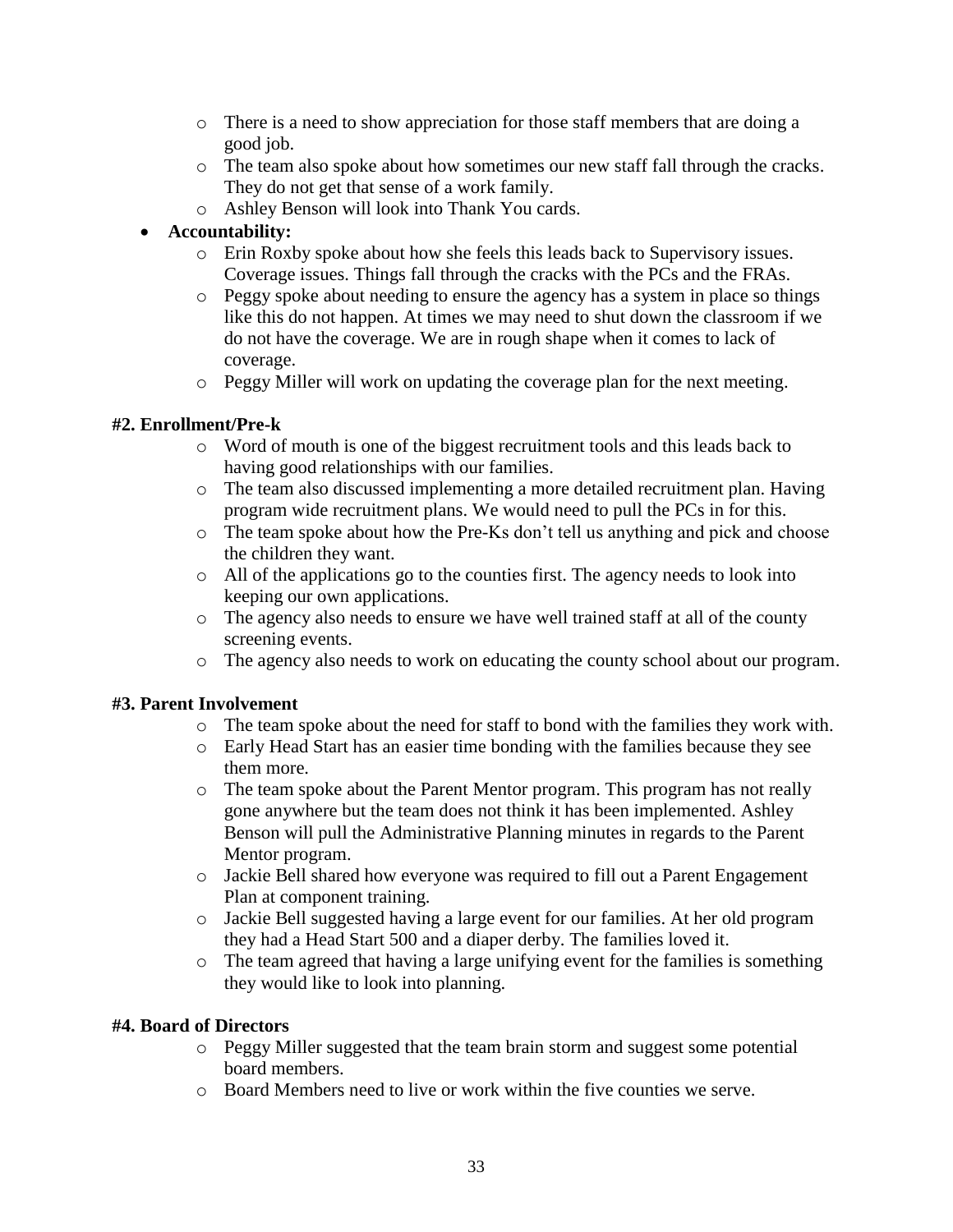## **Phase Three: Setting Goals, Determining Objectives and Developing Action Plans**

The third phase in the Strategic Planning process is to set goals by establishing and agreeing on the results to be achieved, determining objectives by determining specific outcome measures and developing action plans by deciding on the means to achieve the results. To advance strategic initiatives, the participants developed the following goals and objectives statements. Action plans follow on the next few pages.

## **#1. Staff Retention/Recruitment Goal:**

To recruit and retain high quality experienced personnel.

**Objective #1** Follow through with retention plan: Re-evaluate current retention and mentoring plans for effectiveness.

**Objective #2** Evaluate Pay Structure: Assess the feasibility of salary increases.

**Objective #3** Maintain parent trainee program: Increase training in job preparedness to help parents further their employment opportunities.

**Objective #4** Continue to build community university/college partnerships: Contract with individual programs to ensure that curriculum fulfills position requirements.

**Objective #5** Revise and update the coverage plan monthly. Ensure all job duties are distributed and covered.

# **#2. Enrollment/Pre-k/CCP Goal:**

**Objective #1** Participation: Increase participation in local and statewide early childhood committees.

**Objective #2** Contracts: Ensure that all parties involved are knowledgeable about the Pre-k and CCP contracts.

**Objective #3** Transportation: Evaluate transportation needs of families.

## **#3. Parent Involvement Goal:**

**Objective #1** Parent Satisfaction: Survey outcomes from parents should report greater than 85% or higher level of satisfaction.

**Objective #2** Implement the Parent Mentor program.

**Objective #3** Increase Father Involvement.

# **#4. Board of Directors Goal:**

**Objective #1** Seek additional Board Members who live or work in our five county service area. **Objective #2** Increase the participation of our current Board Members.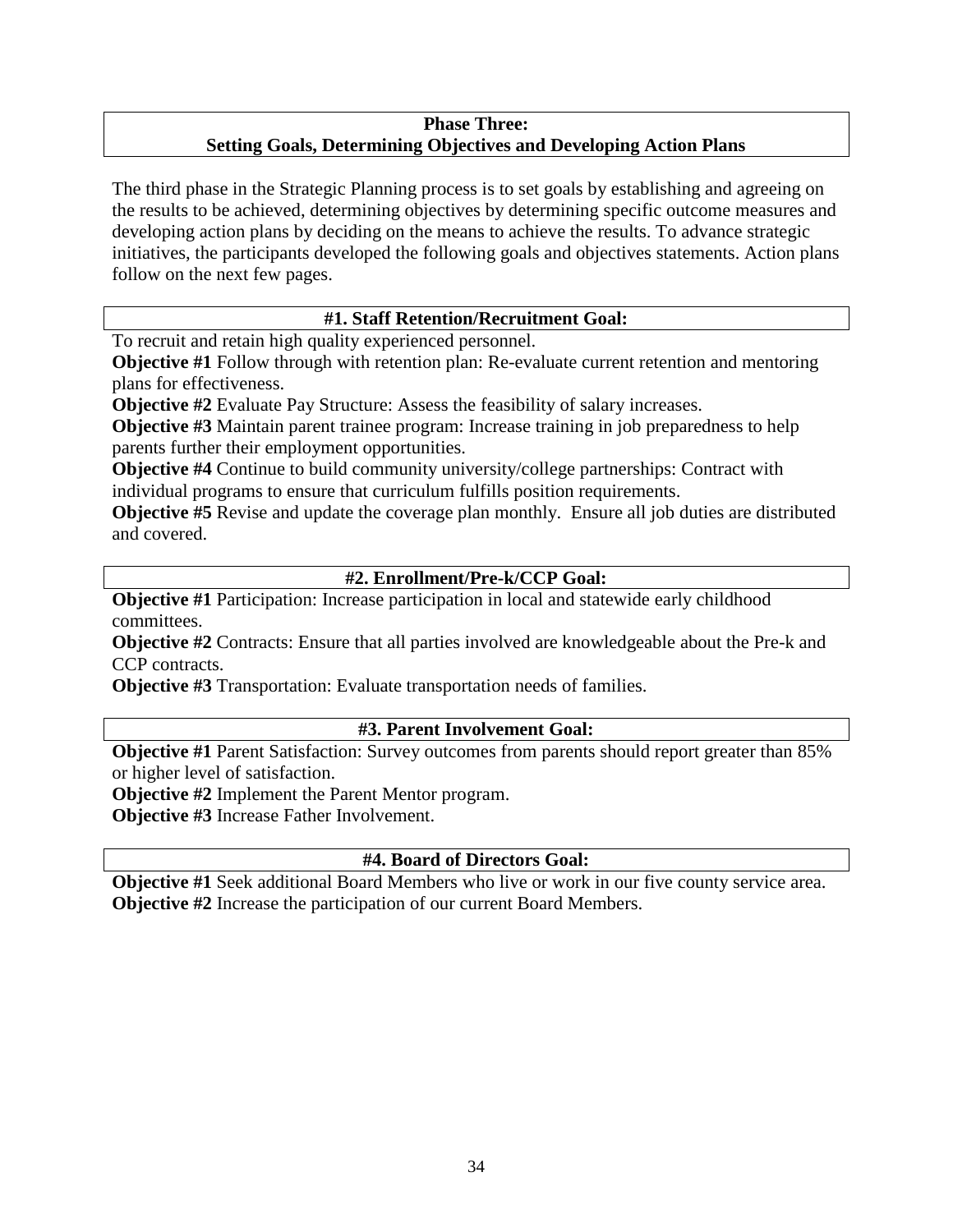## Northern Panhandle Head Start Strategic Plan in Action 2018-2023 **Staff Retention/Recruitment Goal**

**Goal:** To recruit and retain high quality experienced personnel.

- **1. Follow through with retention plan:** Re-evaluate current retention and mentoring plans for effectiveness.
- **2. Evaluate Pay Structure:** Assess the feasibility of salary increases.
- **3. Increase parent program:** Increase training in job preparedness to help parents further their employment opportunities.
- **4. Build community university/college partnerships:** Contract with individual programs to ensure that curriculum fulfills position requirements.
- **5. Revise and update the coverage plan monthly:** Ensure all job duties are distributed and covered.

| <b>Action Items</b>                                   | By When                                 | <b>Responsible Unit/Persons</b> | <b>Progress</b> |
|-------------------------------------------------------|-----------------------------------------|---------------------------------|-----------------|
| Follow through with<br>1)                             |                                         |                                 |                 |
| retention plan                                        |                                         |                                 |                 |
| A) Review and update plan.                            | A) May 31st, 2018/annually in<br>August | <b>Retention Committee</b>      |                 |
| B) Incorporate new hires in<br>the retention plan.    | B) May 31st, 2018/annually in<br>August |                                 |                 |
| Communicate plan each<br>C)<br>program year.          | C) August 2018/annually                 |                                 |                 |
| D) Re-evaluate committee<br>membership.               | D) June 2018/annually                   |                                 |                 |
| Evaluate success and<br>E)<br>challenges of the plan. | E) June 2018/annually                   |                                 |                 |
| Evaluate pay structure<br>2)                          |                                         |                                 |                 |
| A) Use wage comparison                                | A) Every 2 years                        | Human Resources Manager         |                 |
| study to assess position                              |                                         |                                 |                 |
| salaries.                                             |                                         |                                 |                 |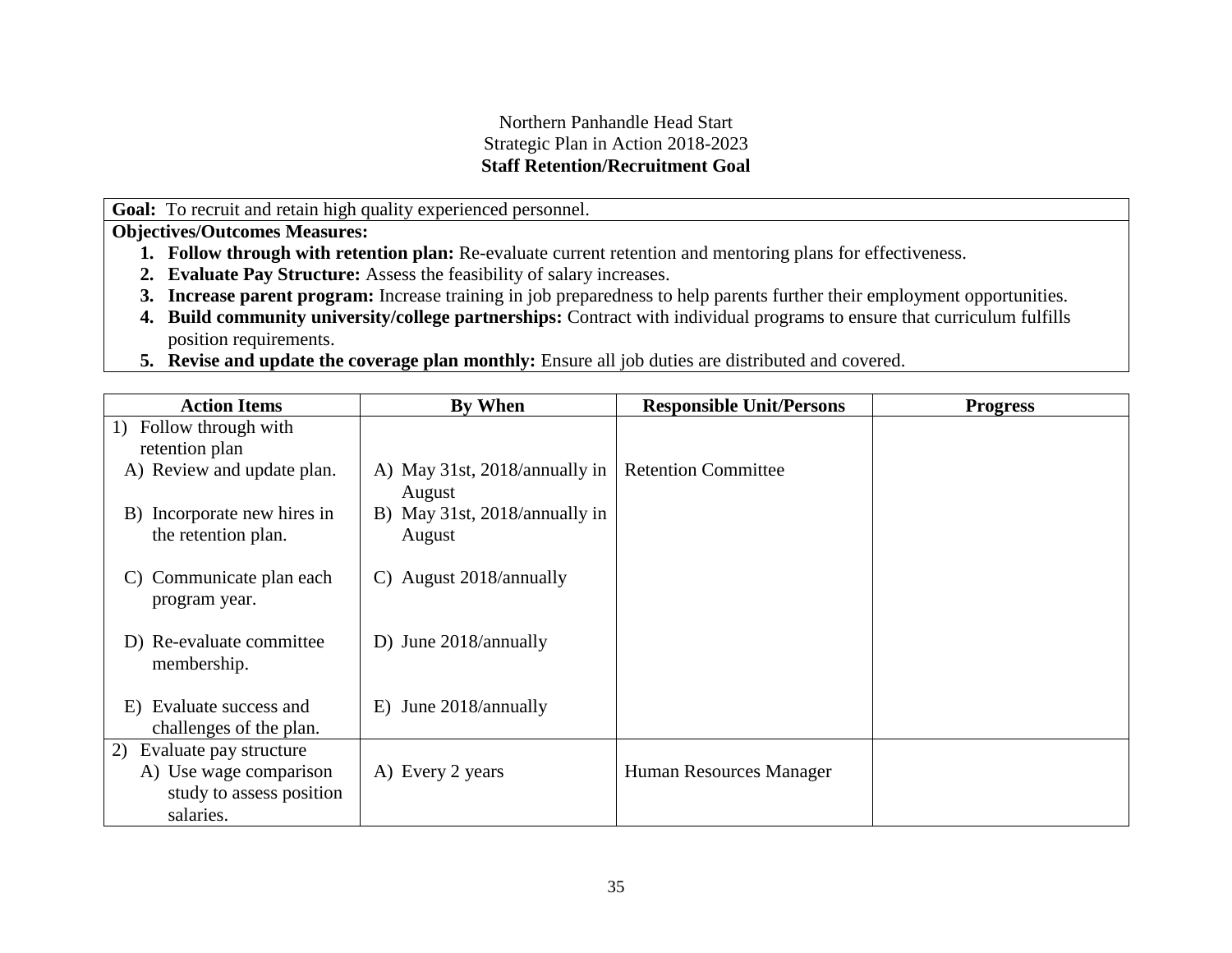| B) Use staff position<br>credentials to determine<br>salary/benefits.                                                                                                              | B) February/March/annually                        |                                                              |  |
|------------------------------------------------------------------------------------------------------------------------------------------------------------------------------------|---------------------------------------------------|--------------------------------------------------------------|--|
| C) Determine if funding is<br>available.                                                                                                                                           | January/February of each<br>$\mathcal{C}$<br>year |                                                              |  |
| Maintain parent program<br>3)<br>A) Maintain training<br>opportunities for<br>parents.                                                                                             | A) July/annually                                  | <b>Education Training Manager/</b><br>Human Resource Manager |  |
| Build community<br>4)<br>university/college<br>partnerships<br>A) Meet with higher<br>education officials to<br>determine staff<br>education needs and<br>availability of courses. | A) April/May/annually                             | Education Training Manager/<br>Human Resource Manager        |  |
| 5) Revise and review the<br>coverage plan<br>A) Ensure all job duties are<br>distributed and covered.                                                                              | A) Monthly                                        | <b>Management Team</b>                                       |  |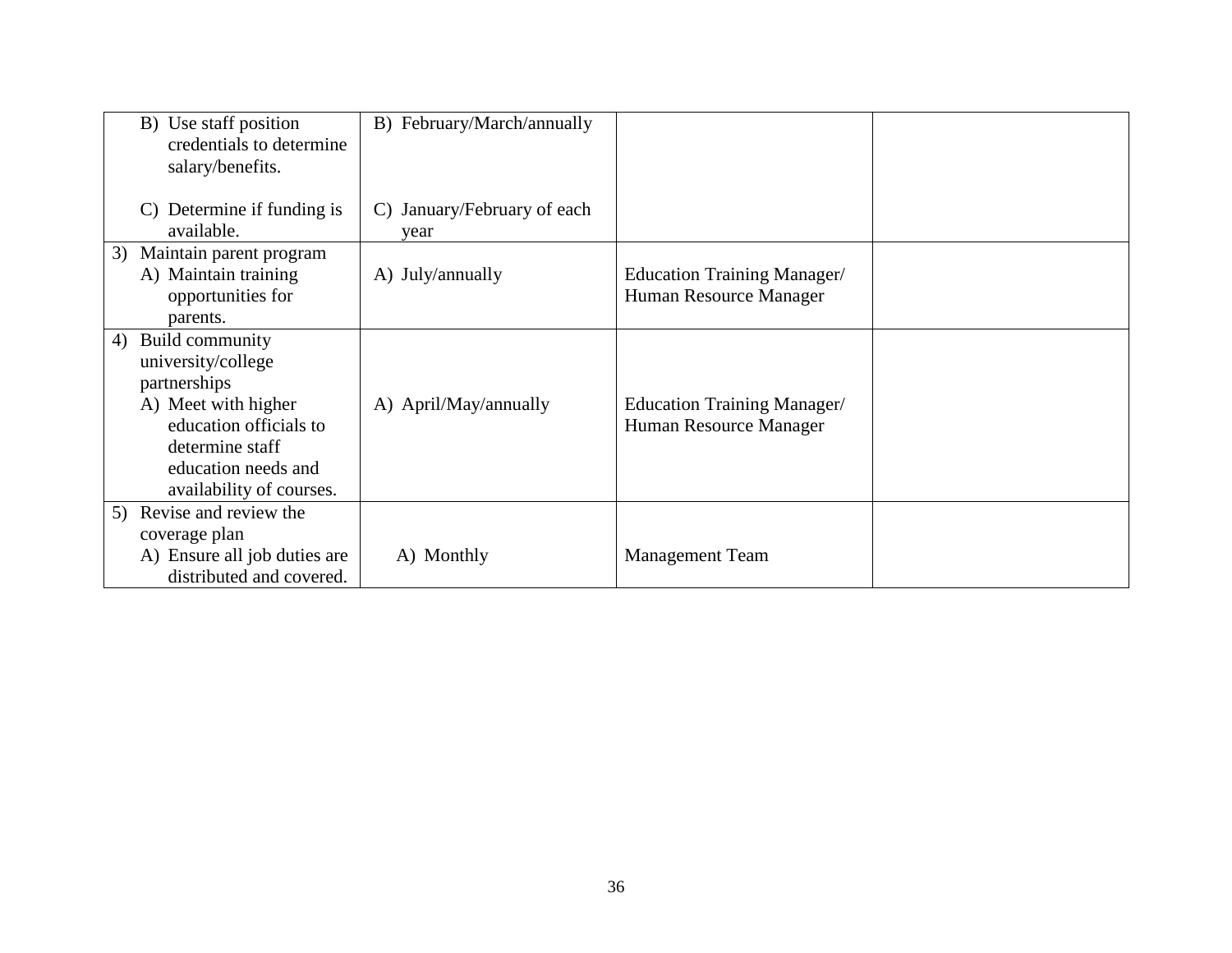## Northern Panhandle Head Start Strategic Plan in Action 2018-2023 **Enrollment/Pre-K and CCP Goal**

**Goal:** NPHS will maintain enrollment levels.

Maintain (and/or convert) enrollment slots to meet the needs of the community.

- **1. Participation:** Increase participation in local and statewide early childhood committees.
- **2. Contracts:** Ensure that all parties involved are knowledgeable about the PreK and CCP contracts.
- **3. Transportation:** Evaluate transportation needs of families.

|    | <b>Action Items</b>                                                                                                                                                                                   | <b>By When</b>            | <b>Responsible Unit/Persons</b>                                      | <b>Progress</b> |
|----|-------------------------------------------------------------------------------------------------------------------------------------------------------------------------------------------------------|---------------------------|----------------------------------------------------------------------|-----------------|
| 1) | Participation                                                                                                                                                                                         |                           |                                                                      |                 |
|    | A) Maintain membership<br>on local, state and<br>community committees<br>serving the early<br>childhood community,<br>e.g. Family Resource<br>Networks. Pre-K core<br>teams, statewide<br>committees. | A) Ongoing                | Management Team & Support<br><b>Staff</b>                            |                 |
|    | B) Seek new memberships.                                                                                                                                                                              | B) Ongoing                | Management Team & Support<br><b>Staff</b>                            |                 |
| 2) | Contracts                                                                                                                                                                                             |                           |                                                                      |                 |
|    | A) Invite collaborative<br>partners to trainings.                                                                                                                                                     | A) Ongoing                | <b>Executive Director or Designee</b>                                |                 |
|    | B) Evaluate CCP grant<br>when regional office<br>notifies of disposition of<br>grant.                                                                                                                 | B) 2019-2020 Program Year | <b>Executive Director and Early</b><br><b>Head Start/CCP Manager</b> |                 |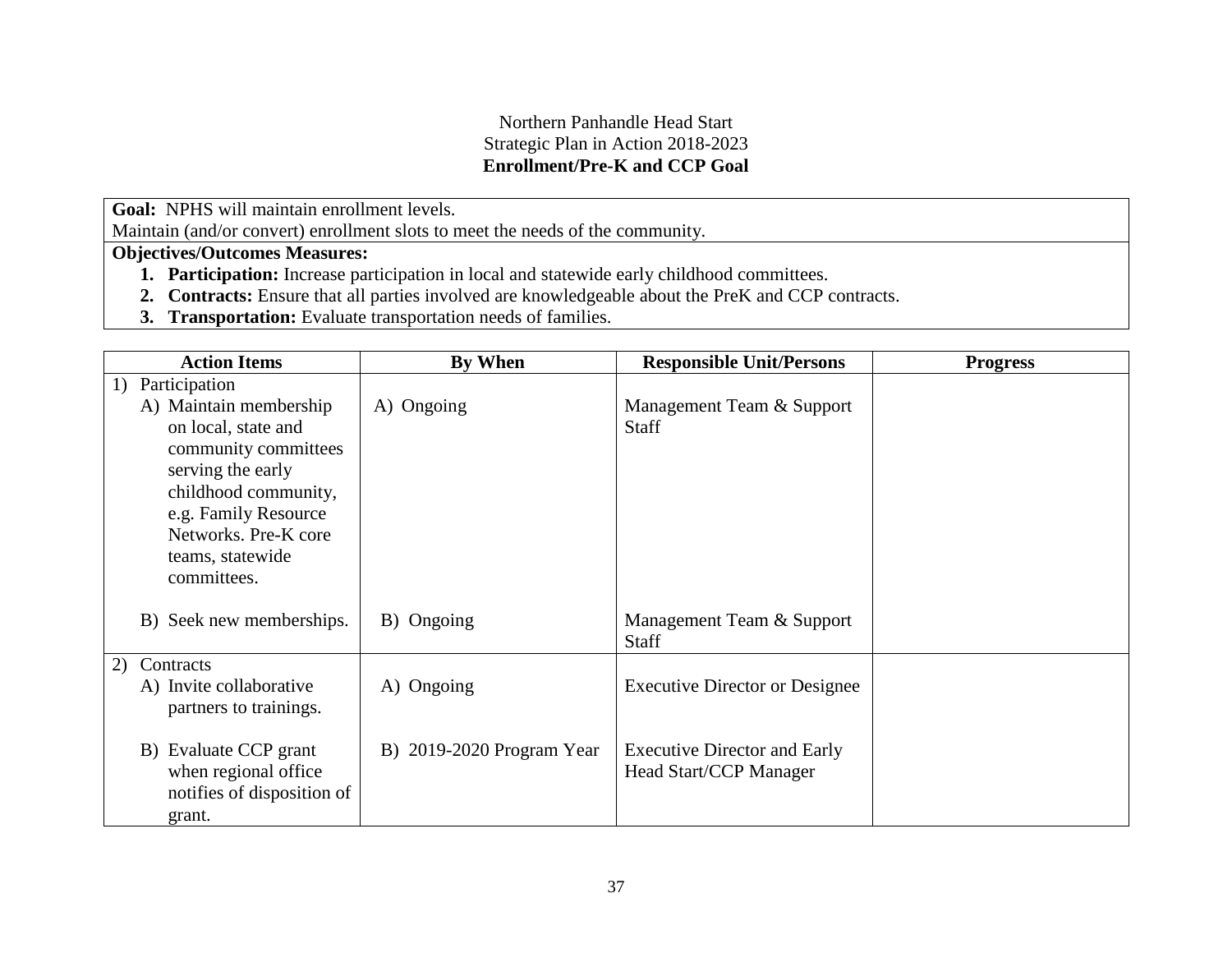| $\mathbf{C}$ | Evaluate and share<br>information to<br>determine the design of<br>pre-k model.                                                                                                | Ongoing<br>$\mathcal{C}$                                             | <b>Executive Director or Designee</b>                             |  |
|--------------|--------------------------------------------------------------------------------------------------------------------------------------------------------------------------------|----------------------------------------------------------------------|-------------------------------------------------------------------|--|
|              | D) Strategize alternatives,<br>meetings with partners,<br>open communication<br>etc.                                                                                           | D) Ongoing                                                           | <b>Executive Director or Designee</b>                             |  |
| 3)           | Transportation<br>A) Review the existing<br>enrollment to determine<br>if transportation is<br>available to parents or<br>do they require<br>transportation to<br>participate. | A) April of each year or soon<br>as site enrollment is<br>determined | <b>ERSEA</b> Coordinator and<br><b>Transportation Coordinator</b> |  |
|              | B) Contact the existing<br>wait list applicants to<br>determine if family<br>transportation is<br>available.                                                                   | B) Ongoing                                                           | <b>ERSEA</b> Coordinator and<br><b>Transportation Coordinator</b> |  |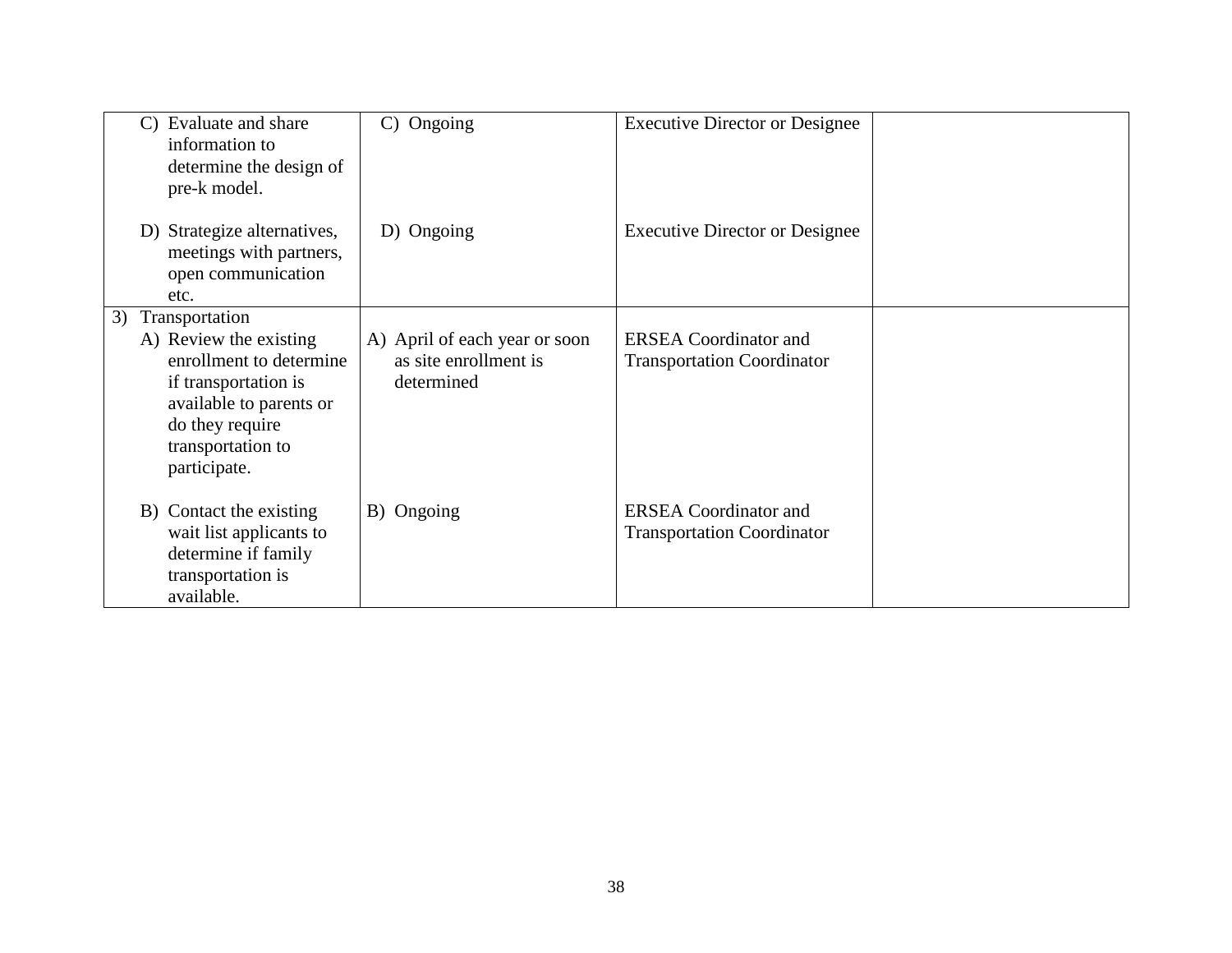## Northern Panhandle Head Start Strategic Plan in Action 2018-2020 **Parent Involvement Goal**

**Goal:** Increase all parent involvement.

- **1. Parent Satisfaction:** Survey outcomes from parents should report greater than 85% or higher level of satisfaction.
- **2. Implement the Parent Mentor program.**
- **3. Increase Father Involvement**

| <b>Action Items</b>                   | <b>By When</b>           | <b>Responsible Unit/Persons</b> | <b>Progress</b> |
|---------------------------------------|--------------------------|---------------------------------|-----------------|
| <b>Parent Satisfaction</b><br>1)      |                          |                                 |                 |
| A) Maintain a supporting              | A) Ongoing               | Family and Community            |                 |
| professional                          |                          | Partnership Coordinator         |                 |
| relationship with                     |                          |                                 |                 |
| parents through parent                |                          |                                 |                 |
| meetings and family                   |                          |                                 |                 |
| contact.                              |                          |                                 |                 |
| B) Build the customer                 | B) Ongoing               | Human Resources Manager         |                 |
| relationship skills of                |                          |                                 |                 |
| staff i.e., cultural                  |                          |                                 |                 |
| sensitivity.                          |                          |                                 |                 |
|                                       |                          |                                 |                 |
| Incentive program for<br>$\mathbf{C}$ | Ongoing<br>$\mathcal{C}$ | <b>EHS</b> Manager and          |                 |
| participation.                        |                          | <b>Administrative Assistant</b> |                 |
| <b>Implement</b> the Parent<br>2)     |                          |                                 |                 |
| Mentor program                        |                          |                                 |                 |
| A) Notify parents and set             | A) June 2018             | Family and Community            |                 |
| up an initial meeting to              |                          | Partnership Coordinator with    |                 |
| establish guidelines.                 |                          | support from all staff          |                 |
| B) Train parents based on             | B) July/August 2018      | Family and Community            |                 |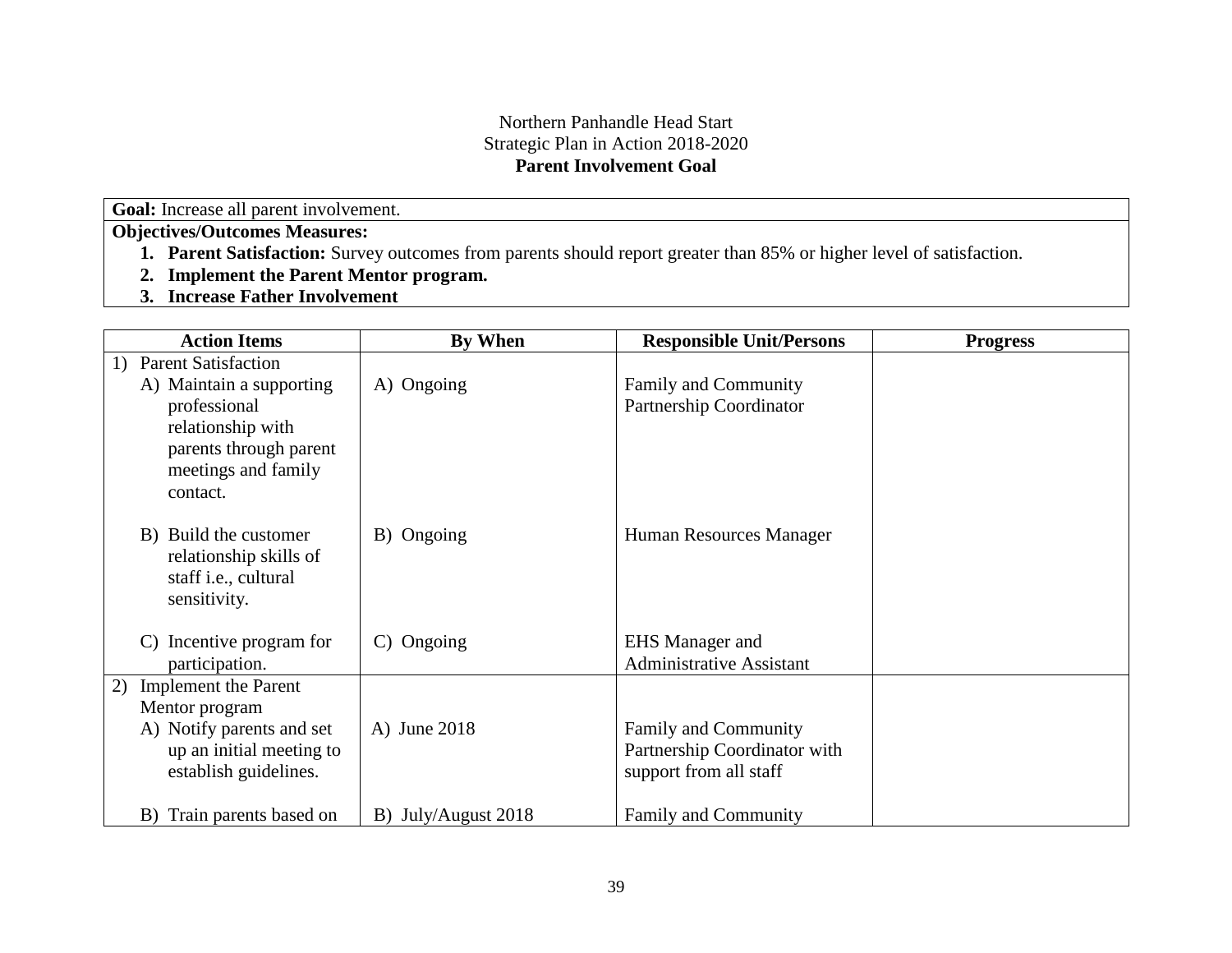| all policies and<br>procedures and<br>introduction with CAEs                                                               |                                       | Partnership Coordinator with<br>support from all staff                                |  |
|----------------------------------------------------------------------------------------------------------------------------|---------------------------------------|---------------------------------------------------------------------------------------|--|
| C) Send mentors to<br>scheduled Parent<br>Meetings                                                                         | C) September 2018                     | <b>Family and Community</b><br>Partnership Coordinator with<br>support from all staff |  |
| 3) Increase Father<br>Involvement<br>A) Build relationships with<br>all family members and<br>support fatherhood<br>roles. | A) Beginning July 2018 and<br>Ongoing | <b>Father Advocate</b>                                                                |  |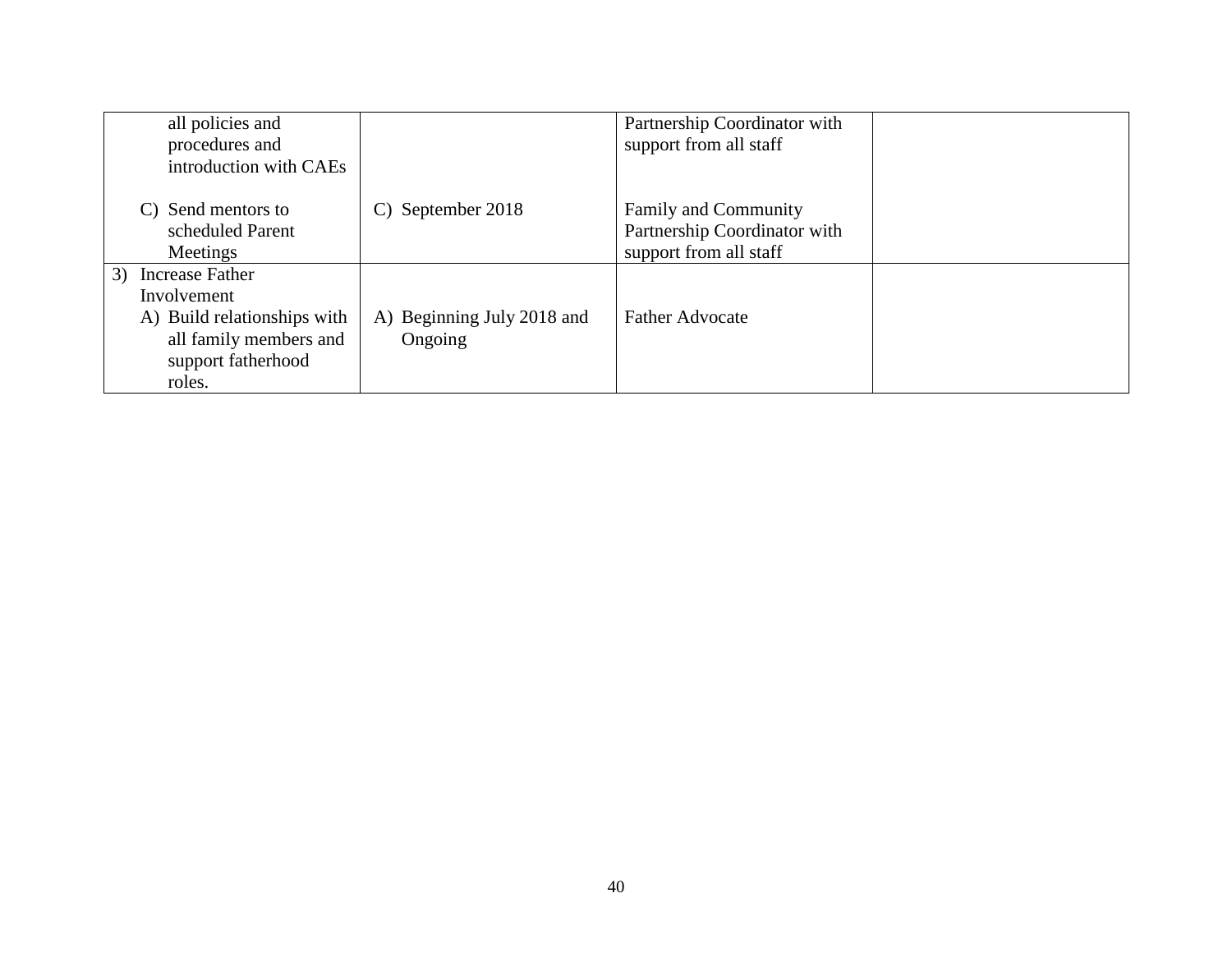## Northern Panhandle Head Start Strategic Plan in Action 2018-2020 **Board of Directors Goal**

Goal: Build our Board Membership.

- **1. Seek additional Board Members who live or work in our five county service area.**
- **2. Increase the participation of our current Board Members.**

| <b>Action Items</b>        | <b>By When</b> | <b>Responsible Unit/Persons</b> | <b>Progress</b> |
|----------------------------|----------------|---------------------------------|-----------------|
| Seek additional Board      |                |                                 |                 |
| Members who live or work   | Ongoing        | <b>Executive Director</b>       |                 |
| in our five county service |                |                                 |                 |
| area.                      |                |                                 |                 |